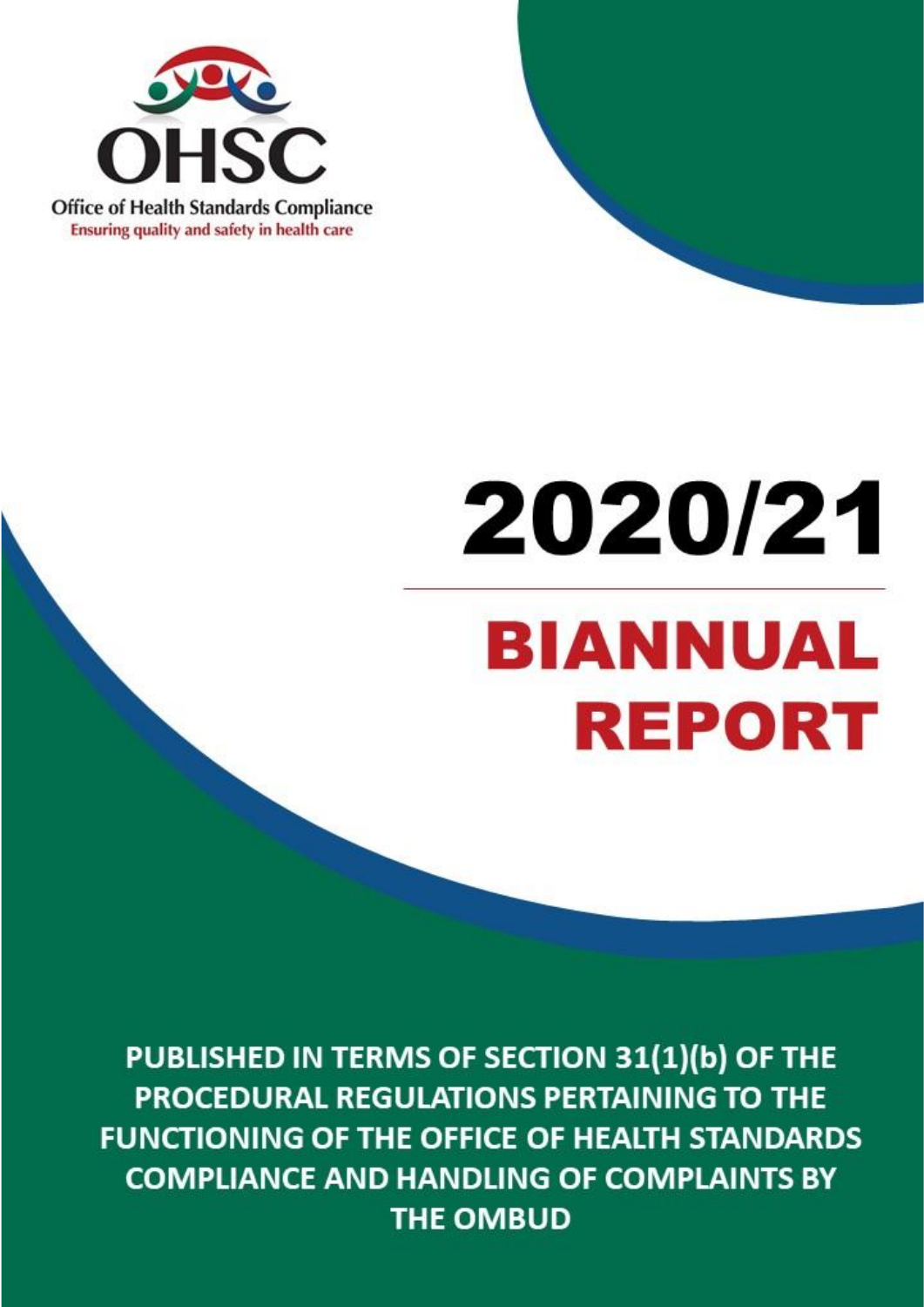# **CONTENTS**

| 1.  |          |                                                                           |  |
|-----|----------|---------------------------------------------------------------------------|--|
| 2.  |          |                                                                           |  |
| 3.  |          | INSPECTIONS CONDUCTED, WITH THE NAMES AND LOCATION OF THE                 |  |
|     |          |                                                                           |  |
|     | 3.1      | Breakdown of inspections conducted per province during the 2020/21        |  |
|     | 3.1.1.   |                                                                           |  |
|     | 3.1.2.   |                                                                           |  |
|     | 3.1.3.   |                                                                           |  |
|     | 3.1.4.   |                                                                           |  |
|     | 3.1.5.   |                                                                           |  |
|     | 3.1.6.   |                                                                           |  |
|     | 3.1.7.   |                                                                           |  |
|     | 3.1.8.   |                                                                           |  |
|     | 3.1.9.   |                                                                           |  |
|     | 3.2      | Breakdown of inspections conducted per province during the first quarter  |  |
|     |          |                                                                           |  |
|     | 3.2.1    |                                                                           |  |
|     | 3.2.2    |                                                                           |  |
|     | 3.2.3    |                                                                           |  |
|     | 3.2.4    |                                                                           |  |
| 4.  | 3.2.5    |                                                                           |  |
|     |          | <b>COMPLIANCE CERTIFICATES ISSUED, WITH THE NAMES AND LOCATION</b>        |  |
|     |          |                                                                           |  |
| 4.1 |          |                                                                           |  |
| 4.2 |          |                                                                           |  |
| 4.3 |          |                                                                           |  |
| 4.4 |          |                                                                           |  |
| 4.5 |          |                                                                           |  |
| 4.6 |          | 5. HEARINGS CONDUCTED, WITH THE NAMES AND LOCATION OF HEALTH              |  |
|     |          | <b>ESTABLISHMENTS AND THE OUTCOME OF THE HEARINGS Error! Bookmark not</b> |  |
|     | defined. |                                                                           |  |
| 6.  |          | THE RECOMMENDATIONS MADE TO THE RELEVANT AUTHORITIES IN                   |  |
|     |          |                                                                           |  |
| 6.1 |          |                                                                           |  |
| 6.2 |          |                                                                           |  |
| 6.3 |          |                                                                           |  |
| 6.4 |          |                                                                           |  |
| 6.5 |          |                                                                           |  |
| 6.6 |          |                                                                           |  |
| 6.7 |          |                                                                           |  |
|     | 6.7.1    |                                                                           |  |
|     | 6.7.2    |                                                                           |  |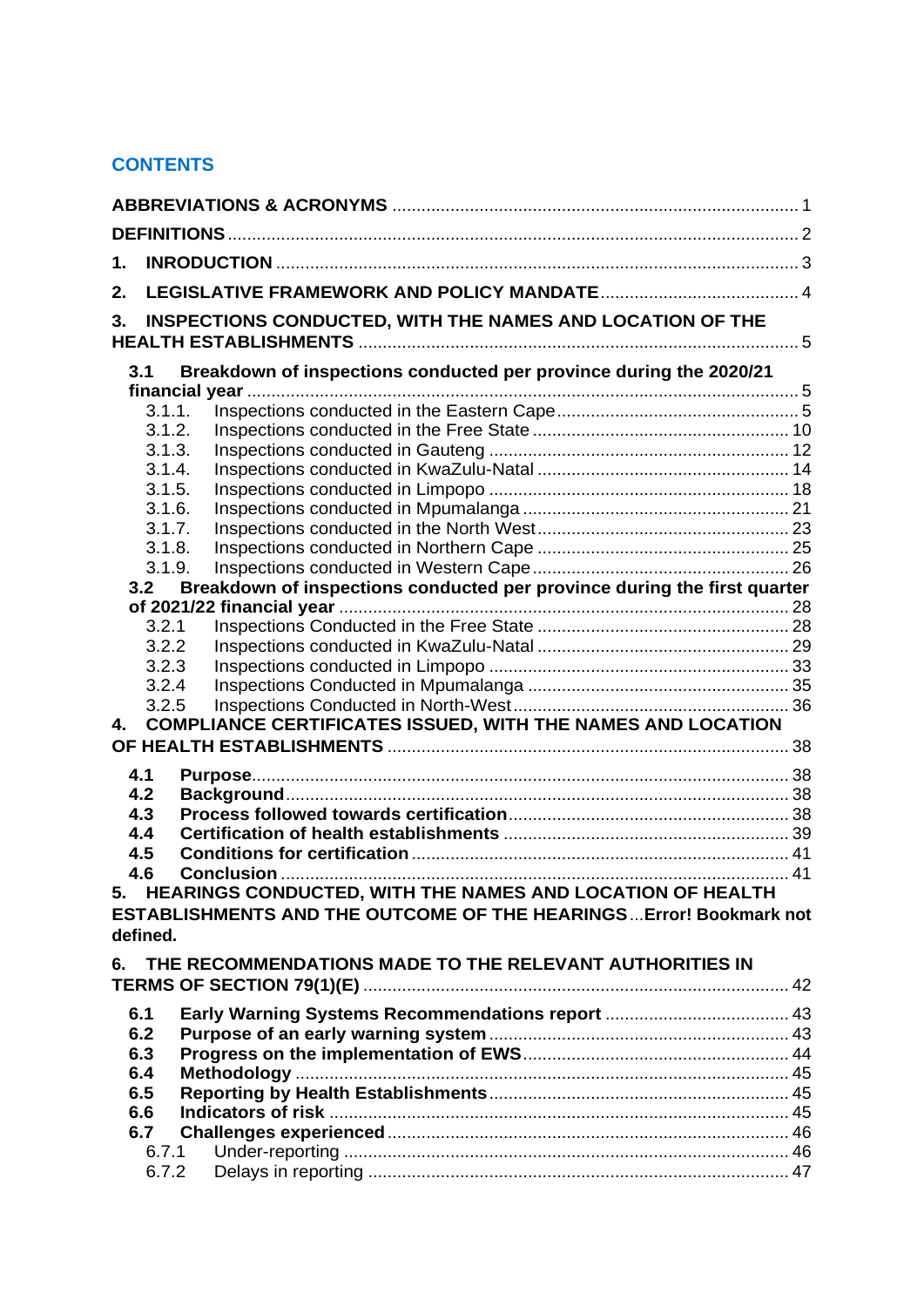| 6.8  |       | The following activities will be implemented by the OHSC to enhance the |
|------|-------|-------------------------------------------------------------------------|
|      |       |                                                                         |
|      |       |                                                                         |
|      |       |                                                                         |
|      |       |                                                                         |
|      | 6.9.1 |                                                                         |
|      |       |                                                                         |
|      | 6.10  |                                                                         |
|      |       | 7. COMPLAINTS RECEIVED AND RESOLVED BY THE OMBUD, BY CATEGORY           |
|      | 50    |                                                                         |
|      |       |                                                                         |
|      |       |                                                                         |
| 7.3. |       |                                                                         |
|      |       |                                                                         |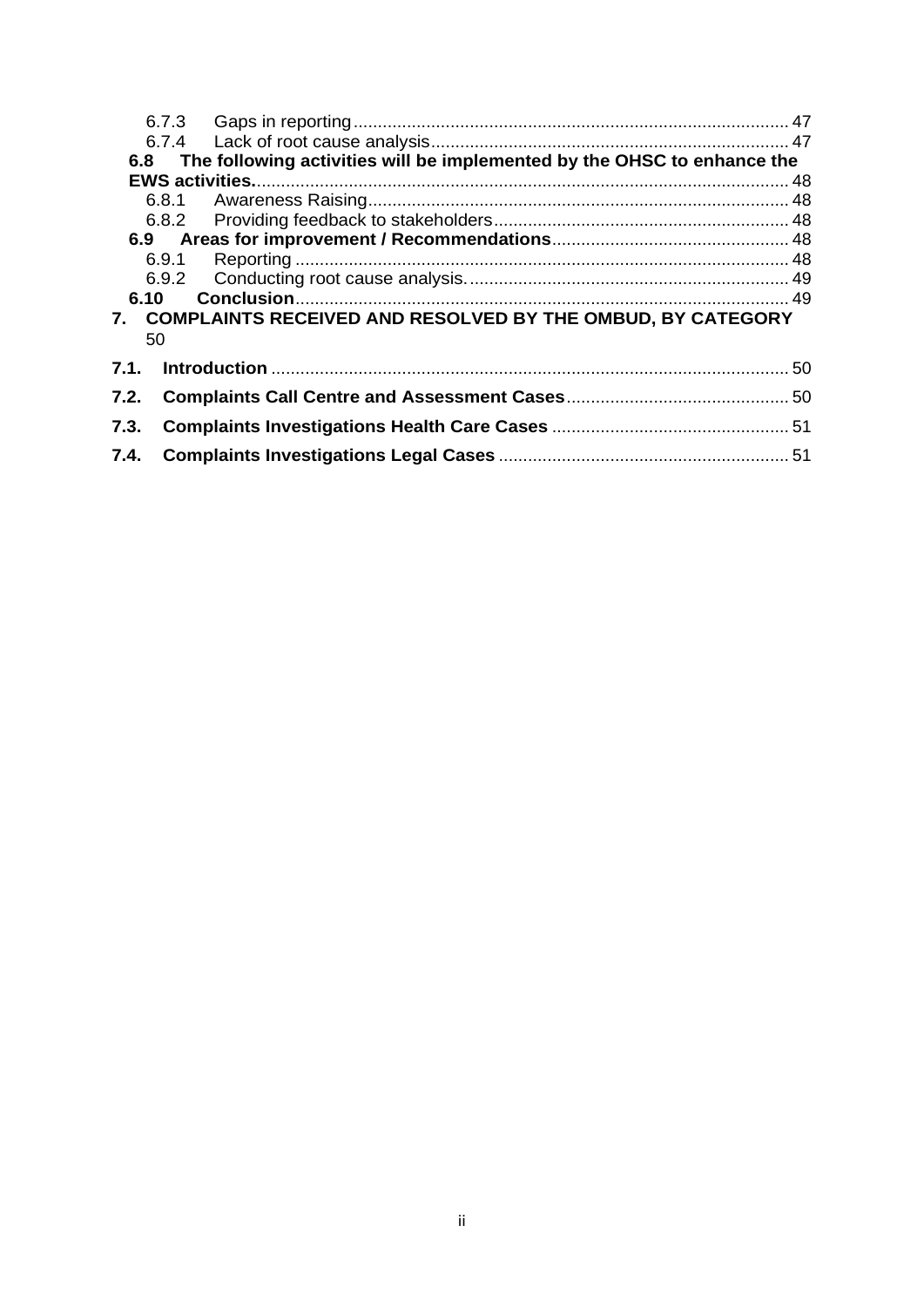# **ABBREVIATIONS & ACRONYMS**

- CHC Community Health Centre
- <span id="page-3-0"></span>DM District Municipality
- HE Health Establishment
- LM Local Municipality
- MM Metropolitan Municipality
- NCS National Core Standards
- NDP National Development Plan
- NHAA National Health Amendment Act
- NHI National Health Insurance
- OHSC Office of Health Standards Compliance
- PHC Primary Health Care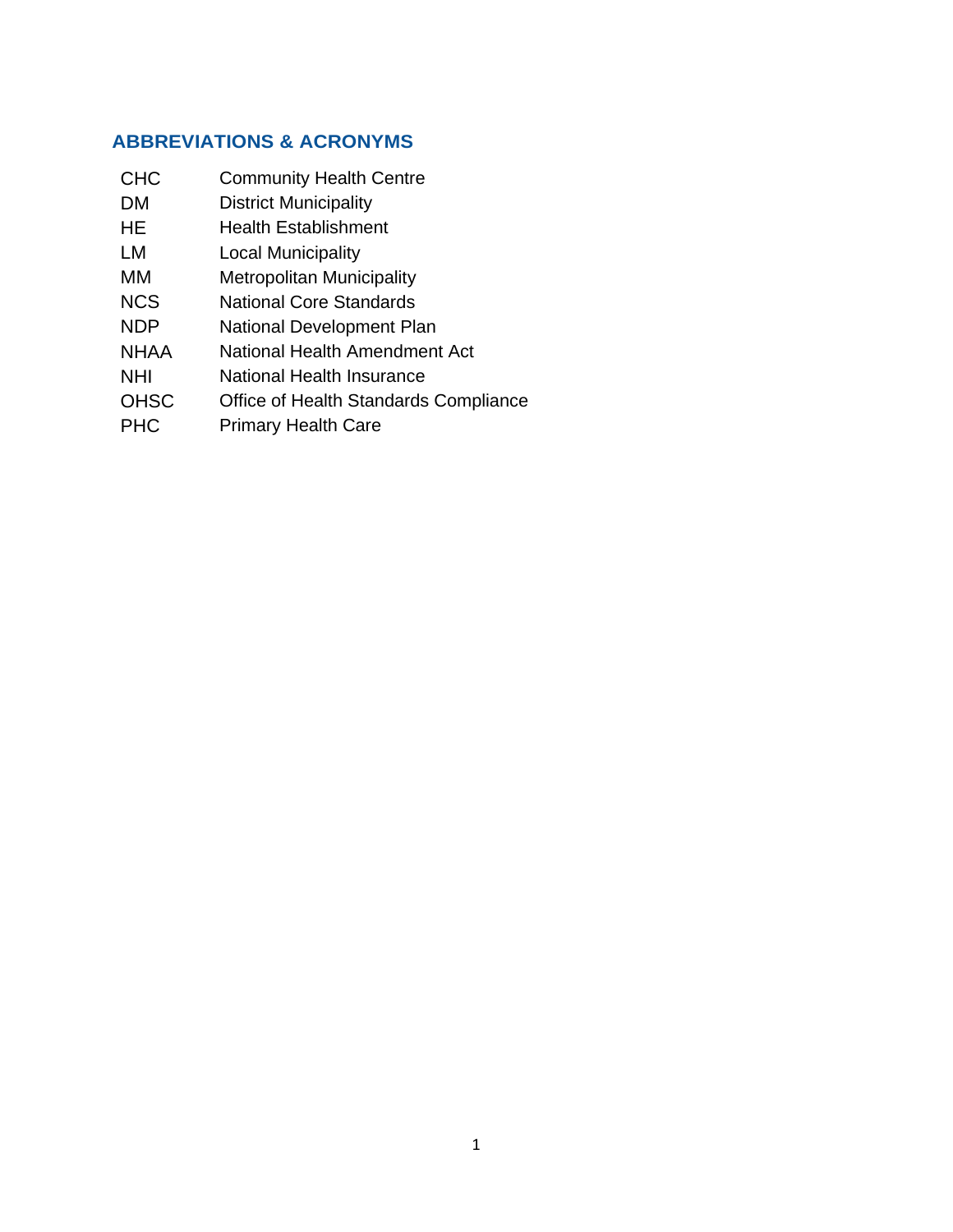#### **DEFINITIONS**

**"Board"** means the Board of the Office of Health Standards Compliance appointed in terms of Section 79A of the Act;

<span id="page-4-0"></span>**"Chief Executive Officer"** means the person appointed as Chief Executive Officer of the Office in terms of Section 79H (1) of the Act;

**"Constitution"** means the Constitution of the Republic of South Africa, Act 108 of 1996;

**"Early Warning System"** means the surveillance systems that collect information of serious breaches of norms and standards that prompt interventions by the health establishment, the Office or relevant authority;

**"Health Establishment"** means the whole or part of a public or private institution, facility, building or place, whether for profit or not, that is operated or designed to provide inpatient or outpatient treatment, diagnostic or therapeutic interventions, nursing, rehabilitative, palliative, convalescent, preventative or other health services;

**"Inspector"** means a person appointed as an inspector in terms of Section 80(2) of the Act; **"Minister"** means the Minister responsible for Health;

**"Norms and Standards"** means the norms and standards prescribed by the Minister in terms of Section 90(1)(b) and (c) of the Act;

**"Office"** means the Office of Health Standards Compliance established by Section 77(1) of the Act;

**"Regulations"** means the Procedural Regulations Pertaining to the Functioning of the Office of Health Standards Compliance and Handling of Complaints by the Ombud;

**"the Act"** means the National Health Act, 2003 (Act No. 61 of 2003); and

**"User"** means the person receiving treatment in a health establishment, including receiving blood or blood products, or using a health service, and if the person receiving treatment or using a health service is-

- (a) below the age contemplated in section 129 of the Children's Act 38 of 2005, **"user"** includes the person's parent or guardian, or another person authorised by law to act on the first mentioned person's behalf; or
- (b) incapable of taking decisions, "user" includes the person's spouse or partner or, in the absence of such spouse or partner, the person's parent, grandparent, adult child or brother or sister, or another person authorised by law to act on the first mentioned person's behalf.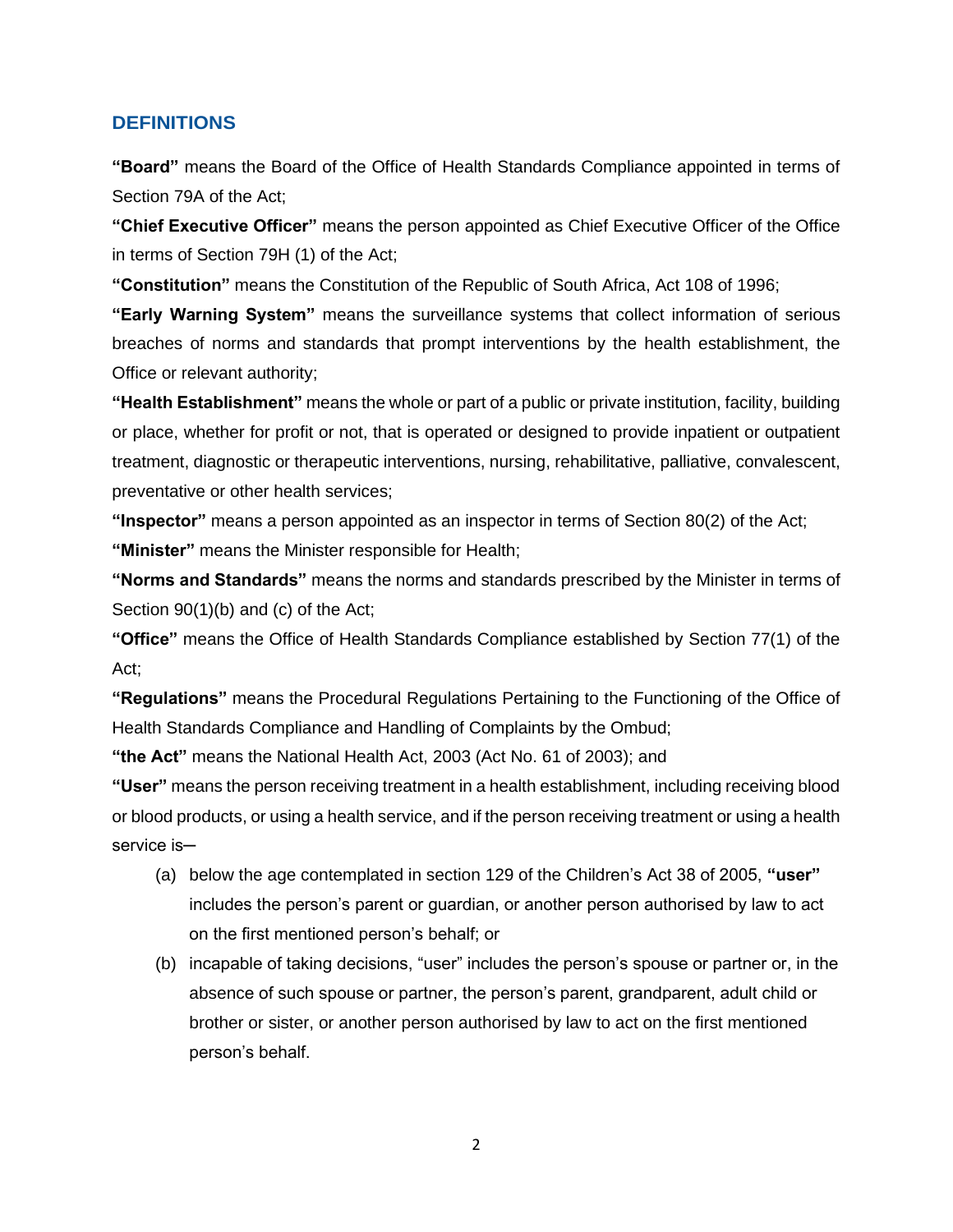# **1. INRODUCTION**

<span id="page-5-0"></span>In terms of section 79(1)(f) of the National Health Amendment Act (NHAA) 12 of 2013, ("the Act") the Office of Health Standards Compliance (OHSC) must publish information relating to norms and standards through the media and where appropriate, to specific communities.

Additionally, the Procedural Regulation 31(1)(b) states that the OHSC must every six months, publish on its public website and in any other appropriate publication platform, a report which covers all the:

- (i) inspections conducted, with the names and location of the health establishments;
- (ii) compliance certificates issued, with the names and location of health establishments;
- (iii) hearings conducted, with the names and location of health establishments and the outcome of the hearings;
- (iv) the recommendations made to the relevant authorities in terms of section  $79(1)(e)$ which states that the Office must identify areas and make recommendations for interventions by a national or provincial department of health, a health department of a municipality or health establishment where it is necessary, to ensure compliance with norms and standards and
- (v) complaints received and resolved by the Ombud, by category.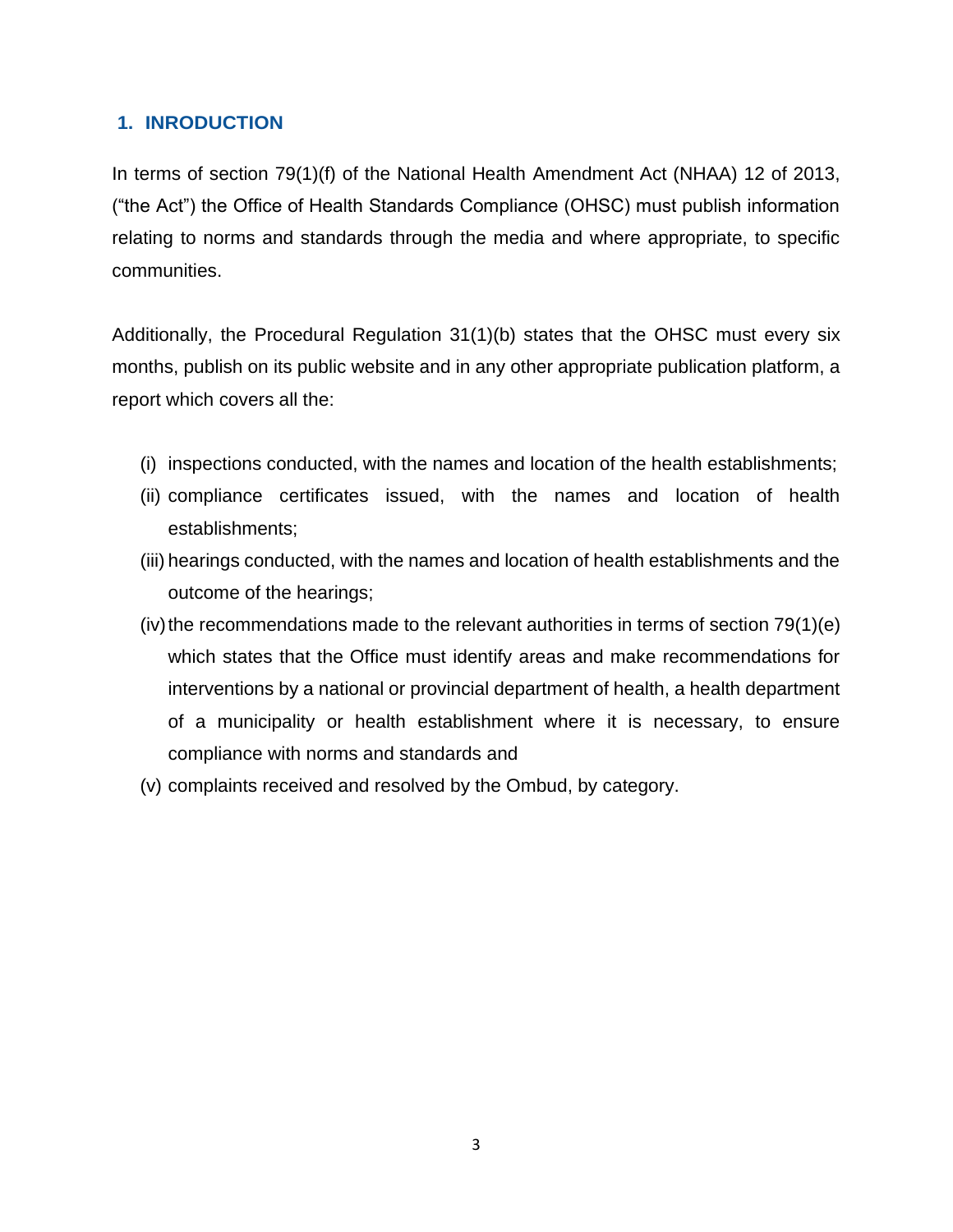# **2. LEGISLATIVE FRAMEWORK AND POLICY MANDATE**

- The National Health Act, Act 61 of 2003, as amended
- <span id="page-6-0"></span>• The National Core Standards (NCS)
- Batho Pele and the Patient's Rights Charter
- National Health Insurance (NHI) Bill, 2019
- National Development Plan (NDP)
- The norms and standards regulations applicable to different categories of health establishments
- Procedural Regulations pertaining to the Functioning of the Office of Health Standards Compliance and Handling of Complaints by the Ombud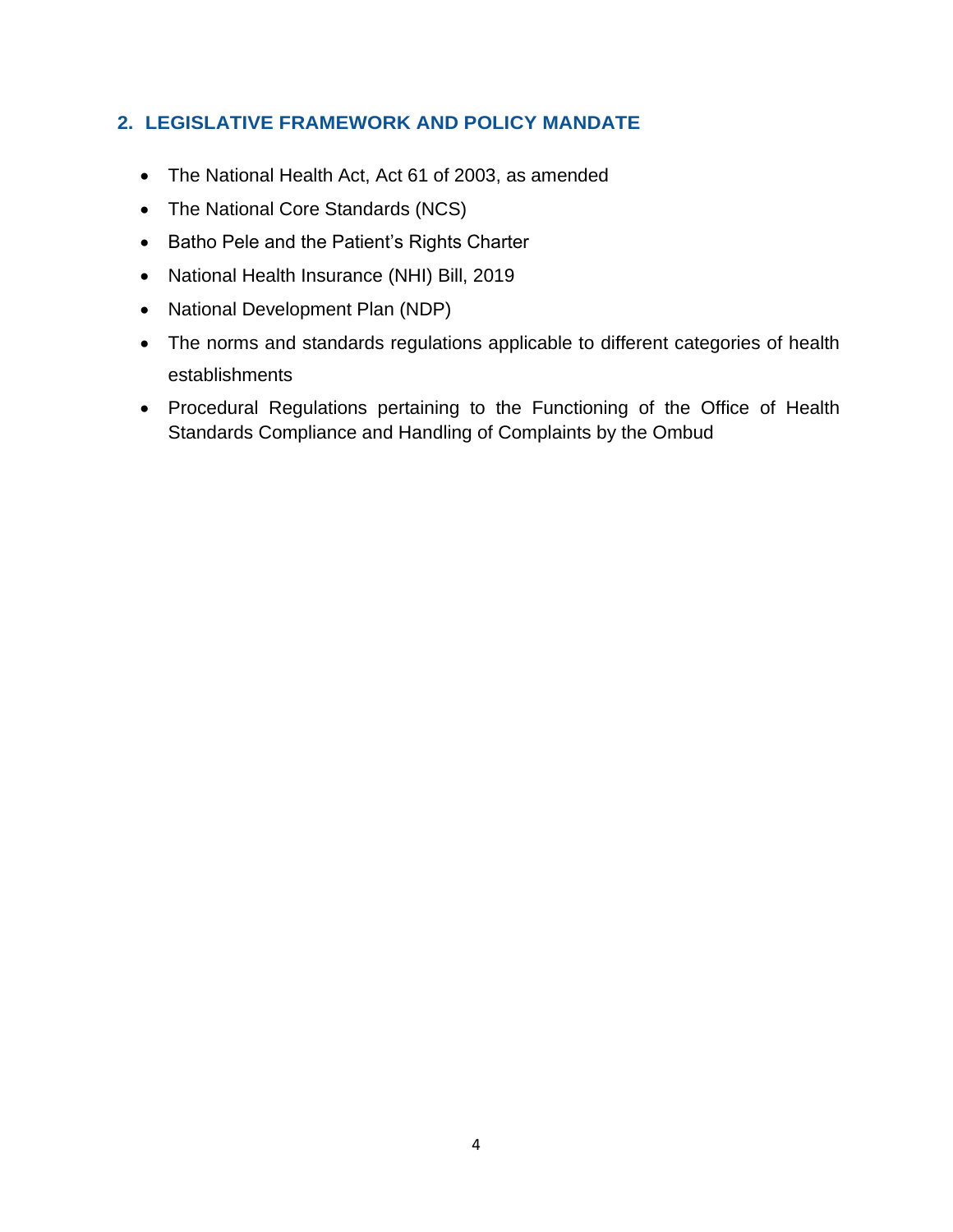# **3. INSPECTIONS CONDUCTED, WITH THE NAMES AND LOCATION OF THE HEALTH ESTABLISHMENTS**

# <span id="page-7-0"></span>**3.1 Breakdown of inspections conducted per province during the 2020/21 financial year**

<span id="page-7-1"></span>In the reporting period from April 2020 to March 2021, the OHSC conducted a total of 387 routine inspections in terms of section 82 (1) of the Act in the public health sector across all nine provinces. No private sector health establishments were inspected during the 2020/2021 financial year. The distribution of inspected health establishments by province is depicted in [Table 1.](#page-7-3)

<span id="page-7-3"></span>

| Table 1: Breakdown of inspections conducted per province during the 2020/21 |  |
|-----------------------------------------------------------------------------|--|
| financial year                                                              |  |

| <b>Province</b>     | <b>Number of health establishments</b> |
|---------------------|----------------------------------------|
|                     | inspected                              |
| Eastern Cape        | 88                                     |
| <b>Free State</b>   | 28                                     |
| Gauteng             | 42                                     |
| KwaZulu-Natal       | 66                                     |
| Limpopo             | 53                                     |
| Mpumalanga          | 34                                     |
| North West          | 34                                     |
| Northern Cape       | 17                                     |
| <b>Western Cape</b> | 25                                     |
| Total               | 387                                    |

#### **3.1.1. Inspections conducted in the Eastern Cape**

<span id="page-7-2"></span>A total of 88 health establishments (HEs) were inspected in the Eastern Cape. The sampled health establishments inspected were from eight district municipalities in the province. The eight district municipalities inspected were Alfred Nzo (8), Amathole (16), Buffalo City (8), Chris Hani (16), Joe Gqabi (8), Nelson Mandela Bay Metropolitan (8), Oliver Tambo (16) and Sarah Baartman (8).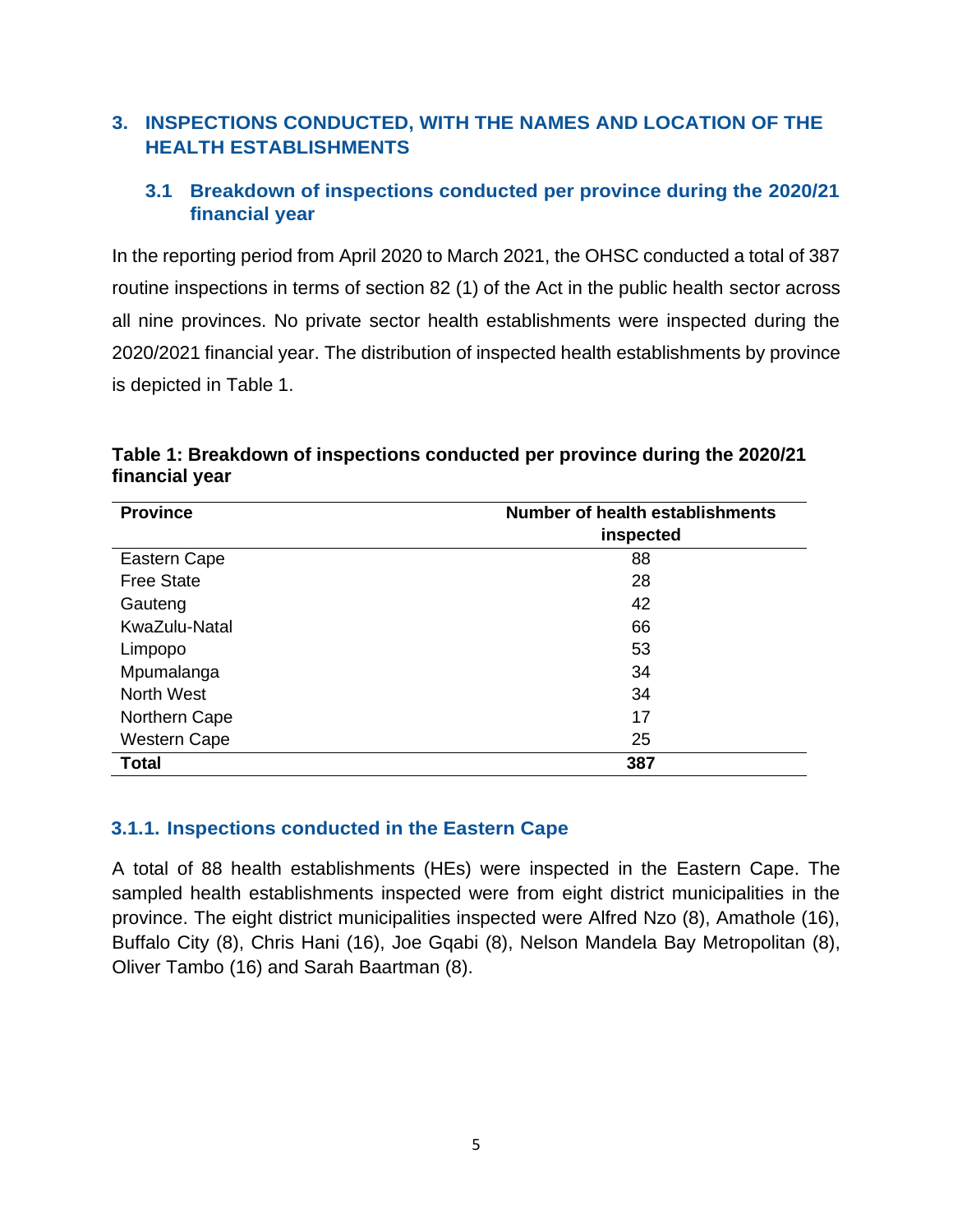|                | <b>EASTERN CAPE</b>                   |                                         |                                  |                                             |                            |  |  |  |
|----------------|---------------------------------------|-----------------------------------------|----------------------------------|---------------------------------------------|----------------------------|--|--|--|
| <b>No</b>      | <b>District</b>                       | <b>Sub District</b>                     | <b>Inspection</b><br><b>Type</b> | <b>HEs</b><br><b>Type</b>                   | <b>HE</b><br><b>Name</b>   |  |  |  |
|                |                                       | <b>Alfred Nzo District Municipality</b> |                                  |                                             |                            |  |  |  |
| 1              | Alfred Nzo DM                         | Mbizana LM                              | Routine<br>inspections           | Clinics/<br><b>PHC</b>                      | Daliwonga Clinic           |  |  |  |
| $\overline{2}$ | Alfred Nzo DM                         | Mbizana LM                              | Routine<br>inspections           | Clinics/<br><b>PHC</b>                      | <b>Hlamandana Clinic</b>   |  |  |  |
| 3              | Alfred Nzo DM                         | Mbizana LM                              | Routine<br>inspections           | Clinics/<br><b>PHC</b>                      | Imizizi Clinic             |  |  |  |
| 4              | Alfred Nzo DM                         | Mbizana LM                              | Routine<br>inspections           | Clinics/<br><b>PHC</b>                      | <b>Isikelo Clinic</b>      |  |  |  |
| 5              | Alfred Nzo DM                         | Mbizana LM                              | Routine<br>inspections           | Clinics/<br><b>PHC</b>                      | Kanyayo (Bizana)<br>Clinic |  |  |  |
| 6              | Alfred Nzo DM                         | Mbizana LM                              | Routine<br>inspections           | Clinics/<br><b>PHC</b>                      | Meje Clinic                |  |  |  |
| $\overline{7}$ | Alfred Nzo DM                         | Mbizana LM                              | Routine<br>inspections           | Clinics/<br><b>PHC</b>                      | Mngungu Clinic             |  |  |  |
| 8              | Alfred Nzo DM                         | Mbizana LM                              | Routine<br>inspections           | $\overline{\text{C}}$ linics/<br><b>PHC</b> | Mpetsheni Clinic           |  |  |  |
|                | <b>Amathole District Municipality</b> |                                         |                                  |                                             |                            |  |  |  |
| 9              | Amathole DM                           | Raymond Mhlaba<br>LM                    | Routine<br>inspections           | Clinics/<br><b>PHC</b>                      | Debe Nek Clinic            |  |  |  |
| 10             | Amathole DM                           | Raymond Mhlaba<br>LM                    | Routine<br>inspections           | Clinics/<br><b>PHC</b>                      | Msobomvu Clinic            |  |  |  |
| 11             | Amathole DM                           | Raymond Mhlaba<br>LM                    | Routine<br>inspections           | Clinics/<br><b>PHC</b>                      | <b>Mxhelo Clinic</b>       |  |  |  |
| 12             | Amathole DM                           | Raymond Mhlaba<br>LM                    | Routine<br>inspections           | Clinics/<br><b>PHC</b>                      | <b>Newtown Clinic</b>      |  |  |  |
| 13             | Amathole DM                           | Raymond Mhlaba<br>LM                    | Routine<br>inspections           | Clinics/<br><b>PHC</b>                      | Njwaxa Clinic              |  |  |  |
| 14             | Amathole DM                           | Raymond Mhlaba<br>LM                    | Routine<br>inspections           | Clinics/<br><b>PHC</b>                      | <b>Perksdale Clinic</b>    |  |  |  |
| 15             | Amathole DM                           | Raymond Mhlaba<br>LM                    | Routine<br>inspections           | Clinics/<br><b>PHC</b>                      | Qibira Clinic              |  |  |  |
| 16             | Amathole DM                           | Raymond Mhlaba<br>LM                    | Routine<br>inspections           | Clinics/<br><b>PHC</b>                      | Sheshegu Clinic            |  |  |  |
| 17             | Amathole DM                           | Ngqushwa LM                             | Routine<br>inspections           | Clinics/<br><b>PHC</b>                      | Gwabeni Clinic             |  |  |  |
| 18             | Amathole DM                           | Ngqushwa LM                             | Routine<br>inspections           | Clinics/<br><b>PHC</b>                      | Hamburg Clinic             |  |  |  |
| 19             | Amathole DM                           | Ngqushwa LM                             | Routine<br>inspections           | Clinics/<br><b>PHC</b>                      | Jama Clinic                |  |  |  |
| 20             | Amathole DM                           | Ngqushwa LM                             | Routine<br>inspections           | Clinics/<br><b>PHC</b>                      | Mtyholo Clinic             |  |  |  |

# **Table 2: Inspected health establishments in the Eastern Cape**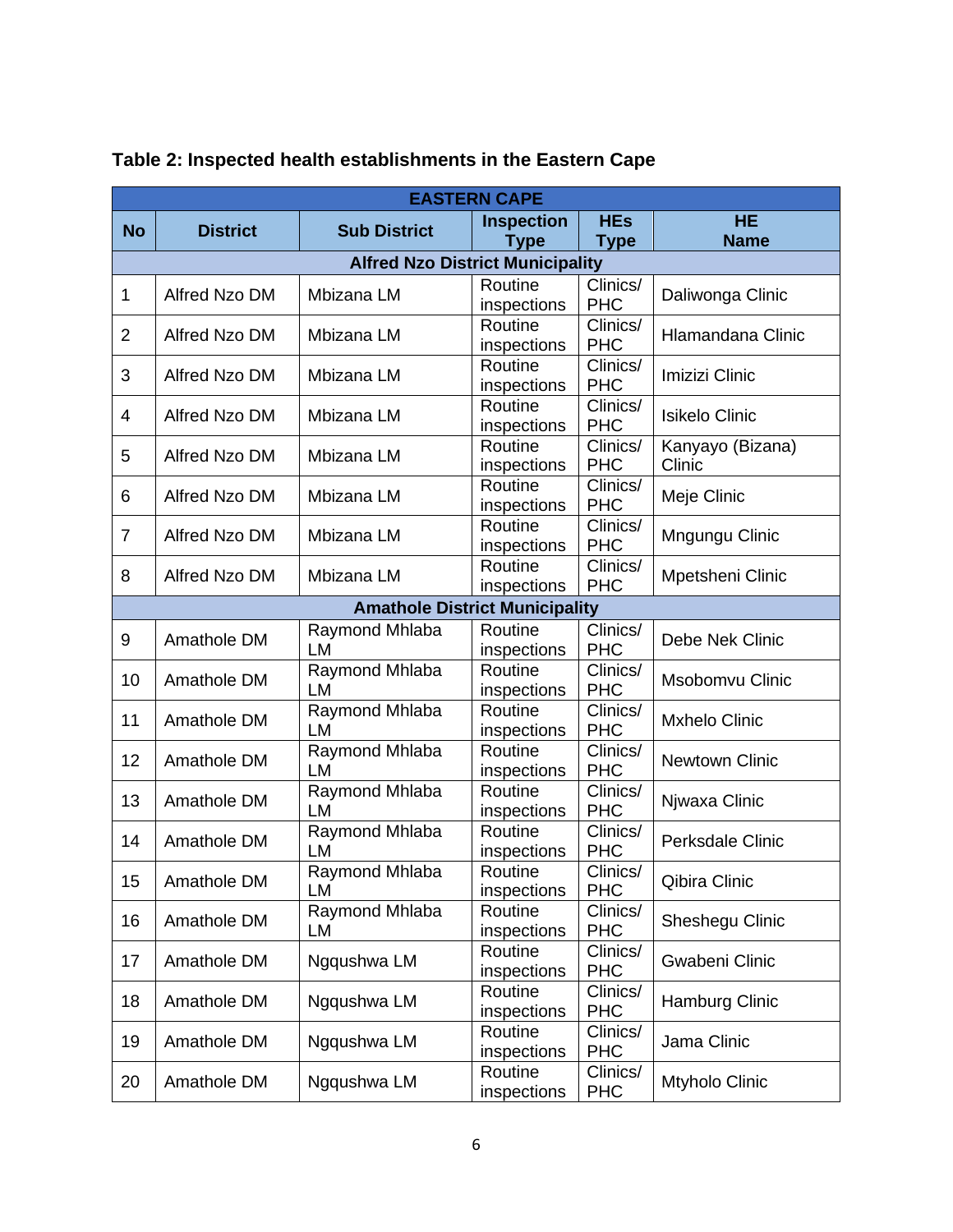|           | <b>EASTERN CAPE</b>    |                                               |                        |                        |                                      |  |  |  |
|-----------|------------------------|-----------------------------------------------|------------------------|------------------------|--------------------------------------|--|--|--|
| <b>No</b> | <b>District</b>        | <b>Sub District</b>                           | <b>Inspection</b>      | <b>HEs</b>             | <b>HE</b>                            |  |  |  |
|           |                        |                                               | <b>Type</b>            | <b>Type</b>            | <b>Name</b>                          |  |  |  |
| 21        | Amathole DM            | Ngqushwa LM                                   | Routine                | Clinics/               | <b>Ngqwele Clinic</b>                |  |  |  |
|           |                        |                                               | inspections            | <b>PHC</b>             |                                      |  |  |  |
| 22        | Amathole DM            | Ngqushwa LM                                   | Routine                | Clinics/               | <b>Nier Clinic</b>                   |  |  |  |
|           |                        |                                               | inspections            | <b>PHC</b>             |                                      |  |  |  |
| 23        | Amathole DM            | Ngqushwa LM                                   | Routine                | Clinics/<br><b>PHC</b> | Nompumelelo<br><b>Gateway Clinic</b> |  |  |  |
|           |                        |                                               | inspections<br>Routine | Clinics/               |                                      |  |  |  |
| 24        | Amathole DM            | Ngqushwa LM                                   | inspections            | <b>PHC</b>             | Pikholi Clinic                       |  |  |  |
|           |                        | <b>Buffalo City Metropolitan Municipality</b> |                        |                        |                                      |  |  |  |
|           |                        | <b>Buffalo City Health</b>                    | Routine                | Clinics/               | <b>Central Clinic (East</b>          |  |  |  |
| 25        | <b>Buffalo City MM</b> | Sub-District                                  | inspections            | <b>PHC</b>             | London)                              |  |  |  |
|           |                        | <b>Buffalo City Health</b>                    | Routine                | Clinics/               |                                      |  |  |  |
| 26        | <b>Buffalo City MM</b> | Sub-District                                  | inspections            | <b>PHC</b>             | <b>Drake Road Clinic</b>             |  |  |  |
| 27        | <b>Buffalo City MM</b> | <b>Buffalo City Health</b>                    | Routine                | Clinics/               | Fezeka NU 3 Clinic                   |  |  |  |
|           |                        | Sub-District                                  | inspections            | <b>PHC</b>             |                                      |  |  |  |
| 28        | <b>Buffalo City MM</b> | <b>Buffalo City Health</b>                    | Routine                | Clinics/               | Fort Grey Clinic                     |  |  |  |
|           |                        | Sub-District                                  | inspections            | <b>PHC</b>             |                                      |  |  |  |
| 29        | <b>Buffalo City MM</b> | <b>Buffalo City Health</b>                    | Routine                | Clinics/               | Gompo B Jwayi Clinic                 |  |  |  |
|           |                        | Sub-District                                  | inspections            | <b>PHC</b>             |                                      |  |  |  |
| 30        | <b>Buffalo City MM</b> | <b>Buffalo City Health</b>                    | Routine                | Clinics/               | <b>Gonubie Clinic</b>                |  |  |  |
|           |                        | Sub-District<br><b>Buffalo City Health</b>    | inspections<br>Routine | <b>PHC</b><br>Clinics/ |                                      |  |  |  |
| 31        | <b>Buffalo City MM</b> | Sub-District                                  | inspections            | <b>PHC</b>             | <b>Greenfields Clinic</b>            |  |  |  |
|           |                        | <b>Buffalo City Health</b>                    | Routine                | Clinics/               |                                      |  |  |  |
| 32        | <b>Buffalo City MM</b> | Sub-District                                  | inspections            | <b>PHC</b>             | Luyolo NU 9 Clinic                   |  |  |  |
|           |                        | <b>Chris Hani District Municipality</b>       |                        |                        |                                      |  |  |  |
|           |                        |                                               | Routine                | Clinics/               |                                      |  |  |  |
| 33        | Chris Hani DM          | Emalahleni LM                                 | inspections            | <b>PHC</b>             | <b>Boomplaas Clinic</b>              |  |  |  |
| 34        | Chris Hani DM          | Emalahleni LM                                 | Routine                | Clinics/               | <b>Hlala Uphilile Clinic</b>         |  |  |  |
|           |                        |                                               | inspections            | <b>PHC</b>             |                                      |  |  |  |
| 35        | Chris Hani DM          | Emalahleni LM                                 | Routine                | Clinics/               | Machubeni Clinic                     |  |  |  |
|           |                        |                                               | inspections            | <b>PHC</b>             |                                      |  |  |  |
| 36        | Chris Hani DM          | Emalahleni LM                                 | Routine                | Clinics/               | Magashu Clinic                       |  |  |  |
|           |                        |                                               | inspections<br>Routine | <b>PHC</b><br>Clinics/ |                                      |  |  |  |
| 37        | Chris Hani DM          | Emalahleni LM                                 | inspections            | <b>PHC</b>             | Matyantya Clinic                     |  |  |  |
|           |                        |                                               | Routine                | Clinics/               |                                      |  |  |  |
| 38        | Chris Hani DM          | Emalahleni LM                                 | inspections            | <b>PHC</b>             | Mkapusi Clinic                       |  |  |  |
|           |                        |                                               | Routine                | Clinics/               |                                      |  |  |  |
| 39        | Chris Hani DM          | Emalahleni LM                                 | inspections            | <b>PHC</b>             | Ndonga Clinic                        |  |  |  |
|           |                        | Emalahleni LM                                 | Routine                | Clinics/               |                                      |  |  |  |
| 40        | Chris Hani DM          |                                               | inspections            | <b>PHC</b>             | Queen Nonesi Clinic                  |  |  |  |
| 41        | Chris Hani DM          | Sakhisizwe LM                                 | Routine                | Clinics/               | <b>Beestekraal Clinic</b>            |  |  |  |
|           |                        |                                               | inspections            | <b>PHC</b>             |                                      |  |  |  |
| 42        | Chris Hani DM          | Sakhisizwe LM                                 | Routine                | Clinics/               | <b>Elliot Clinic</b>                 |  |  |  |
|           |                        |                                               | inspections            | <b>PHC</b>             |                                      |  |  |  |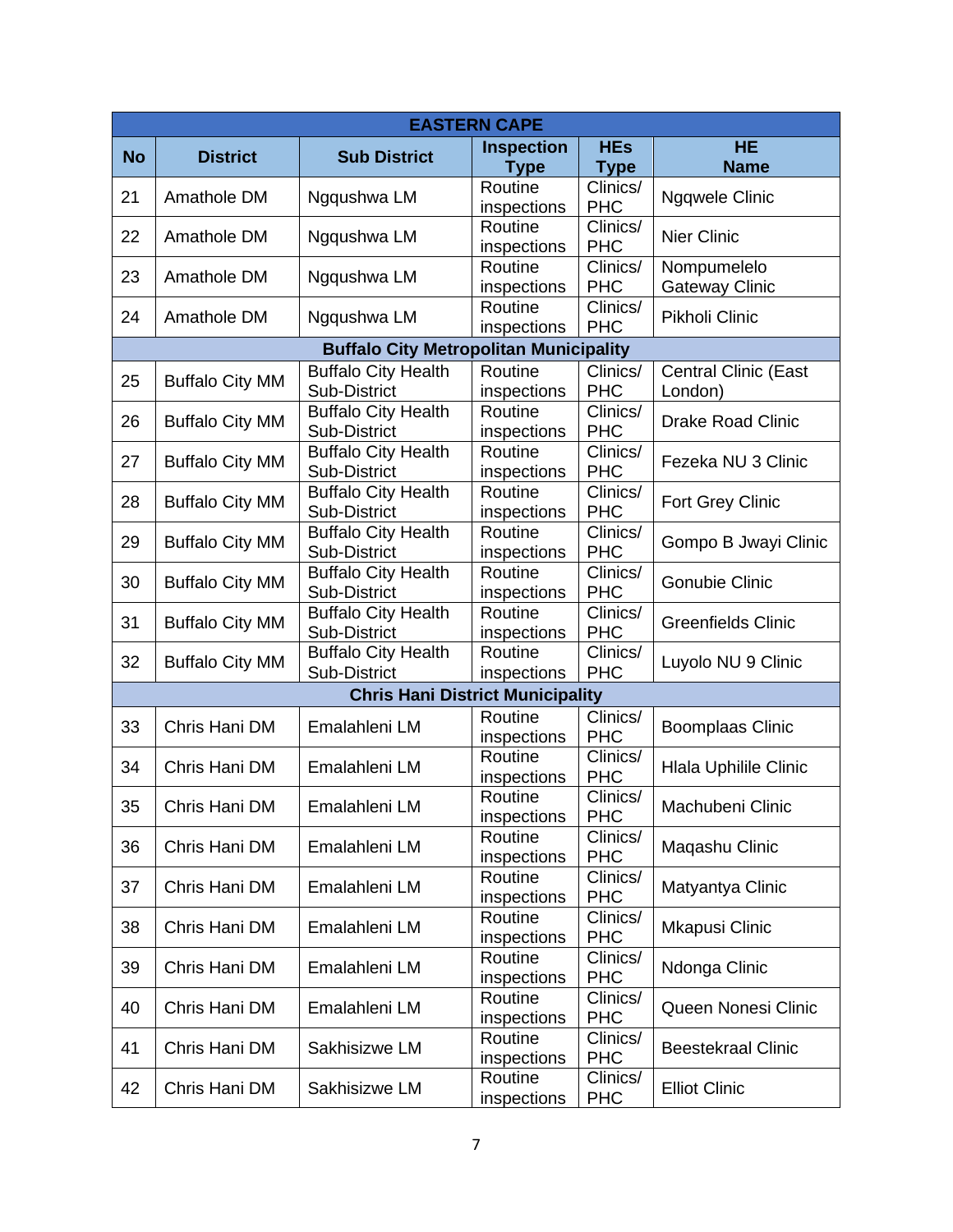|           | <b>EASTERN CAPE</b>      |                                                |                        |                        |                                     |  |  |
|-----------|--------------------------|------------------------------------------------|------------------------|------------------------|-------------------------------------|--|--|
| <b>No</b> | <b>District</b>          | <b>Sub District</b>                            | <b>Inspection</b>      | <b>HEs</b>             | <b>HE</b>                           |  |  |
|           |                          |                                                | <b>Type</b>            | <b>Type</b>            | <b>Name</b>                         |  |  |
| 43        | Chris Hani DM            | Sakhisizwe LM                                  | Routine                | Clinics/               | <b>Manzimahle Clinic</b>            |  |  |
|           |                          |                                                | inspections            | <b>PHC</b>             |                                     |  |  |
| 44        | Chris Hani DM            | Sakhisizwe LM                                  | Routine                | Clinics/               | Mcewula Clinic                      |  |  |
|           |                          |                                                | inspections            | <b>PHC</b>             |                                     |  |  |
| 45        | Chris Hani DM            | Sakhisizwe LM                                  | Routine                | Clinics/<br><b>PHC</b> | <b>Ncedolwethu Clinic</b>           |  |  |
|           |                          |                                                | inspections<br>Routine | Clinics/               |                                     |  |  |
| 46        | Chris Hani DM            | Sakhisizwe LM                                  | inspections            | <b>PHC</b>             | Qhiba Clinic                        |  |  |
|           |                          |                                                | Routine                | Clinics/               |                                     |  |  |
| 47        | Chris Hani DM            | Sakhisizwe LM                                  | inspections            | <b>PHC</b>             | <b>Tembelihle Clinic</b>            |  |  |
|           |                          |                                                | Routine                | Clinics/               |                                     |  |  |
| 48        | Chris Hani DM            | Sakhisizwe LM                                  | inspections            | <b>PHC</b>             | <b>Tsengiwe Clinic</b>              |  |  |
|           |                          | <b>Joe Gqabi District Municipality</b>         |                        |                        |                                     |  |  |
|           |                          |                                                | Routine                | Clinics/               | <b>Aliwal North Block H</b>         |  |  |
| 49        | Joe Gqabi DM             | <b>Walter Sisulu LM</b>                        | inspections            | <b>PHC</b>             | Clinic                              |  |  |
| 50        | Joe Gqabi DM             | <b>Walter Sisulu LM</b>                        | Routine                | Clinics/               | Eureka Clinic                       |  |  |
|           |                          |                                                | inspections            | <b>PHC</b>             |                                     |  |  |
| 51        | Joe Gqabi DM             | <b>Walter Sisulu LM</b>                        | Routine                | Clinics/               | <b>Hilton Clinic</b>                |  |  |
|           |                          |                                                | inspections            | <b>PHC</b>             |                                     |  |  |
| 52        | Joe Gqabi DM             | <b>Walter Sisulu LM</b>                        | Routine                | Clinics/               | Jamestown Clinic                    |  |  |
|           |                          |                                                | inspections            | <b>PHC</b>             |                                     |  |  |
| 53        | Joe Gqabi DM             | <b>Walter Sisulu LM</b>                        | Routine                | Clinics/               | Maletswai Clinic                    |  |  |
|           |                          |                                                | inspections            | <b>PHC</b><br>Clinics/ |                                     |  |  |
| 54        | Joe Gqabi DM             | <b>Walter Sisulu LM</b>                        | Routine<br>inspections | <b>PHC</b>             | <b>Mzamomhle Clinic</b><br>(Albert) |  |  |
|           |                          |                                                | Routine                | Clinics/               |                                     |  |  |
| 55        | Joe Gqabi DM             | <b>Walter Sisulu LM</b>                        | inspections            | <b>PHC</b>             | Poly Clinic                         |  |  |
|           |                          |                                                | Routine                | Clinics/               |                                     |  |  |
| 56        | Joe Gqabi DM             | <b>Walter Sisulu LM</b>                        | inspections            | <b>PHC</b>             | <b>Thembisa Clinic</b>              |  |  |
|           |                          | Nelson Mandela Bay Metropolitan Municipality   |                        |                        |                                     |  |  |
| 57.       | Nelson Mandela           | Nelson Mandela A                               | Routine                | Clinics/               |                                     |  |  |
|           | Bay MM                   | <b>Health Sub-District</b>                     | inspections            | <b>PHC</b>             | Ikamvelihle Clinic                  |  |  |
| 58.       | Nelson Mandela           | Nelson Mandela C                               | Routine                | Clinics/               | Lunga Kobese Clinic                 |  |  |
|           | Bay MM                   | <b>Health Sub-District</b>                     | inspections            | <b>PHC</b>             |                                     |  |  |
| 59.       | Nelson Mandela           | Nelson Mandela B                               | Routine                | Clinics/               | Mabandla Clinic                     |  |  |
|           | Bay MM                   | <b>Health Sub-District</b>                     | inspections            | <b>PHC</b>             |                                     |  |  |
| 60.       | Nelson Mandela           | Nelson Mandela B                               | Routine                | Clinics/               | Masakhane Clinic (N                 |  |  |
|           | Bay MM                   | <b>Health Sub-District</b>                     | inspections            | <b>PHC</b>             | Mandela Metro)                      |  |  |
| 61.       | Nelson Mandela           | Nelson Mandela C                               | Routine                | Clinics/               | <b>Central Clinic (Port</b>         |  |  |
|           | Bay MM                   | <b>Health Sub-District</b>                     | inspections            | <b>PHC</b>             | Elizabeth)                          |  |  |
| 62.       | Nelson Mandela           | Nelson Mandela C                               | Routine                | Clinics/<br><b>PHC</b> | Gelvandale Clinic                   |  |  |
| 63.       | Bay MM<br>Nelson Mandela | <b>Health Sub-District</b><br>Nelson Mandela C | inspections<br>Routine |                        |                                     |  |  |
|           | Bay MM                   | <b>Health Sub-District</b>                     | inspections            | Clinics/<br><b>PHC</b> | Govan Mbeki Clinic                  |  |  |
| 64.       | Nelson Mandela           | Nelson Mandela C                               | Routine                | Clinics/               |                                     |  |  |
|           | Bay MM                   | <b>Health Sub-District</b>                     | inspections            | <b>PHC</b>             | Linton Grange Clinic                |  |  |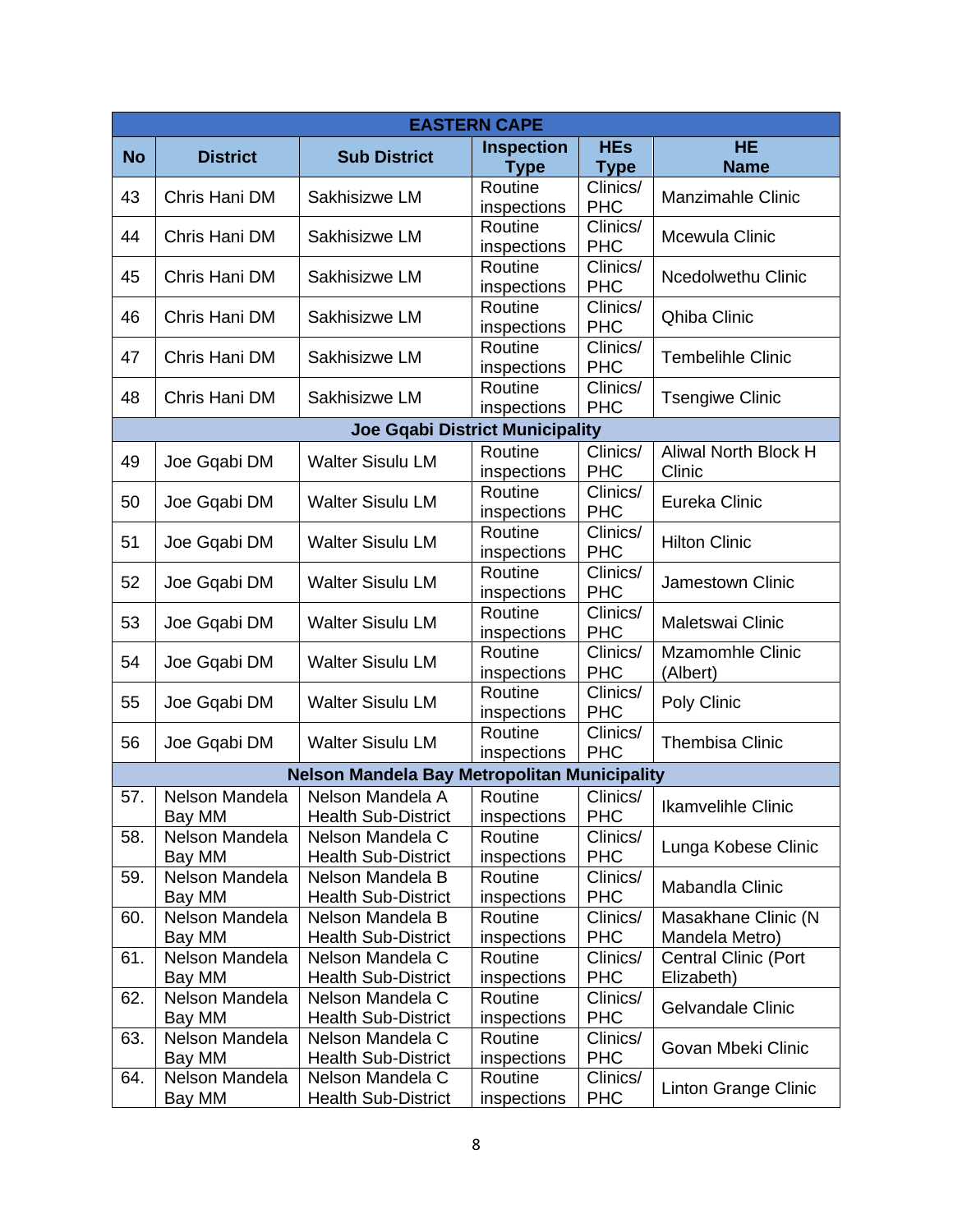| <b>EASTERN CAPE</b> |                                  |                                             |                        |                                             |                                         |  |
|---------------------|----------------------------------|---------------------------------------------|------------------------|---------------------------------------------|-----------------------------------------|--|
| <b>No</b>           | <b>District</b>                  | <b>Sub District</b>                         | <b>Inspection</b>      | <b>HEs</b>                                  | <b>HE</b>                               |  |
|                     |                                  |                                             | <b>Type</b>            | <b>Type</b>                                 | <b>Name</b>                             |  |
|                     |                                  | <b>Oliver Tambo District Municipality</b>   |                        |                                             |                                         |  |
| 65                  | <b>Oliver Tambo</b><br><b>DM</b> | Ingquza Hill LM                             | Routine<br>inspections | Clinics/<br><b>PHC</b>                      | <b>Goso Forest Clinic</b>               |  |
| 66                  | <b>Oliver Tambo</b><br><b>DM</b> | Ingquza Hill LM                             | Routine<br>inspections | Clinics/<br><b>PHC</b>                      | Lusikisiki Village<br>Clinic (Qaukeni)  |  |
| 67                  | <b>Oliver Tambo</b><br><b>DM</b> | Ingquza Hill LM                             | Routine<br>inspections | Clinics/<br><b>PHC</b>                      | Magwa Clinic                            |  |
| 68                  | <b>Oliver Tambo</b><br><b>DM</b> | Ingquza Hill LM                             | Routine<br>inspections | Clinics/<br><b>PHC</b>                      | <b>Nkozo Clinic</b>                     |  |
| 69                  | Oliver Tambo<br><b>DM</b>        | Ingquza Hill LM                             | Routine<br>inspections | $\overline{\text{Clin}}$ ics/<br><b>PHC</b> | <b>Palmerton Clinic</b>                 |  |
| 70                  | <b>Oliver Tambo</b><br><b>DM</b> | Ingquza Hill LM                             | Routine<br>inspections | Clinics/<br><b>PHC</b>                      | Qaukeni Clinic                          |  |
| 71                  | <b>Oliver Tambo</b><br><b>DM</b> | Ingquza Hill LM                             | Routine<br>inspections | Clinics/<br><b>PHC</b>                      | St Elizabeth's<br><b>Gateway Clinic</b> |  |
| 72                  | Oliver Tambo<br><b>DM</b>        | Ingquza Hill LM                             | Routine<br>inspections | Clinics/<br><b>PHC</b>                      | <b>Xurana Clinic</b>                    |  |
| 73                  | <b>Oliver Tambo</b><br><b>DM</b> | Port St Johns LM                            | Routine<br>inspections | Clinics/<br><b>PHC</b>                      | Caguba Clinic                           |  |
| 74                  | Oliver Tambo<br><b>DM</b>        | Port St Johns LM                            | Routine<br>inspections | Clinics/<br><b>PHC</b>                      | Isilimela Gateway<br>Clinic             |  |
| 75                  | <b>Oliver Tambo</b><br><b>DM</b> | Port St Johns LM                            | Routine<br>inspections | Clinics/<br><b>PHC</b>                      | Kohlo Clinic                            |  |
| 76                  | <b>Oliver Tambo</b><br><b>DM</b> | Port St Johns LM                            | Routine<br>inspections | Clinics/<br><b>PHC</b>                      | Ludalasi Clinic                         |  |
| 77                  | <b>Oliver Tambo</b><br><b>DM</b> | Port St Johns LM                            | Routine<br>inspections | Clinics/<br><b>PHC</b>                      | Majola Clinic                           |  |
| 78                  | <b>Oliver Tambo</b><br><b>DM</b> | Port St Johns LM                            | Routine<br>inspections | Clinics/<br><b>PHC</b>                      | Mevana Clinic                           |  |
| 79                  | <b>Oliver Tambo</b><br><b>DM</b> | Port St Johns LM                            | Routine<br>inspections | Clinics/<br><b>PHC</b>                      | Mtambalala Clinic                       |  |
| 80                  | Oliver Tambo<br>DM               | Port St Johns LM                            | Routine<br>inspections | Clinics/<br><b>PHC</b>                      | <b>Qandu Clinic</b>                     |  |
|                     |                                  | <b>Sarah Baartman District Municipality</b> |                        |                                             |                                         |  |
| 81                  | Sarah Baartman<br><b>DM</b>      | Ndlambe LM                                  | Routine<br>inspections | Clinics/<br><b>PHC</b>                      | Kenton-On-Sea Clinic                    |  |
| 81                  | Sarah Baartman<br>DM             | Ndlambe LM                                  | Routine<br>inspections | Clinics/<br><b>PHC</b>                      | <b>Marselle Clinic</b>                  |  |
| 81                  | Sarah Baartman<br>DM             | Ndlambe LM                                  | Routine<br>inspections | Clinics/<br><b>PHC</b>                      | Nkwenkwezi Clinic                       |  |
| 81                  | Sarah Baartman<br>DM             | Ndlambe LM                                  | Routine<br>inspections | Clinics/<br><b>PHC</b>                      | Nolukhanyo Clinic                       |  |
| 81                  | Sarah Baartman<br>DM             | Ndlambe LM                                  | Routine<br>inspections | Clinics/<br><b>PHC</b>                      | Pal 1 Clinic                            |  |
| 81                  | Sarah Baartman<br>DM             | Ndlambe LM                                  | Routine<br>inspections | Clinics/<br><b>PHC</b>                      | Pal 2 Clinic                            |  |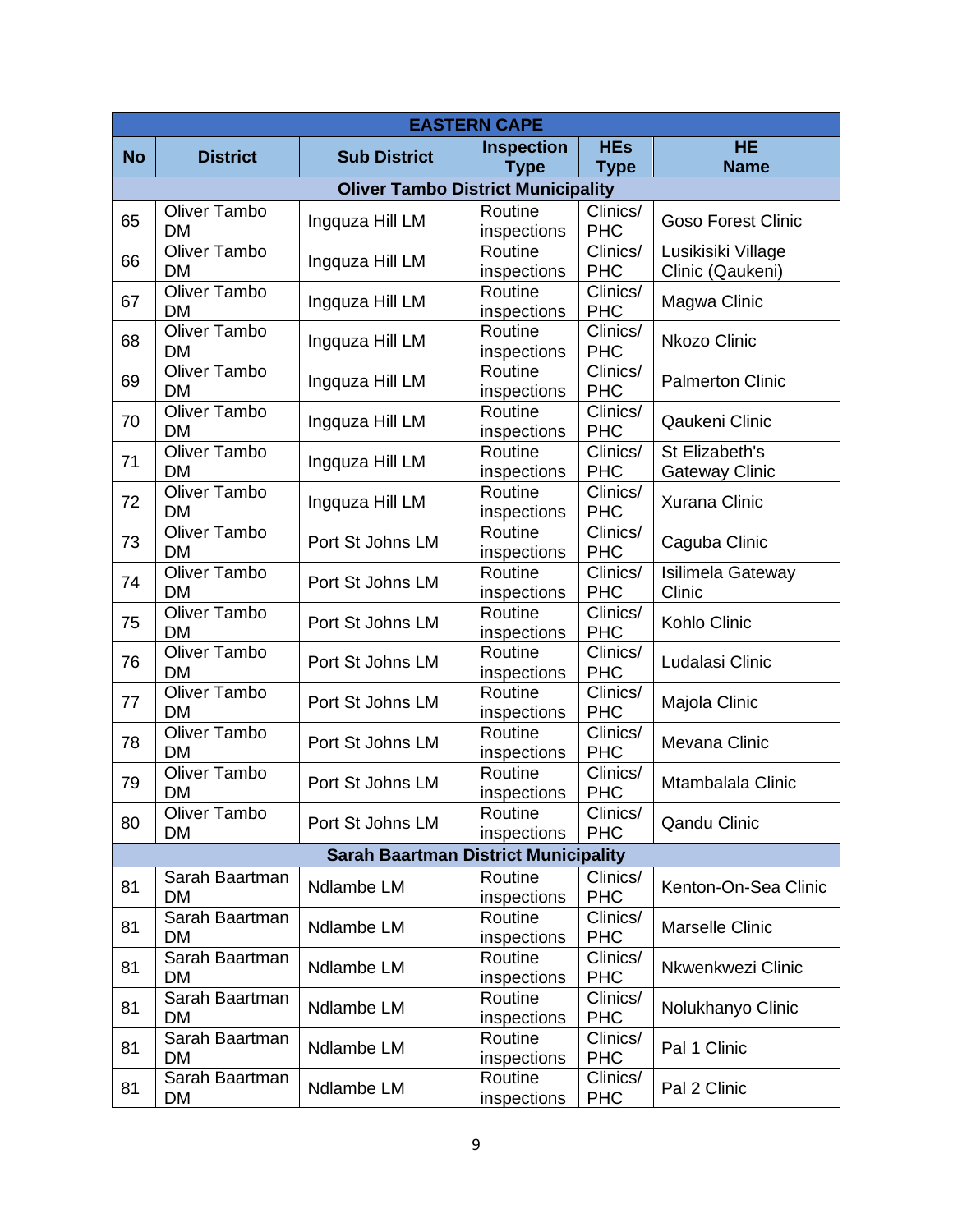|           | <b>EASTERN CAPE</b>         |                     |                                  |                           |                            |  |  |  |  |
|-----------|-----------------------------|---------------------|----------------------------------|---------------------------|----------------------------|--|--|--|--|
| <b>No</b> | <b>District</b>             | <b>Sub District</b> | <b>Inspection</b><br><b>Type</b> | <b>HEs</b><br><b>Type</b> | <b>HE</b><br><b>Name</b>   |  |  |  |  |
| 81        | Sarah Baartman<br><b>DM</b> | Ndlambe LM          | Routine<br>inspections           | Clinics/<br><b>PHC</b>    | <b>Port Alfred Clinic</b>  |  |  |  |  |
| 81        | Sarah Baartman<br>DM        | Ndlambe LM          | Routine<br>inspections           | Clinics/<br><b>PHC</b>    | <b>Station Hill Clinic</b> |  |  |  |  |

# **3.1.2. Inspections conducted in the Free State**

<span id="page-12-0"></span>A total of twenty-eight health establishments were inspected in the Free State. The sampled health establishments inspected were from three district municipalities in the province. The three district municipalities inspected were Lejweleputswa (8), Mangaung Metropolitan (18) and Thabo Mofutsanyana (10).

|  |  | Table 3: Inspected health establishments in the Free State |  |  |
|--|--|------------------------------------------------------------|--|--|
|  |  |                                                            |  |  |

|                | <b>FREE STATE</b>                          |                                          |                                  |                           |                                       |  |  |  |  |  |
|----------------|--------------------------------------------|------------------------------------------|----------------------------------|---------------------------|---------------------------------------|--|--|--|--|--|
| <b>No</b>      | <b>District</b>                            | <b>Sub District</b>                      | <b>Inspection</b><br><b>Type</b> | <b>HEs</b><br><b>Type</b> | <b>HE</b><br><b>Name</b>              |  |  |  |  |  |
|                | <b>Lejweleputswa District Municipality</b> |                                          |                                  |                           |                                       |  |  |  |  |  |
| 1              | Lejweleputswa<br>DM                        | Masilonyana LM                           | Routine<br>inspections           | Clinics/<br><b>PHC</b>    | Kamohelo Clinic                       |  |  |  |  |  |
| $\overline{2}$ | Lejweleputswa<br><b>DM</b>                 | Masilonyana LM                           | Routine<br>inspections           | Clinics/<br><b>PHC</b>    | Lusaka Clinic                         |  |  |  |  |  |
| 3              | Lejweleputswa<br><b>DM</b>                 | Masilonyana LM                           | Routine<br>inspections           | Clinics/<br><b>PHC</b>    | Marantha Clinic                       |  |  |  |  |  |
| $\overline{4}$ | Lejweleputswa<br><b>DM</b>                 | Masilonyana LM                           | Routine<br>inspections           | Clinics/<br><b>PHC</b>    | <b>Masilo Clinic</b>                  |  |  |  |  |  |
| 5              | Lejweleputswa<br><b>DM</b>                 | Masilonyana LM                           | Routine<br>inspections           | Clinics/<br><b>PHC</b>    | Tshepong<br>(Verkeerdevlei) Clinic    |  |  |  |  |  |
| 6              | Lejweleputswa<br><b>DM</b>                 | Masilonyana LM                           | Routine<br>inspections           | Clinics/<br><b>PHC</b>    | <b>Winburg Clinic</b>                 |  |  |  |  |  |
| $\overline{7}$ | Lejweleputswa<br>DM                        | Tokologo LM                              | Routine<br>inspections           | Clinics/<br><b>PHC</b>    | Tshwaraganang<br>(Dealesville) Clinic |  |  |  |  |  |
| 8              | Lejweleputswa<br><b>DM</b>                 | <b>Tswelopele LM</b>                     | Routine<br>inspections           | Clinics/<br><b>PHC</b>    | Phahameng<br>(Bultfontein) Clinic     |  |  |  |  |  |
|                | <b>Mangaung Metropolitan Municipality</b>  |                                          |                                  |                           |                                       |  |  |  |  |  |
| 9              | Mangaung MM                                | <b>Botshabelo Health</b><br>Sub-District | Routine<br>inspections           | Clinics/<br><b>PHC</b>    | Bophelong<br>(Botshabelo) Clinic      |  |  |  |  |  |
| 10             | Mangaung MM                                | <b>Botshabelo Health</b><br>Sub-District | Routine<br>inspections           | Clinics/<br><b>PHC</b>    | Botshabelo Industrial<br>Clinic       |  |  |  |  |  |
| 11             | Mangaung MM                                | <b>Botshabelo Health</b><br>Sub-District | Routine<br>inspections           | Clinics/<br><b>PHC</b>    | Dr Pedro Memorial<br>Clinic           |  |  |  |  |  |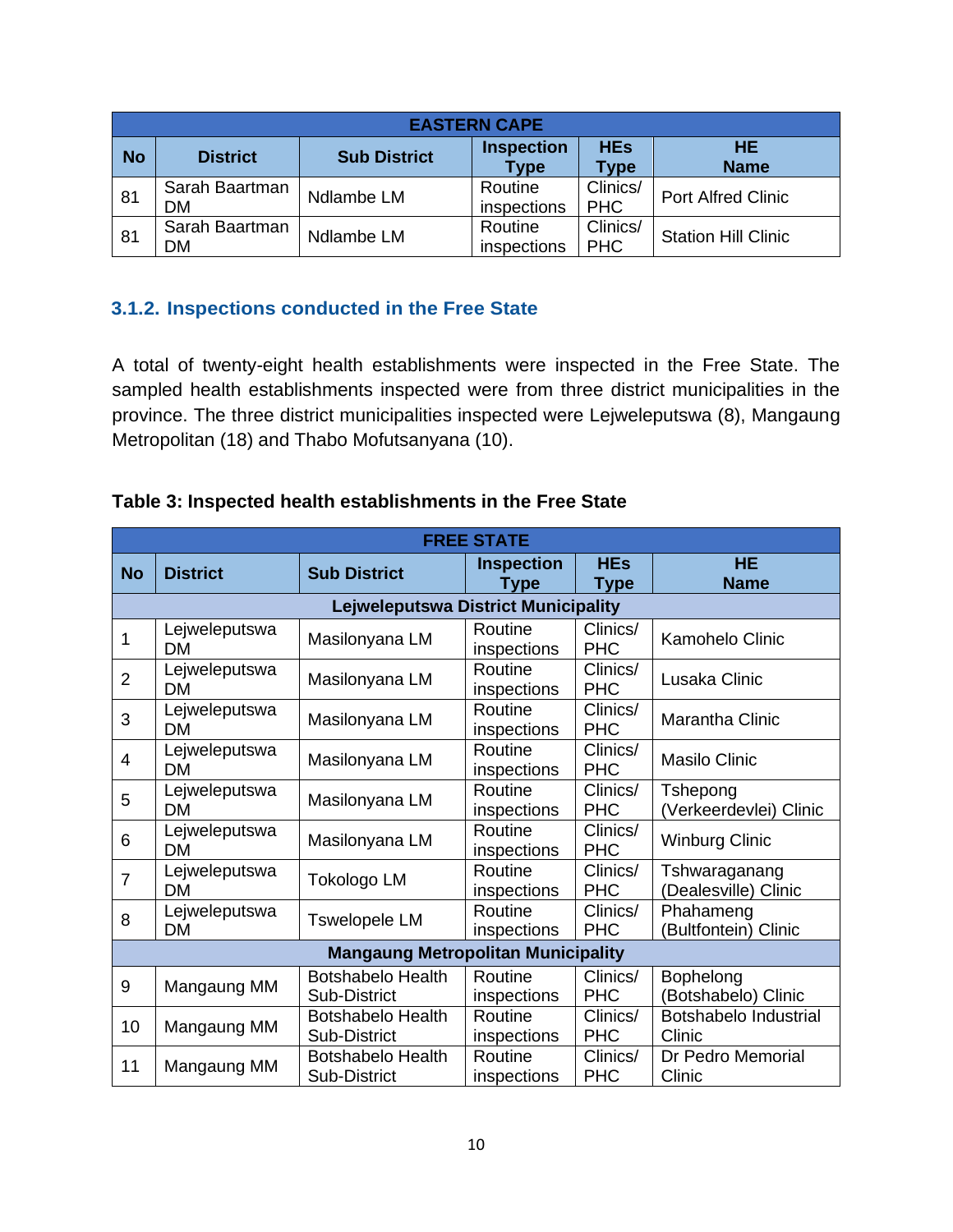|           | <b>FREE STATE</b>         |                                          |                        |                               |                                         |  |  |  |
|-----------|---------------------------|------------------------------------------|------------------------|-------------------------------|-----------------------------------------|--|--|--|
| <b>No</b> | <b>District</b>           | <b>Sub District</b>                      | <b>Inspection</b>      | <b>HEs</b>                    | <b>HE</b>                               |  |  |  |
|           |                           |                                          | <b>Type</b>            | <b>Type</b>                   | <b>Name</b>                             |  |  |  |
| 12        | Mangaung MM               | <b>Botshabelo Health</b>                 | Routine                | Clinics/<br><b>PHC</b>        | <b>Harry Gwala</b>                      |  |  |  |
|           |                           | Sub-District                             | inspections<br>Routine | Clinics/                      | (Botshabelo) Clinic<br>Jazzman Mokhothu |  |  |  |
| 13        | Mangaung MM               | <b>Botshabelo Health</b><br>Sub-District | inspections            | <b>PHC</b>                    | Clinic                                  |  |  |  |
|           |                           | <b>Botshabelo Health</b>                 | Routine                | $\overline{\text{Clin}}$ ics/ | Maletsatsi Mabaso                       |  |  |  |
| 14        | Mangaung MM               | Sub-District                             | inspections            | <b>PHC</b>                    | Clinic                                  |  |  |  |
|           |                           | <b>Botshabelo Health</b>                 | Routine                | Clinics/                      |                                         |  |  |  |
| 15        | Mangaung MM               | Sub-District                             | inspections            | <b>PHC</b>                    | Molefi Tau Clinic                       |  |  |  |
| 16        | Mangaung MM               | <b>Botshabelo Health</b>                 | Routine                | Clinics/                      | Potlako Motlohi Clinic                  |  |  |  |
|           |                           | Sub-District                             | inspections            | <b>PHC</b>                    |                                         |  |  |  |
| 17        | Mangaung MM               | <b>Botshabelo Health</b>                 | Routine                | Clinics/                      | <b>Pule Sefatsa Clinic</b>              |  |  |  |
|           |                           | Sub-District                             | inspections<br>Routine | <b>PHC</b><br>Clinics/        | Winnie Mandela                          |  |  |  |
| 18        | Mangaung MM               | <b>Botshabelo Health</b><br>Sub-District | inspections            | <b>PHC</b>                    | (Botshabelo) Clinic                     |  |  |  |
|           |                           | Thabo Mofutsanyana District Municipality |                        |                               |                                         |  |  |  |
|           | Thabo                     |                                          |                        |                               |                                         |  |  |  |
| 19        | Mofutsanyana              | Mantsopa LM                              | Routine                | Clinics/                      | <b>Borwa Clinic</b>                     |  |  |  |
|           | <b>DM</b>                 |                                          | inspections            | <b>PHC</b>                    |                                         |  |  |  |
|           | Thabo                     |                                          |                        |                               |                                         |  |  |  |
| 20        | Mofutsanyana              | Mantsopa LM                              | Routine<br>inspections | Clinics/<br><b>PHC</b>        | <b>Excelsior Clinic</b>                 |  |  |  |
|           | <b>DM</b>                 |                                          |                        |                               |                                         |  |  |  |
|           | Thabo                     |                                          | Routine                | Clinics/                      |                                         |  |  |  |
| 21        | Mofutsanyana<br><b>DM</b> | Mantsopa LM                              | inspections            | <b>PHC</b>                    | <b>Ikaheng Clinic</b>                   |  |  |  |
|           | Thabo                     |                                          |                        |                               |                                         |  |  |  |
| 22        | Mofutsanyana              | Mantsopa LM                              | Routine                | Clinics/                      | <b>Ladybrand Clinic</b>                 |  |  |  |
|           | <b>DM</b>                 |                                          | inspections            | <b>PHC</b>                    |                                         |  |  |  |
|           | Thabo                     |                                          | Routine                | Clinics/                      |                                         |  |  |  |
| 23        | Mofutsanyana              | Mantsopa LM                              | inspections            | <b>PHC</b>                    | Manyatseng Clinic                       |  |  |  |
|           | <b>DM</b>                 |                                          |                        |                               |                                         |  |  |  |
|           | Thabo                     |                                          | Routine                | Clinics/                      |                                         |  |  |  |
| 24        | Mofutsanyana              | Mantsopa LM                              | inspections            | <b>PHC</b>                    | <b>Mauersnek Clinic</b>                 |  |  |  |
|           | DM<br>Thabo               |                                          |                        |                               |                                         |  |  |  |
| 25        | Mofutsanyana              | Mantsopa LM                              | Routine                | Clinics/                      | <b>Thaba Phatswa Clinic</b>             |  |  |  |
|           | DM                        |                                          | inspections            | <b>PHC</b>                    |                                         |  |  |  |
|           | Thabo                     |                                          |                        |                               |                                         |  |  |  |
| 26        | Mofutsanyana              | Mantsopa LM                              | Routine<br>inspections | Clinics/<br><b>PHC</b>        | <b>Tweespruit Clinic</b>                |  |  |  |
|           | DM                        |                                          |                        |                               |                                         |  |  |  |
|           | Thabo                     |                                          | Routine                | Clinics/                      |                                         |  |  |  |
| 27        | Mofutsanyana              | Setsoto LM                               | inspections            | <b>PHC</b>                    | Clocolan Clinic                         |  |  |  |
|           | DM                        |                                          |                        |                               |                                         |  |  |  |
| 28        | Thabo<br>Mofutsanyana     | Setsoto LM                               | Routine                | Clinics/                      | <b>Hlohlolwane Clinic</b>               |  |  |  |
|           | DM                        |                                          | inspections            | <b>PHC</b>                    |                                         |  |  |  |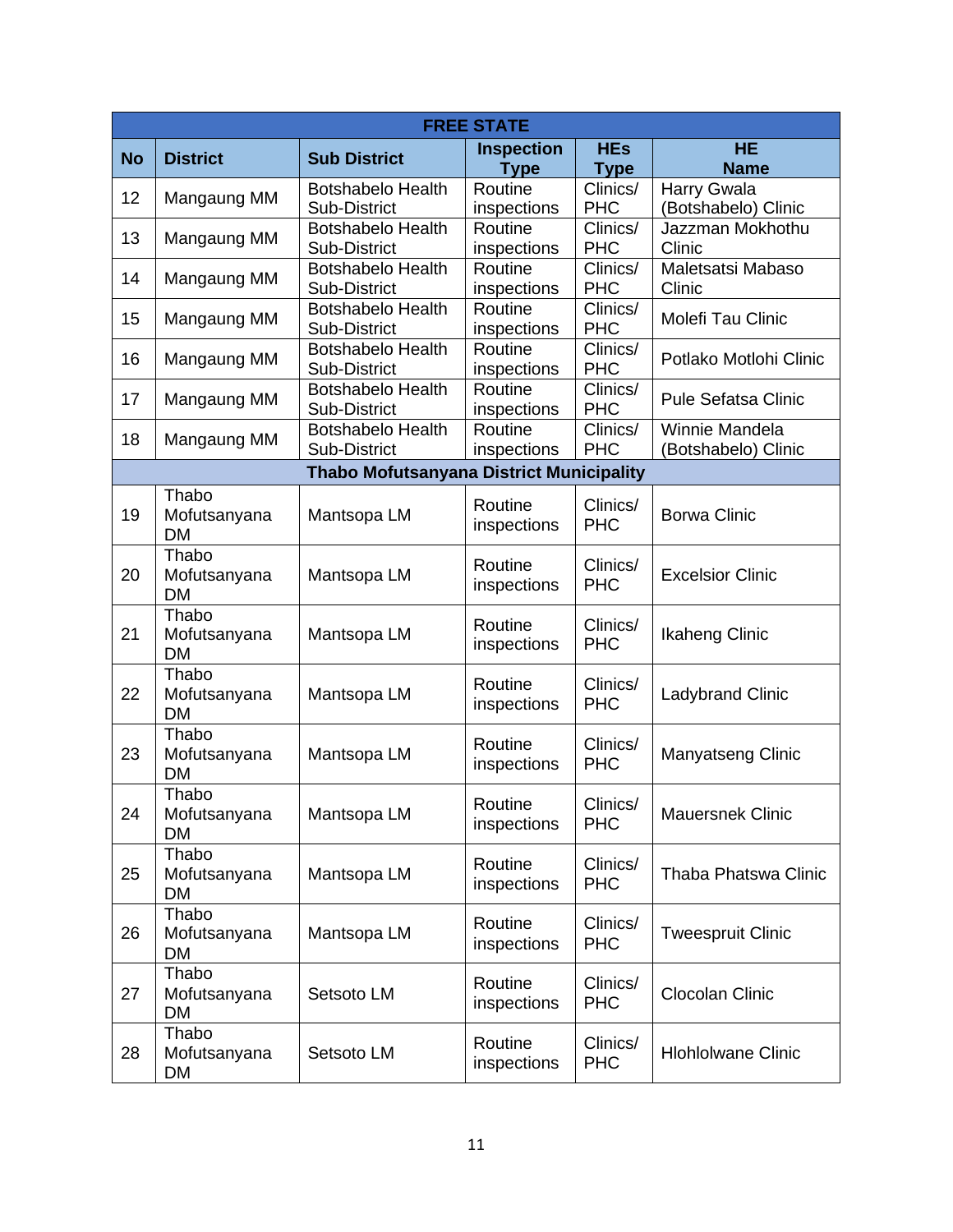## **3.1.3. Inspections conducted in Gauteng**

<span id="page-14-0"></span>A total of 42 health establishments were inspected in Gauteng. The sampled health establishments inspected were from all five district municipalities in the province, namely: City of Ekurhuleni (7), City of Johannesburg (9) and City of Tshwane (8), Sedibeng (7) and West Rand (11).

|                | <b>GAUTENG</b>                       |                                                       |                                  |                           |                                               |  |  |  |
|----------------|--------------------------------------|-------------------------------------------------------|----------------------------------|---------------------------|-----------------------------------------------|--|--|--|
| <b>No</b>      | <b>District</b>                      | <b>Sub District</b>                                   | <b>Inspection</b><br><b>Type</b> | <b>HEs</b><br><b>Type</b> | <b>HE</b><br><b>Name</b>                      |  |  |  |
|                |                                      | <b>City of Ekurhuleni Metropolitan Municipality</b>   |                                  |                           |                                               |  |  |  |
| $\mathbf{1}$   | City of<br>Ekurhuleni MM             | Ekurhuleni North 2<br><b>Health Sub-District</b>      | Routine<br>inspections           | Clinics/<br><b>PHC</b>    | <b>Bedfordview Clinic</b>                     |  |  |  |
| $\overline{2}$ | City of<br>Ekurhuleni MM             | Ekurhuleni North 2<br><b>Health Sub-District</b>      | Routine<br>inspections           | Clinics/<br><b>PHC</b>    | <b>Boksburg Civic</b><br><b>Centre Clinic</b> |  |  |  |
| 3              | City of<br>Ekurhuleni MM             | Ekurhuleni North 2<br><b>Health Sub-District</b>      | Routine<br>inspections           | Clinics/<br><b>PHC</b>    | <b>Chief Albert Luthuli</b><br>Clinic         |  |  |  |
| 4              | City of<br>Ekurhuleni MM             | Ekurhuleni North 2<br><b>Health Sub-District</b>      | Routine<br>inspections           | Clinics/<br><b>PHC</b>    | <b>Crystal Park Clinic</b>                    |  |  |  |
| 5              | City of<br>Ekurhuleni MM             | Ekurhuleni North 2<br><b>Health Sub-District</b>      | Routine<br>inspections           | Clinics/<br><b>PHC</b>    | <b>Edenvale Clinic</b>                        |  |  |  |
| 6              | City of<br>Ekurhuleni MM             | Ekurhuleni North 2<br><b>Health Sub-District</b>      | Routine<br>inspections           | Clinics/<br><b>PHC</b>    | Endayeni Clinic                               |  |  |  |
| $\overline{7}$ | City of<br>Ekurhuleni MM             | Ekurhuleni North 2<br><b>Health Sub-District</b>      | Routine<br>inspections           | Clinics/<br><b>PHC</b>    | <b>Kemston Clinic</b>                         |  |  |  |
|                |                                      | <b>City of Johannesburg Metropolitan Municipality</b> |                                  |                           |                                               |  |  |  |
| 8              | City of<br>Johannesburg<br><b>MM</b> | Johannesburg B<br><b>Health Sub-District</b>          | Routine<br>inspections           | Clinics/<br><b>PHC</b>    | <b>Bosmont Clinic</b>                         |  |  |  |
| 9              | City of<br>Johannesburg<br><b>MM</b> | Johannesburg B<br><b>Health Sub-District</b>          | Routine<br>inspections           | Clinics/<br><b>PHC</b>    | <b>Berario Clinic</b>                         |  |  |  |
| 10             | City of<br>Johannesburg<br><b>MM</b> | Johannesburg B<br><b>Health Sub-District</b>          | Routine<br>inspections           | Clinics/<br><b>PHC</b>    | <b>Westbury Clinic</b>                        |  |  |  |
| 11             | City of<br>Johannesburg<br><b>MM</b> | Johannesburg B<br><b>Health Sub-District</b>          | Routine<br>inspections           | Clinics/<br><b>PHC</b>    | <b>Windsor Clinic</b>                         |  |  |  |
| 12             | City of<br>Johannesburg<br><b>MM</b> | Johannesburg C<br><b>Health Sub-District</b>          | Routine<br>inspections           | Clinics/<br><b>PHC</b>    | Davidsonville Clinic                          |  |  |  |
| 13             | City of<br>Johannesburg<br><b>MM</b> | Johannesburg C<br><b>Health Sub-District</b>          | Routine<br>inspections           | Clinics/<br><b>PHC</b>    | <b>Princess Clinic</b>                        |  |  |  |

#### **Table 4: Inspected health establishments in the Gauteng**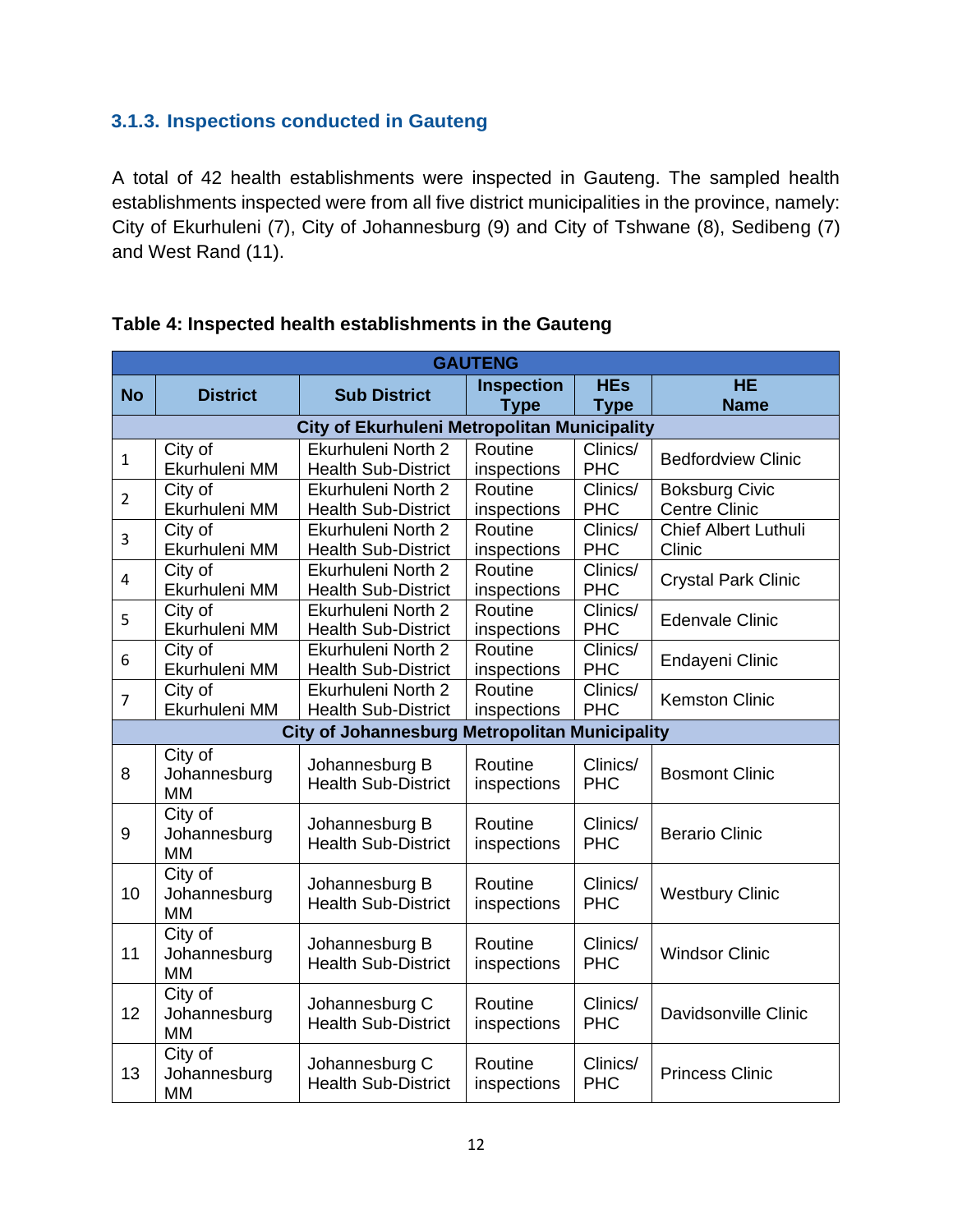| <b>GAUTENG</b> |                                      |                                                  |                                  |                           |                                  |  |  |
|----------------|--------------------------------------|--------------------------------------------------|----------------------------------|---------------------------|----------------------------------|--|--|
| <b>No</b>      | <b>District</b>                      | <b>Sub District</b>                              | <b>Inspection</b><br><b>Type</b> | <b>HEs</b><br><b>Type</b> | <b>HE</b><br><b>Name</b>         |  |  |
| 14             | City of<br>Johannesburg<br><b>MM</b> | Johannesburg C<br><b>Health Sub-District</b>     | Routine<br>inspections           | Clinics/<br><b>PHC</b>    | <b>Rex Street Clinic</b>         |  |  |
| 15             | City of<br>Johannesburg<br><b>MM</b> | Johannesburg C<br><b>Health Sub-District</b>     | Routine<br>inspections           | Clinics/<br><b>PHC</b>    | <b>Tshepisong Clinic</b>         |  |  |
| 16             | City of<br>Johannesburg<br>MM        | Johannesburg C<br><b>Health Sub-District</b>     | Routine<br>inspections           | Clinics/<br><b>PHC</b>    | <b>Weltevreden Clinic</b>        |  |  |
|                |                                      | <b>City of Tshwane Metropolitan Municipality</b> |                                  |                           |                                  |  |  |
| 17             | City of Tshwane<br>МM                | Tshwane 1 Health<br>Sub-District                 | Routine<br>inspections           | Clinics/<br><b>PHC</b>    | <b>Jack Hindon Clinic</b>        |  |  |
| 18             | City of Tshwane<br><b>MM</b>         | Tshwane 2 Health<br>Sub-District                 | Routine<br>inspections           | Clinics/<br><b>PHC</b>    | Doornpoort Clinic                |  |  |
| 19             | City of Tshwane<br><b>MM</b>         | Tshwane 2 Health<br>Sub-District                 | Routine<br>inspections           | Clinics/<br><b>PHC</b>    | Kekana Gardens<br>Clinic         |  |  |
| 20             | City of Tshwane<br><b>MM</b>         | Tshwane 2 Health<br>Sub-District                 | Routine<br>inspections           | Clinics/<br><b>PHC</b>    | <b>Kekanastad Clinic</b>         |  |  |
| 21             | City of Tshwane<br><b>MM</b>         | Tshwane 2 Health<br>Sub-District                 | Routine<br>inspections           | Clinics/<br><b>PHC</b>    | <b>New Eersterus Clinic</b>      |  |  |
| 22             | City of Tshwane<br>MM                | Tshwane 2 Health<br>Sub-District                 | Routine<br>inspections           | Clinics/<br><b>PHC</b>    | <b>Ramotse Clinic</b>            |  |  |
| 23             | City of Tshwane<br>MM                | Tshwane 2 Health<br>Sub-District                 | Routine<br>inspections           | Clinics/<br><b>PHC</b>    | Refentse (Odi) Clinic            |  |  |
| 24             | City of Tshwane<br>MM                | Tshwane 2 Health<br>Sub-District                 | Routine<br>inspections           | Clinics/<br><b>PHC</b>    | <b>Suurman Clinic</b>            |  |  |
|                |                                      | <b>Sedibeng District Municipality</b>            |                                  |                           |                                  |  |  |
| 25             | Sedibeng DM                          | Lesedi LM                                        | Routine<br>inspections           | Clinics/<br><b>PHC</b>    | <b>Heidelberg Clinic</b>         |  |  |
| 26             | Sedibeng DM                          | Lesedi LM                                        | Routine<br>inspections           | Clinics/<br><b>PHC</b>    | <b>Jameson Park Clinic</b>       |  |  |
| 27             | Sedibeng DM                          | Lesedi LM                                        | Routine<br>inspections           | Clinics/<br><b>PHC</b>    | Ratanda Ext 7 Clinic             |  |  |
| 28             | Sedibeng DM                          | Lesedi LM                                        | Routine<br>inspections           | Clinics/<br><b>PHC</b>    | Ratanda Ext 23 Clinic            |  |  |
| 29             | Sedibeng DM                          | Midvaal LM                                       | Routine<br>inspections           | Clinics/<br><b>PHC</b>    | <b>Kookrus Clinic</b>            |  |  |
| 30             | Sedibeng DM                          | Midvaal LM                                       | Routine<br>inspections           | Clinics/<br><b>PHC</b>    | Pontshong Clinic                 |  |  |
| 31             | Sedibeng DM                          | Midvaal LM                                       | Routine<br>inspections           | Clinics/<br><b>PHC</b>    | <b>Randvaal Clinic</b>           |  |  |
|                |                                      | <b>West Rand District Municipality</b>           |                                  |                           |                                  |  |  |
| 32             | West Rand DM                         | Rand West City LM                                | Routine<br>inspections           | Clinics/<br><b>PHC</b>    | <b>Badirile Clinic</b>           |  |  |
| 33             | West Rand DM                         | Rand West City LM                                | Routine<br>inspections           | Clinics/<br><b>PHC</b>    | <b>Bekkersdal East</b><br>Clinic |  |  |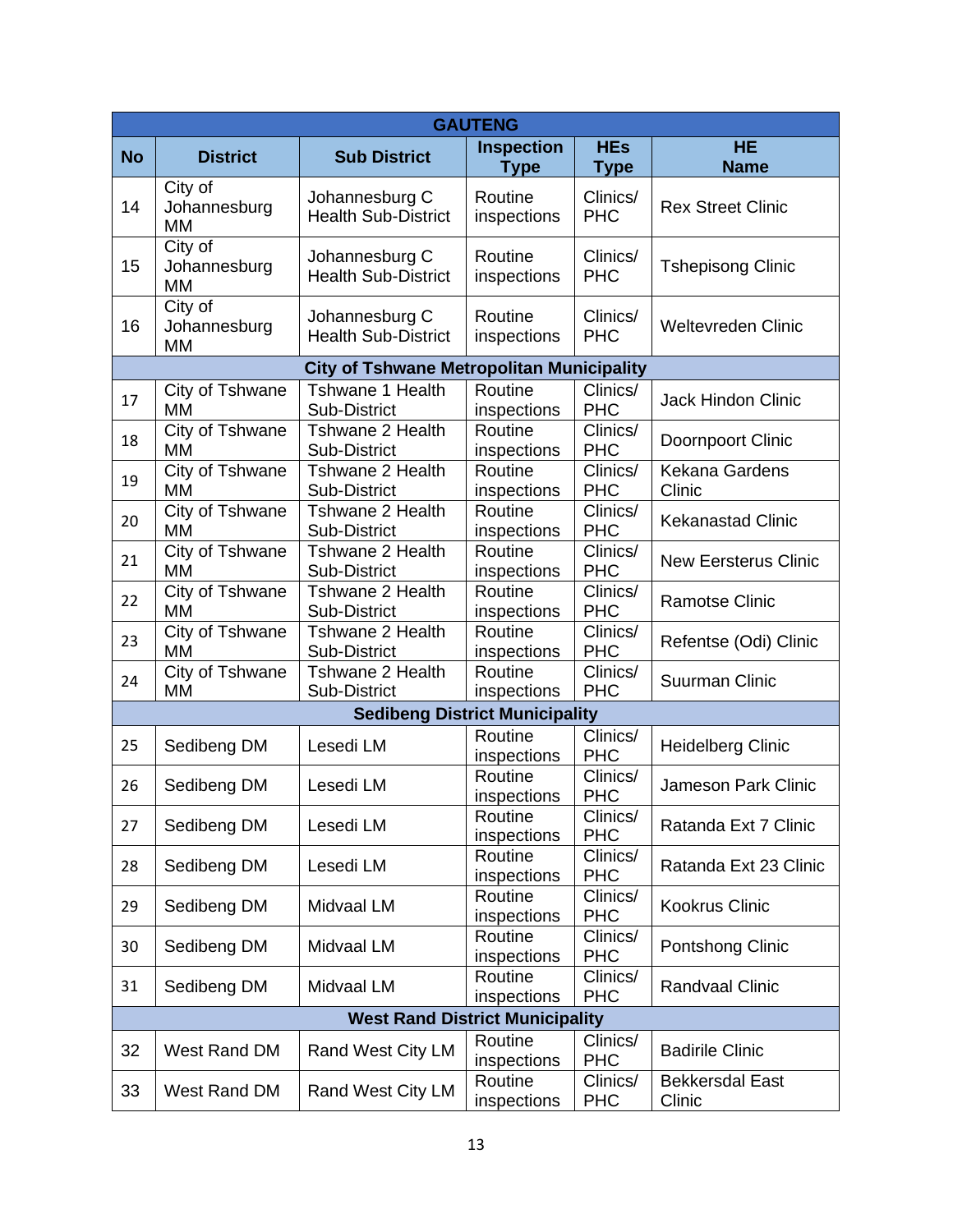| <b>GAUTENG</b> |                 |                     |                                  |                           |                                |  |  |
|----------------|-----------------|---------------------|----------------------------------|---------------------------|--------------------------------|--|--|
| <b>No</b>      | <b>District</b> | <b>Sub District</b> | <b>Inspection</b><br><b>Type</b> | <b>HEs</b><br><b>Type</b> | HE.<br><b>Name</b>             |  |  |
| 34             | West Rand DM    | Rand West City LM   | Routine<br>inspections           | Clinics/<br><b>PHC</b>    | <b>Elandsfontein Clinic</b>    |  |  |
| 35             | West Rand DM    | Rand West City LM   | Routine<br>inspections           | Clinics/<br><b>PHC</b>    | <b>Glenhavie Clinic</b>        |  |  |
| 36             | West Rand DM    | Rand West City LM   | Routine<br>inspections           | Clinics/<br><b>PHC</b>    | <b>Kocksoord Clinic</b>        |  |  |
| 37             | West Rand DM    | Rand West City LM   | Routine<br>inspections           | Clinics/<br><b>PHC</b>    | <b>ML Pessen Clinic</b>        |  |  |
| 38             | West Rand DM    | Rand West City LM   | Routine<br>inspections           | Clinics/<br><b>PHC</b>    | <b>PJ Maree Clinic</b>         |  |  |
| 39             | West Rand DM    | Rand West City LM   | Routine<br>inspections           | Clinics/<br><b>PHC</b>    | Randgate Clinic                |  |  |
| 40             | West Rand DM    | Rand West City LM   | Routine<br>inspections           | Clinics/<br><b>PHC</b>    | Simunye Clinic<br>(Westonaria) |  |  |
| 41             | West Rand DM    | Rand West City LM   | Routine<br>inspections           | Clinics/<br><b>PHC</b>    | <b>Venterspos Clinic</b>       |  |  |
| 42             | West Rand DM    | Rand West City LM   | Routine<br>inspections           | Clinics/<br><b>PHC</b>    | Zuurbekom Clinic               |  |  |

# **3.1.4. Inspections conducted in KwaZulu-Natal**

<span id="page-16-0"></span>A total of 66 health establishments were inspected in KwaZulu-Natal. The sampled health establishments inspected were from eight district municipalities in the province, namely: iLembe (8), King Cetshwayo (8), Ugu (8), Umgungundlovu (10), Umkhanyakude (8), Umzinyathi (8), Uthukela (8) and Zululand (8).

|                | <b>KWAZULU-NATAL</b>                |                     |                           |                        |                         |  |  |  |  |
|----------------|-------------------------------------|---------------------|---------------------------|------------------------|-------------------------|--|--|--|--|
| <b>No</b>      | <b>District</b>                     | <b>Sub District</b> | <b>Inspection</b><br>Type | <b>HEs</b><br>Type     | <b>HE Name</b>          |  |  |  |  |
|                | <b>iLembe District Municipality</b> |                     |                           |                        |                         |  |  |  |  |
| 1              | iLembe DM                           | Maphumulo LM        | Routine<br>inspections    | Clinics/<br><b>PHC</b> | Maphumulo Clinic        |  |  |  |  |
| $\mathcal{P}$  | iLembe DM                           | Maphumulo LM        | Routine<br>inspections    | Clinics/<br><b>PHC</b> | Maqumbi Clinic          |  |  |  |  |
| 3              | iLembe DM                           | Maphumulo LM        | Routine<br>inspections    | Clinics/<br><b>PHC</b> | <b>Mthandeni Clinic</b> |  |  |  |  |
| $\overline{4}$ | iLembe DM                           | Maphumulo LM        | Routine<br>inspections    | Clinics/<br><b>PHC</b> | Oqaqeni Clinic          |  |  |  |  |
| 5              | iLembe DM                           | Maphumulo LM        | Routine<br>inspections    | Clinics/<br><b>PHC</b> | <b>Otimati Clinic</b>   |  |  |  |  |

# **Table 5: Inspected health establishments in the KwaZulu-Natal**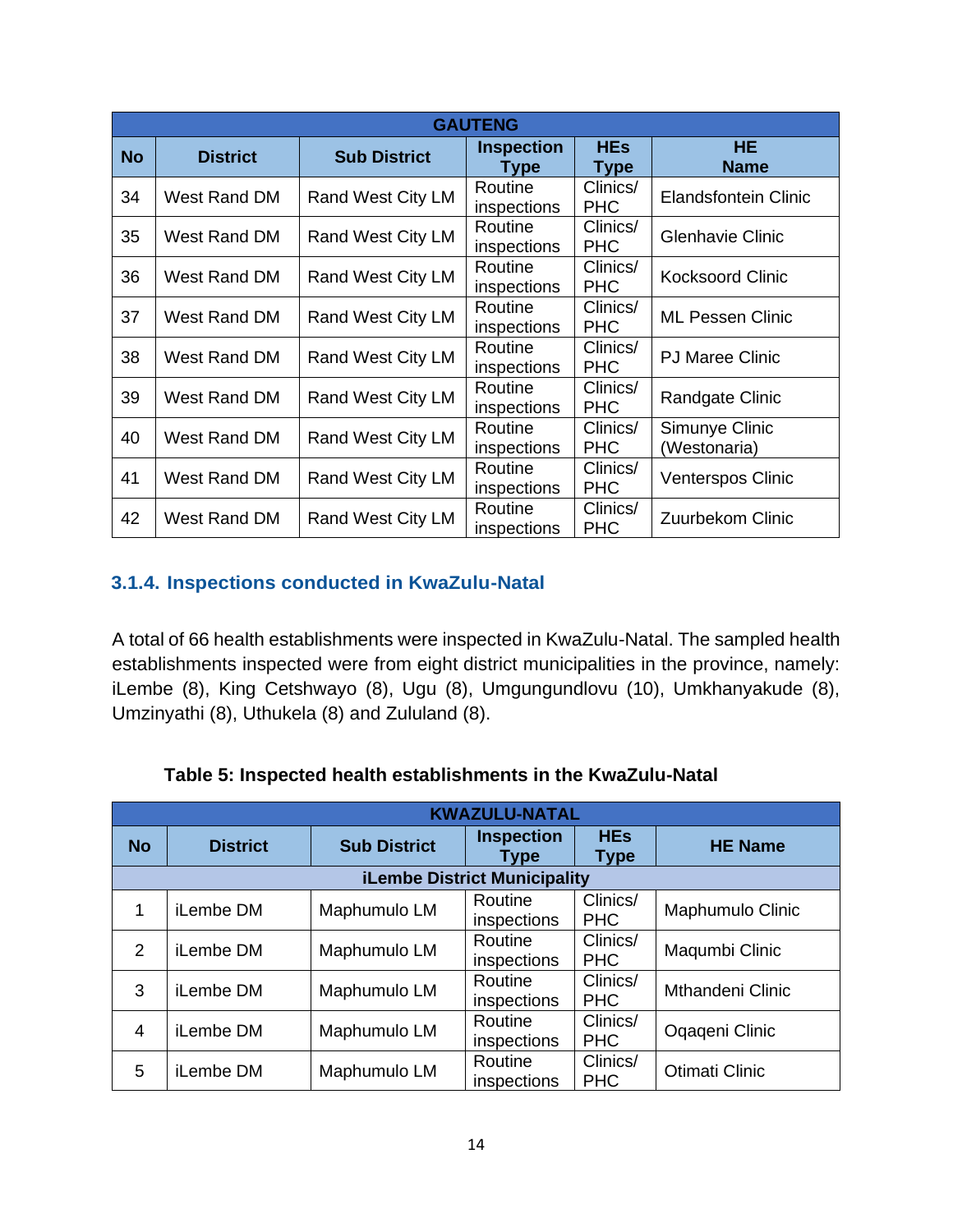|                | <b>KWAZULU-NATAL</b>        |                                     |                                  |                                             |                               |  |  |
|----------------|-----------------------------|-------------------------------------|----------------------------------|---------------------------------------------|-------------------------------|--|--|
| <b>No</b>      | <b>District</b>             | <b>Sub District</b>                 | <b>Inspection</b><br><b>Type</b> | <b>HEs</b><br><b>Type</b>                   | <b>HE Name</b>                |  |  |
| 6              | iLembe DM                   | Ndwedwe LM                          | Routine<br>inspections           | Clinics/<br><b>PHC</b>                      | Molokohlo Clinic              |  |  |
| $\overline{7}$ | iLembe DM                   | Ndwedwe LM                          | Routine<br>inspections           | Clinics/<br><b>PHC</b>                      | Montebello Gateway<br>Clinic  |  |  |
| 8              | iLembe DM                   | Ndwedwe LM                          | Routine<br>inspections           | Clinics/<br><b>PHC</b>                      | <b>Thafamasi Clinic</b>       |  |  |
|                |                             | <b>King Cetshwayo</b>               | <b>District Municipality</b>     |                                             |                               |  |  |
| 9              | King Cetshwayo<br><b>DM</b> | Nkandla LM                          | Routine<br>inspections           | Clinics/<br><b>PHC</b>                      | <b>Chwezi Clinic</b>          |  |  |
| 10             | King Cetshwayo<br><b>DM</b> | Nkandla LM                          | Routine<br>inspections           | $\overline{\text{Clin}}$ ics/<br><b>PHC</b> | Esibhudeni Clinic             |  |  |
| 11             | King Cetshwayo<br><b>DM</b> | Nkandla LM                          | Routine<br>inspections           | Clinics/<br><b>PHC</b>                      | Mandaba Clinic                |  |  |
| 12             | King Cetshwayo<br><b>DM</b> | Nkandla LM                          | Routine<br>inspections           | Clinics/<br><b>PHC</b>                      | Mpandleni Clinic              |  |  |
| 13             | King Cetshwayo<br><b>DM</b> | Nkandla LM                          | Routine<br>inspections           | Clinics/<br><b>PHC</b>                      | Nongamlane Clinic             |  |  |
| 14             | King Cetshwayo<br><b>DM</b> | Nkandla LM                          | Routine<br>inspections           | Clinics/<br><b>PHC</b>                      | <b>Thalaneni Clinic</b>       |  |  |
| 15             | King Cetshwayo<br><b>DM</b> | Nkandla LM                          | Routine<br>inspections           | Clinics/<br><b>PHC</b>                      | Vumanhlamvu Clinic            |  |  |
| 16             | King Cetshwayo<br><b>DM</b> | Nkandla LM                          | Routine<br>inspections           | Clinics/<br><b>PHC</b>                      | Xulu Clinic                   |  |  |
|                |                             |                                     | <b>Ugu District Municipality</b> |                                             |                               |  |  |
| 17             | Ugu DM                      | Umuziwabantu<br><b>LM</b>           | Routine<br>inspections           | Clinics/<br><b>PHC</b>                      | <b>Harding Clinic</b>         |  |  |
| 18             | Ugu DM                      | Umuziwabantu<br><b>LM</b>           | Routine<br>inspections           | Clinics/<br><b>PHC</b>                      | <b>KwaJali Clinic</b>         |  |  |
| 19             | Ugu DM                      | Umuziwabantu<br>LM                  | Routine<br>inspections           | Clinics/<br><b>PHC</b>                      | <b>Mbonwa Clinic</b>          |  |  |
| 20             | Ugu DM                      | Umuziwabantu<br>LM                  | Routine<br>inspections           | Clinics/<br><b>PHC</b>                      | <b>Mbotho Clinic</b>          |  |  |
| 21             | Ugu DM                      | Umuziwabantu<br>LM                  | Routine<br>inspections           | Clinics/<br><b>PHC</b>                      | Pisgah Clinic                 |  |  |
| 22             | Ugu DM                      | Umuziwabantu<br>LM                  | Routine<br>inspections           | Clinics/<br><b>PHC</b>                      | Santombe Clinic               |  |  |
| 23             | Ugu DM                      | Umuziwabantu<br>LM                  | Routine<br>inspections           | Clinics/<br><b>PHC</b>                      | St Andrew's Gateway<br>Clinic |  |  |
| 24             | Ugu DM                      | Umuziwabantu<br>LM                  | Routine<br>inspections           | Clinics/<br><b>PHC</b>                      | <b>Weza Clinic</b>            |  |  |
|                |                             | uMgungundlovu District Municipality |                                  |                                             |                               |  |  |
| 25             | uMgungundlovu<br><b>DM</b>  | Richmond LM                         | Routine<br>inspections           | Clinics/<br><b>PHC</b>                      | Mbuthisweni Clinic            |  |  |
| 26             | uMgungundlovu<br>DM         | <b>Richmond LM</b>                  | Routine<br>inspections           | Clinics/<br><b>PHC</b>                      | Ndaleni Clinic                |  |  |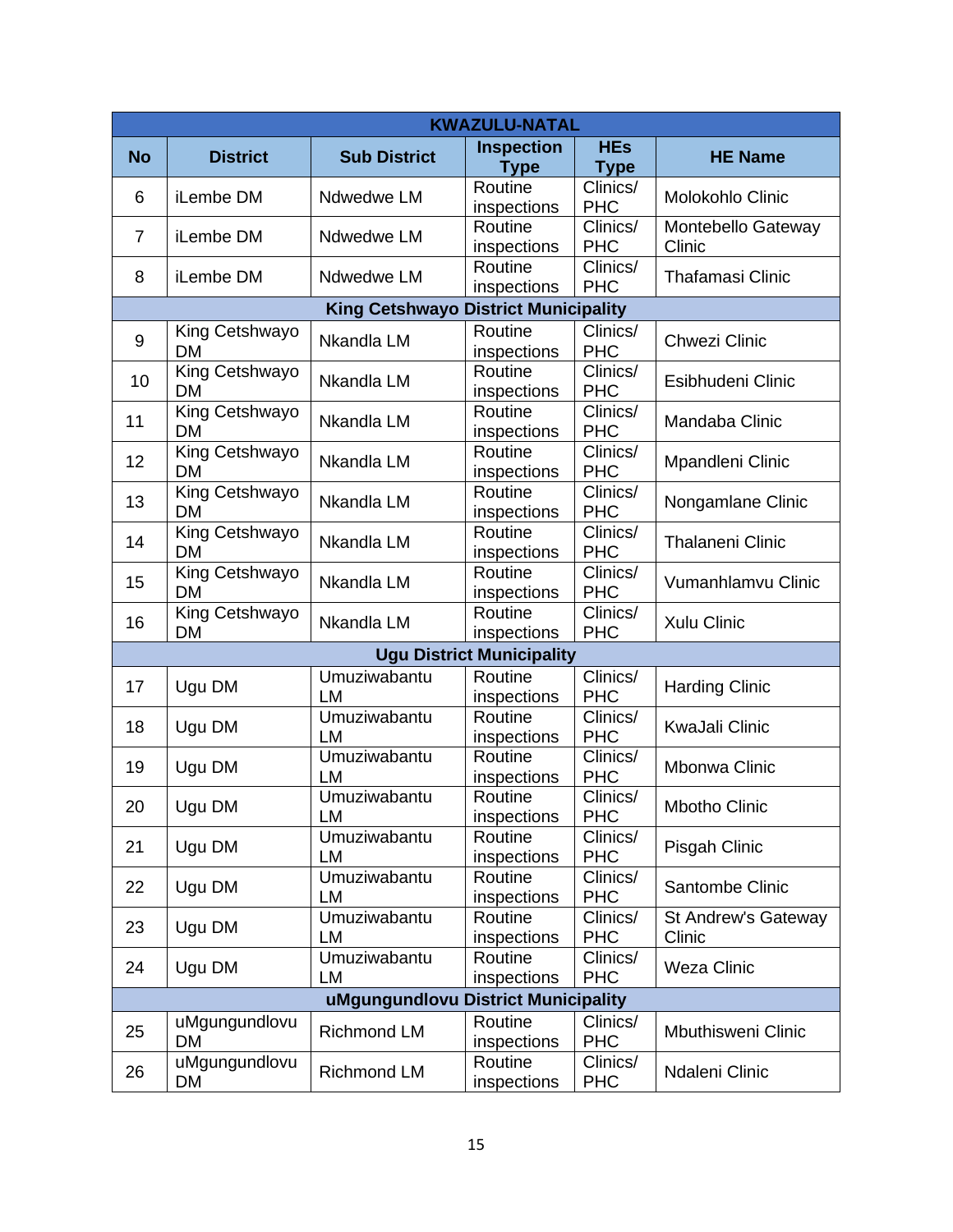|           | <b>KWAZULU-NATAL</b>       |                                           |                        |                        |                          |  |  |
|-----------|----------------------------|-------------------------------------------|------------------------|------------------------|--------------------------|--|--|
| <b>No</b> | <b>District</b>            | <b>Sub District</b>                       | <b>Inspection</b>      | <b>HEs</b>             | <b>HE Name</b>           |  |  |
|           |                            |                                           | <b>Type</b>            | <b>Type</b>            |                          |  |  |
| 27        | uMgungundlovu              | <b>Richmond LM</b>                        | Routine                | Clinics/               | <b>Phatheni Clinic</b>   |  |  |
|           | <b>DM</b>                  |                                           | inspections            | <b>PHC</b>             |                          |  |  |
| 28        | uMgungundlovu<br><b>DM</b> | <b>Richmond LM</b>                        | Routine                | Clinics/<br><b>PHC</b> | <b>Richmond Clinic</b>   |  |  |
|           | uMgungundlovu              |                                           | inspections<br>Routine | Clinics/               | Appelsbosch              |  |  |
| 29        | <b>DM</b>                  | uMshwathi LM                              | inspections            | <b>PHC</b>             | <b>Gateway Clinic</b>    |  |  |
|           | uMgungundlovu              |                                           | Routine                | Clinics/               |                          |  |  |
| 30        | <b>DM</b>                  | uMshwathi LM                              | inspections            | <b>PHC</b>             | <b>Cramond Clinic</b>    |  |  |
| 31        | uMgungundlovu              | uMshwathi LM                              | Routine                | Clinics/               |                          |  |  |
|           | <b>DM</b>                  |                                           | inspections            | <b>PHC</b>             | <b>Efaye Clinic</b>      |  |  |
| 32        | uMgungundlovu              | uMshwathi LM                              | Routine                | Clinics/               | <b>Gcumisa Clinic</b>    |  |  |
|           | <b>DM</b>                  |                                           | inspections            | <b>PHC</b>             |                          |  |  |
| 33        | uMgungundlovu              | uMshwathi LM                              | Routine                | Clinics/               | Mambedwini Clinic        |  |  |
|           | <b>DM</b>                  |                                           | inspections            | <b>PHC</b>             |                          |  |  |
| 34        | uMgungundlovu<br><b>DM</b> | uMshwathi LM                              | Routine<br>inspections | Clinics/<br><b>PHC</b> | Mayizekane Clinic        |  |  |
|           |                            | <b>Umkhanyakude District Municipality</b> |                        |                        |                          |  |  |
|           |                            | uMhlabuyalingan                           | Routine                | Clinics/               |                          |  |  |
| 35        | Umkhanyakude<br><b>DM</b>  | a LM                                      | inspections            | <b>PHC</b>             | <b>Bhekabantu Clinic</b> |  |  |
|           | Umkhanyakude               | uMhlabuyalingan                           | Routine                | Clinics/               |                          |  |  |
| 36        | <b>DM</b>                  | a LM                                      | inspections            | <b>PHC</b>             | <b>KwaNdaba Clinic</b>   |  |  |
|           | Umkhanyakude               | uMhlabuyalingan                           | Routine                | Clinics/               |                          |  |  |
| 37        | <b>DM</b>                  | a LM                                      | inspections            | <b>PHC</b>             | Madonela Clinic          |  |  |
| 38        | Umkhanyakude               | uMhlabuyalingan                           | Routine                | Clinics/               | Mahlungulu Clinic        |  |  |
|           | <b>DM</b>                  | a LM                                      | inspections            | <b>PHC</b>             |                          |  |  |
| 39        | Umkhanyakude               | uMhlabuyalingan                           | Routine                | Clinics/               | Manaba Clinic            |  |  |
|           | <b>DM</b>                  | a LM                                      | inspections            | <b>PHC</b>             |                          |  |  |
| 40        | Umkhanyakude<br><b>DM</b>  | uMhlabuyalingan<br>a LM                   | Routine                | Clinics/<br><b>PHC</b> | Mbazwana Clinic          |  |  |
|           | Umkhanyakude               | uMhlabuyalingan                           | inspections<br>Routine | Clinics/               |                          |  |  |
| 41        | DM                         | a LM                                      | inspections            | <b>PHC</b>             | Phelandaba Clinic        |  |  |
|           | Umkhanyakude               | uMhlabuyalingan                           | Routine                | Clinics/               |                          |  |  |
| 42        | <b>DM</b>                  | a LM                                      | inspections            | <b>PHC</b>             | Zama Zama Clinic         |  |  |
|           |                            | <b>Umzinyathi District Municipality</b>   |                        |                        |                          |  |  |
|           |                            |                                           | Routine                | Clinics/               |                          |  |  |
| 43        | Umzinyathi DM              | Umvoti LM                                 | inspections            | <b>PHC</b>             | Amakhabela Clinic        |  |  |
| 44        | Umzinyathi DM              | Umvoti LM                                 | Routine                | Clinics/               | Amatimatolo Clinic       |  |  |
|           |                            |                                           | inspections            | <b>PHC</b>             |                          |  |  |
| 45        | Umzinyathi DM              | Umvoti LM                                 | Routine                | Clinics/               | <b>Eshane Clinic</b>     |  |  |
|           |                            |                                           | inspections            | <b>PHC</b>             |                          |  |  |
| 46        | Umzinyathi DM              | Umvoti LM                                 | Routine                | Clinics/<br><b>PHC</b> | Kranskop Clinic          |  |  |
|           |                            |                                           | inspections<br>Routine | Clinics/               |                          |  |  |
| 47        | Umzinyathi DM              | Umvoti LM                                 | inspections            | <b>PHC</b>             | Ntembisweni Clinic       |  |  |
|           |                            |                                           | Routine                | Clinics/               | <b>Pine Street</b>       |  |  |
| 48        | Umzinyathi DM              | Umvoti LM                                 | inspections            | <b>PHC</b>             | (Greytown) Clinic        |  |  |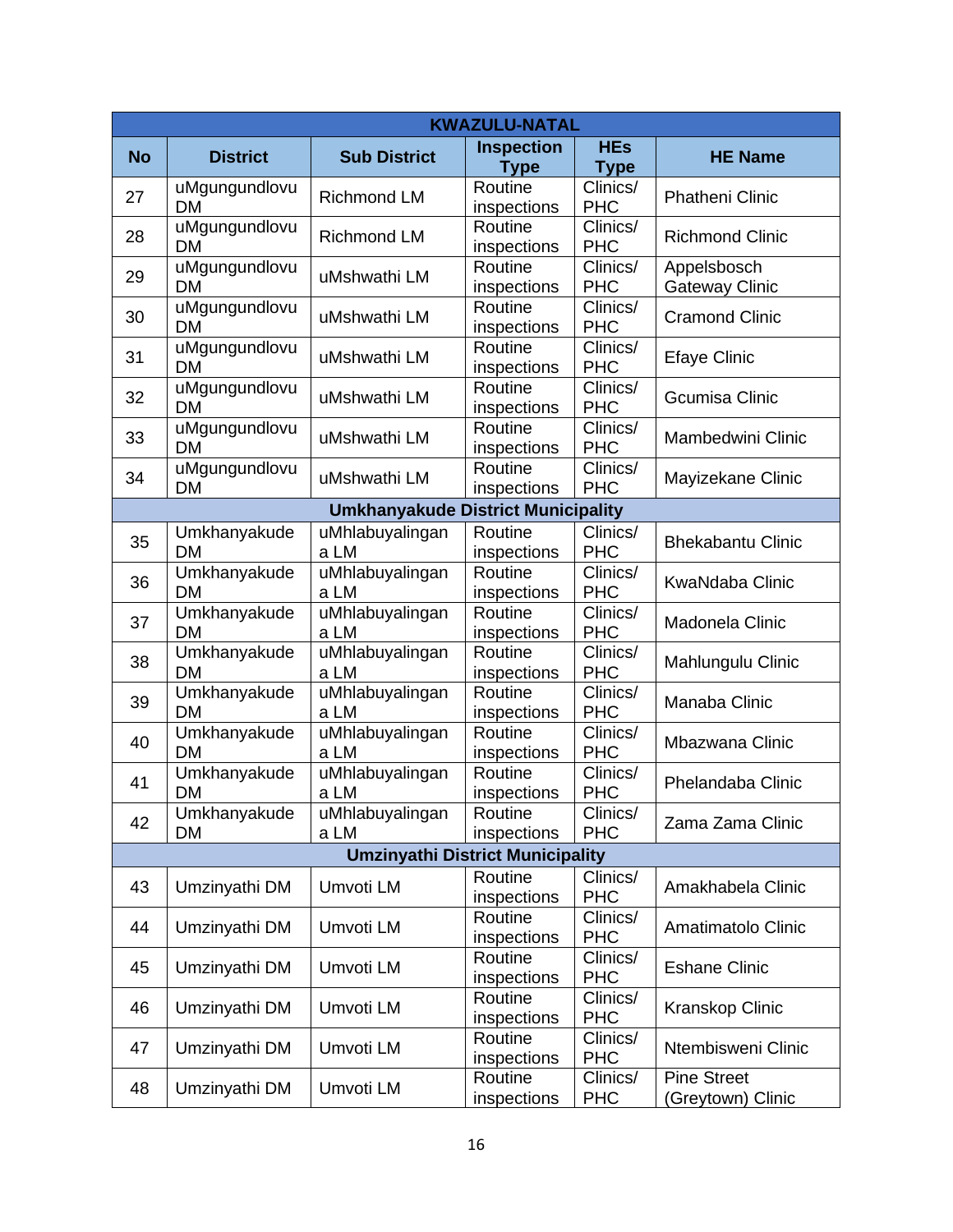|           | <b>KWAZULU-NATAL</b> |                                   |                                       |                           |                                              |  |
|-----------|----------------------|-----------------------------------|---------------------------------------|---------------------------|----------------------------------------------|--|
| <b>No</b> | <b>District</b>      | <b>Sub District</b>               | <b>Inspection</b><br><b>Type</b>      | <b>HEs</b><br><b>Type</b> | <b>HE Name</b>                               |  |
| 49        | Umzinyathi DM        | Umvoti LM                         | Routine<br>inspections                | Clinics/<br><b>PHC</b>    | Sibuyane Clinic                              |  |
| 50        | Umzinyathi DM        | Umvoti LM                         | Routine<br>inspections                | Clinics/<br><b>PHC</b>    | <b>Ukuthula Clinic</b>                       |  |
|           |                      |                                   | <b>Uthukela District Municipality</b> |                           |                                              |  |
| 51        | Uthukela DM          | Inkosi<br>Langalibalele LM        | Routine<br>inspections                | Clinics/<br><b>PHC</b>    | <b>AE Haviland</b><br><b>Memorial Clinic</b> |  |
| 52        | Uthukela DM          | Inkosi<br>Langalibalele LM        | Routine<br>inspections                | Clinics/<br><b>PHC</b>    | <b>Connor Street Clinic</b>                  |  |
| 53        | Uthukela DM          | Inkosi<br>Langalibalele LM        | Routine<br>inspections                | Clinics/<br><b>PHC</b>    | <b>Estcourt Gateway</b><br>Clinic            |  |
| 54        | Uthukela DM          | <b>Inkosi</b><br>Langalibalele LM | Routine<br>inspections                | Clinics/<br><b>PHC</b>    | <b>Forderville Clinic</b>                    |  |
| 55        | Uthukela DM          | Inkosi<br>Langalibalele LM        | Routine<br>inspections                | Clinics/<br><b>PHC</b>    | Madiba Clinic                                |  |
| 56        | Uthukela DM          | Inkosi<br>Langalibalele LM        | Routine<br>inspections                | Clinics/<br><b>PHC</b>    | Ntabamhlope Clinic                           |  |
| 57        | Uthukela DM          | <b>Inkosi</b><br>Langalibalele LM | Routine<br>inspections                | Clinics/<br><b>PHC</b>    | Wembezi Clinic                               |  |
| 58        | Uthukela DM          | Inkosi<br>Langalibalele LM        | Routine<br>inspections                | Clinics/<br><b>PHC</b>    | <b>Zwelisha Clinic</b>                       |  |
|           |                      |                                   | <b>Zululand District Municipality</b> |                           |                                              |  |
| 59        | <b>Zululand DM</b>   | AbaQulusi LM                      | Routine<br>inspections                | Clinics/<br><b>PHC</b>    | <b>Bhekumthetho Clinic</b>                   |  |
| 60        | <b>Zululand DM</b>   | AbaQulusi LM                      | Routine<br>inspections                | Clinics/<br><b>PHC</b>    | <b>Bhekuzulu Clinic</b>                      |  |
| 61        | <b>Zululand DM</b>   | AbaQulusi LM                      | Routine<br>inspections                | Clinics/<br><b>PHC</b>    | <b>Gluckstadt Clinic</b>                     |  |
| 62        | <b>Zululand DM</b>   | AbaQulusi LM                      | Routine<br>inspections                | Clinics/<br><b>PHC</b>    | <b>Hlobane Clinic</b>                        |  |
| 63        | <b>Zululand DM</b>   | AbaQulusi LM                      | Routine<br>inspections                | Clinics/<br><b>PHC</b>    | <b>Mason Street Clinic</b>                   |  |
| 64        | <b>Zululand DM</b>   | AbaQulusi LM                      | Routine<br>inspections                | Clinics/<br><b>PHC</b>    | Mondlo 2 Clinic                              |  |
| 65        | <b>Zululand DM</b>   | AbaQulusi LM                      | Routine<br>inspections                | Clinics/<br><b>PHC</b>    | Ntababomvu Clinic                            |  |
| 66        | <b>Zululand DM</b>   | AbaQulusi LM                      | Routine<br>inspections                | Clinics/<br><b>PHC</b>    | Siyakhathala Clinic                          |  |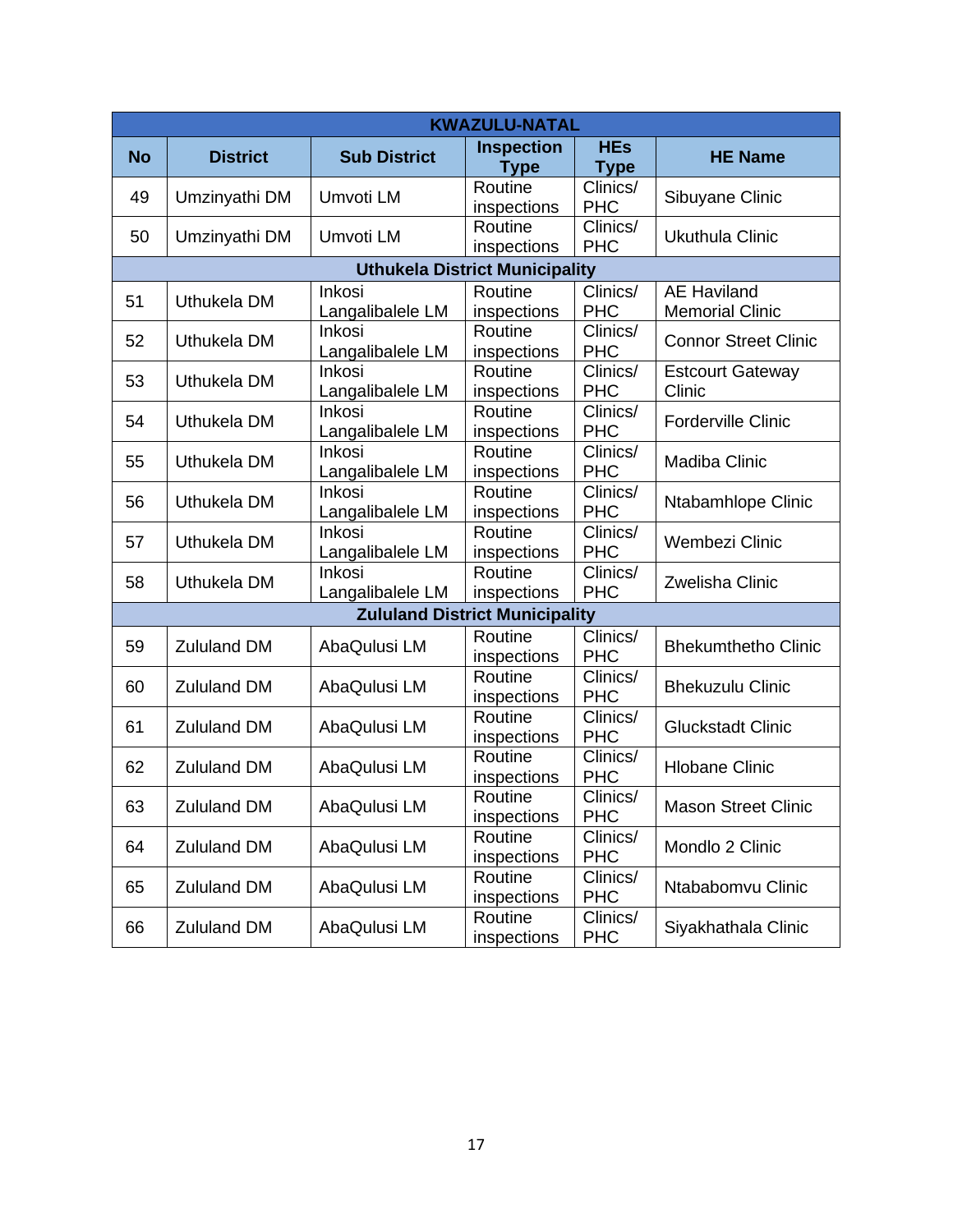# **3.1.5. Inspections conducted in Limpopo**

<span id="page-20-0"></span>A total of 53 health establishments were inspected in Limpopo. The sampled health establishments inspected were from five district municipalities in the province, namely: Capricorn (10), Mopani (11), Sekhukhune (8), Vhembe (16) and Waterberg (8).

| <b>LIMPOPO</b> |                                        |                     |                                     |                           |                            |  |  |  |  |  |
|----------------|----------------------------------------|---------------------|-------------------------------------|---------------------------|----------------------------|--|--|--|--|--|
| <b>No</b>      | <b>District</b>                        | <b>Sub District</b> | <b>Inspection</b><br><b>Type</b>    | <b>HEs</b><br><b>Type</b> | <b>HE</b><br><b>Name</b>   |  |  |  |  |  |
|                | <b>Capricorn District Municipality</b> |                     |                                     |                           |                            |  |  |  |  |  |
| $\mathbf{1}$   | Capricorn DM                           | Polokwane LM        | Routine<br>inspections              | Clinics/<br><b>PHC</b>    | <b>Buitestraat Clinic</b>  |  |  |  |  |  |
| $\overline{2}$ | Capricorn DM                           | Polokwane LM        | Routine<br>inspections              | Clinics/<br><b>PHC</b>    | Laastehoop Clinic          |  |  |  |  |  |
| 3              | Capricorn DM                           | Polokwane LM        | Routine<br>inspections              | Clinics/<br><b>PHC</b>    | Manamela Clinic            |  |  |  |  |  |
| $\overline{4}$ | Capricorn DM                           | Polokwane LM        | Routine<br>inspections              | Clinics/<br><b>PHC</b>    | Moletjie Clinic            |  |  |  |  |  |
| 5              | Capricorn DM                           | Polokwane LM        | Routine<br>inspections              | Clinics/<br><b>PHC</b>    | <b>Phuti Clinic</b>        |  |  |  |  |  |
| 6              | Capricorn DM                           | Polokwane LM        | Routine<br>inspections              | Clinics/<br><b>PHC</b>    | Semenya Clinic             |  |  |  |  |  |
| $\overline{7}$ | Capricorn DM                           | Polokwane LM        | Routine<br>inspections              | Clinics/<br><b>PHC</b>    | Seshego I Clinic           |  |  |  |  |  |
| 8              | Capricorn DM                           | Polokwane LM        | Routine<br>inspections              | Clinics/<br><b>PHC</b>    | Seshego II Clinic          |  |  |  |  |  |
| 9              | Capricorn DM                           | Polokwane LM        | Routine<br>inspections              | Clinics/<br><b>PHC</b>    | Seshego III Clinic         |  |  |  |  |  |
| 10             | Capricorn DM                           | Polokwane LM        | Routine<br>inspections              | Clinics/<br><b>PHC</b>    | Seshego IV Clinic          |  |  |  |  |  |
|                |                                        |                     | <b>Mopani District Municipality</b> |                           |                            |  |  |  |  |  |
| 11             | Mopani DM                              | Maruleng LM         | Routine<br>inspections              | Clinics/<br><b>PHC</b>    | <b>Bismarck Clinic</b>     |  |  |  |  |  |
| 12             | Mopani DM                              | Maruleng LM         | Routine<br>inspections              | Clinics/<br><b>PHC</b>    | <b>Calais Clinic</b>       |  |  |  |  |  |
| 13             | Mopani DM                              | Maruleng LM         | Routine<br>inspections              | Clinics/<br><b>PHC</b>    | <b>Hoedspruit Clinic</b>   |  |  |  |  |  |
| 14             | Mopani DM                              | Maruleng LM         | Routine<br>inspections              | Clinics/<br><b>PHC</b>    | Lorraine Clinic            |  |  |  |  |  |
| 15             | Mopani DM                              | Maruleng LM         | Routine<br>inspections              | Clinics/<br><b>PHC</b>    | <b>Mabins Clinic</b>       |  |  |  |  |  |
| 16             | Mopani DM                              | Maruleng LM         | Routine<br>inspections              | Clinics/<br><b>PHC</b>    | Sekororo Clinic            |  |  |  |  |  |
| 17             | Mopani DM                              | Maruleng LM         | Routine<br>inspections              | Clinics/<br><b>PHC</b>    | Sekororo Gateway<br>Clinic |  |  |  |  |  |

#### **Table 6: Inspected health establishments in the Limpopo**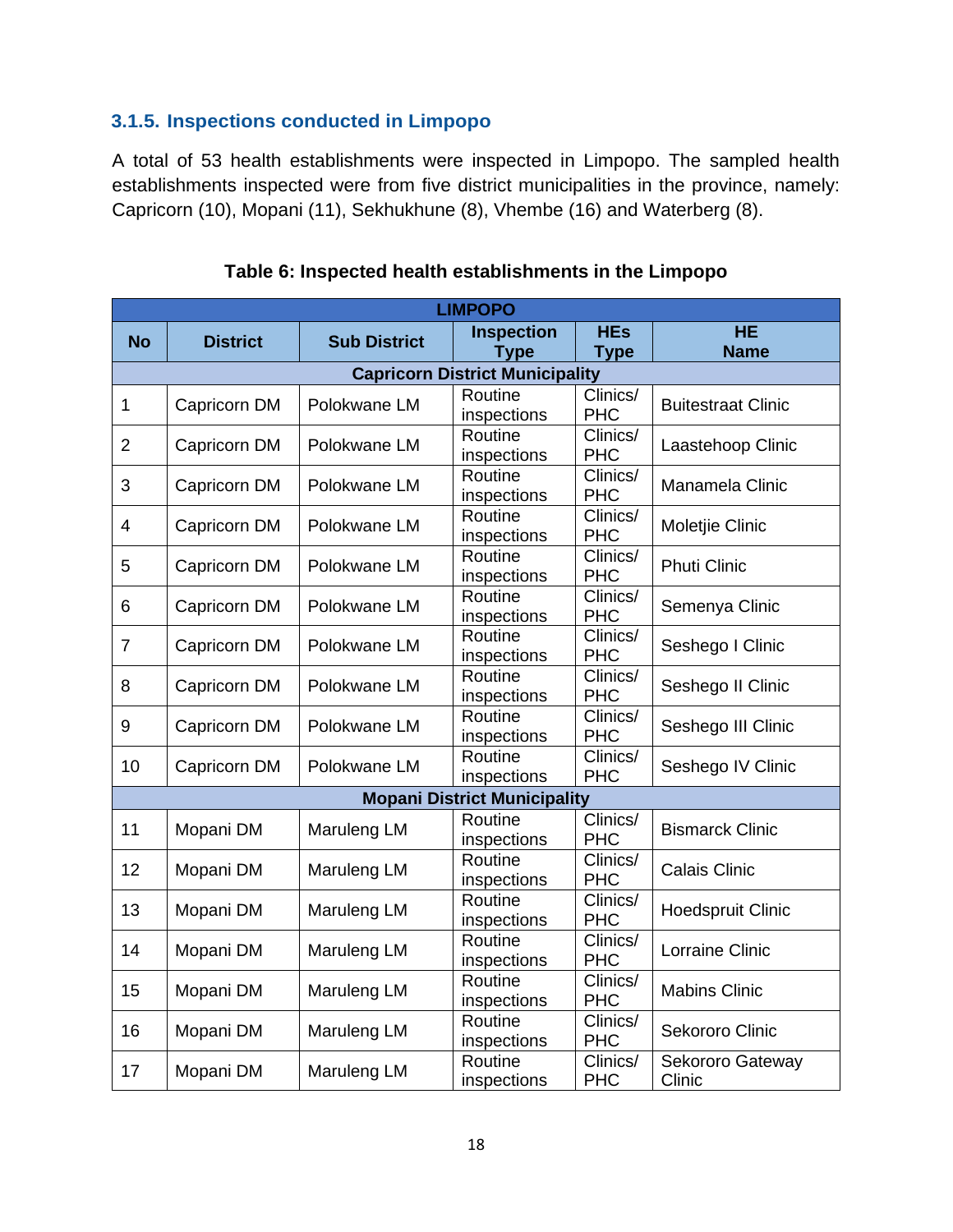| <b>LIMPOPO</b> |                 |                                      |                                         |                        |                           |  |  |
|----------------|-----------------|--------------------------------------|-----------------------------------------|------------------------|---------------------------|--|--|
| <b>No</b>      | <b>District</b> | <b>Sub District</b>                  | <b>Inspection</b>                       | <b>HEs</b>             | <b>HE</b>                 |  |  |
|                |                 |                                      | <b>Type</b>                             | <b>Type</b>            | <b>Name</b>               |  |  |
| 18             | Mopani DM       | Maruleng LM                          | Routine                                 | Clinics/               | Sophia/Sekwai Clinic      |  |  |
|                |                 |                                      | inspections                             | <b>PHC</b>             |                           |  |  |
| 19             | Mopani DM       | Maruleng LM                          | Routine<br>inspections                  | Clinics/<br><b>PHC</b> | The Oaks Clinic           |  |  |
|                |                 |                                      | Routine                                 | Clinics/               |                           |  |  |
| 20             | Mopani DM       | Maruleng LM                          | inspections                             | <b>PHC</b>             | <b>Turkey Clinic</b>      |  |  |
|                |                 |                                      | Routine                                 | Clinics/               |                           |  |  |
| 21             | Mopani DM       | Maruleng LM                          | inspections                             | <b>PHC</b>             | <b>Willows Clinic</b>     |  |  |
|                |                 |                                      | <b>Sekhukhune District Municipality</b> |                        |                           |  |  |
|                | Sekhukhune      | Fetakgomo-                           | Routine                                 | Clinics/               |                           |  |  |
| 22             | DM              | <b>Greater Tubatse</b>               | inspections                             | <b>PHC</b>             | <b>Burgersfort Clinic</b> |  |  |
|                |                 | LM                                   |                                         |                        |                           |  |  |
|                | Sekhukhune      | Fetakgomo-<br><b>Greater Tubatse</b> | Routine                                 | Clinics/               | Dilokong Gateway          |  |  |
| 23             | DM              | <b>LM</b>                            | inspections                             | <b>PHC</b>             | Clinic                    |  |  |
|                |                 | Fetakgomo-                           |                                         |                        |                           |  |  |
| 24             | Sekhukhune      | <b>Greater Tubatse</b>               | Routine                                 | Clinics/               | Mahubahube Clinic         |  |  |
|                | DM              | LM                                   | inspections                             | <b>PHC</b>             |                           |  |  |
|                | Sekhukhune      | Fetakgomo-                           | Routine                                 | Clinics/               |                           |  |  |
| 25             | DM              | <b>Greater Tubatse</b>               | inspections                             | <b>PHC</b>             | <b>Mankotsane Clinic</b>  |  |  |
|                |                 | LM                                   |                                         |                        |                           |  |  |
|                | Sekhukhune      | Fetakgomo-                           | Routine                                 | Clinics/               | Mecklenburg Gateway       |  |  |
| 26             | DM              | <b>Greater Tubatse</b><br>LM         | inspections                             | <b>PHC</b>             | Clinic                    |  |  |
|                |                 | Fetakgomo-                           |                                         |                        |                           |  |  |
| 27             | Sekhukhune      | <b>Greater Tubatse</b>               | Routine                                 | Clinics/               | <b>Mmutlane Clinic</b>    |  |  |
|                | DM              | LM                                   | inspections                             | <b>PHC</b>             |                           |  |  |
|                | Sekhukhune      | Fetakgomo-                           | Routine                                 | Clinics/               |                           |  |  |
| 28             | DM              | <b>Greater Tubatse</b>               | inspections                             | <b>PHC</b>             | <b>Motlolo Clinic</b>     |  |  |
|                |                 | LM                                   |                                         |                        |                           |  |  |
| 29             | Sekhukhune      | Fetakgomo-<br><b>Greater Tubatse</b> | Routine                                 | Clinics/               |                           |  |  |
|                | DM              | LM                                   | inspections                             | <b>PHC</b>             | Motsepe Clinic            |  |  |
|                |                 |                                      | <b>Vhembe District Municipality</b>     |                        |                           |  |  |
|                |                 | <b>Collins Chabane</b>               | Routine                                 | Clinics/               |                           |  |  |
| 30             | Vhembe DM       | LM                                   | inspections                             | <b>PHC</b>             | De Hoop Clinic            |  |  |
| 31             | Vhembe DM       | <b>Collins Chabane</b>               | Routine                                 | Clinics/               | Masakona Clinic           |  |  |
|                |                 | LM                                   | inspections                             | <b>PHC</b>             |                           |  |  |
| 32             | Vhembe DM       | <b>Collins Chabane</b>               | Routine                                 | Clinics/               | Mashau Clinic             |  |  |
|                |                 | LM                                   | inspections                             | <b>PHC</b>             |                           |  |  |
| 33             | Vhembe DM       | Makhado LM                           | Routine                                 | Clinics/<br><b>PHC</b> | Manyima Clinic            |  |  |
|                |                 |                                      | inspections<br>Routine                  | Clinics/               |                           |  |  |
| 34             | Vhembe DM       | Makhado LM                           | inspections                             | <b>PHC</b>             | <b>Mbokota Clinic</b>     |  |  |
|                |                 |                                      | Routine                                 | Clinics/               |                           |  |  |
| 35             | Vhembe DM       | Makhado LM                           | inspections                             | <b>PHC</b>             | Mulima Clinic             |  |  |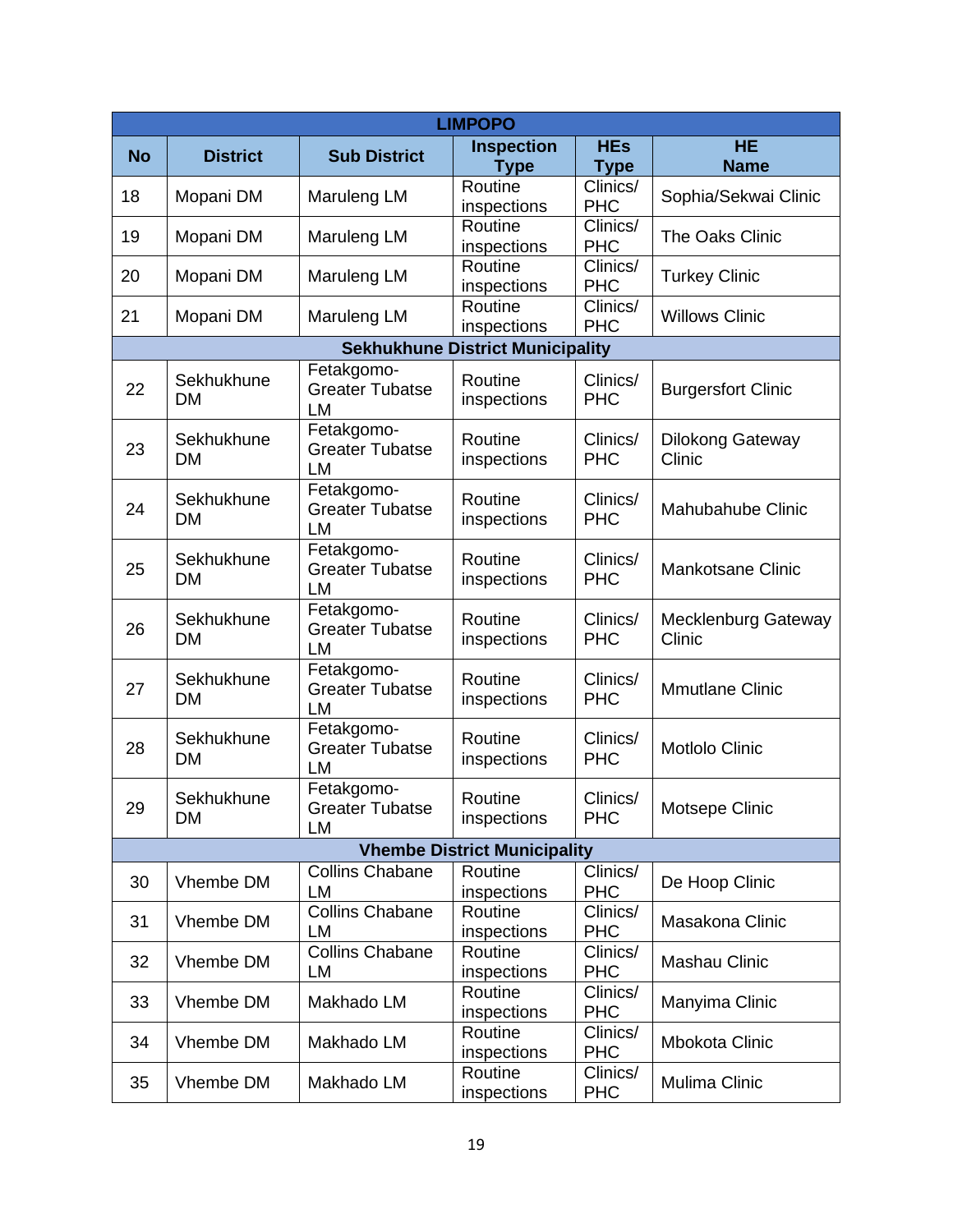| <b>LIMPOPO</b> |                     |                              |                                        |                           |                             |  |  |
|----------------|---------------------|------------------------------|----------------------------------------|---------------------------|-----------------------------|--|--|
| <b>No</b>      | <b>District</b>     | <b>Sub District</b>          | <b>Inspection</b><br><b>Type</b>       | <b>HEs</b><br><b>Type</b> | <b>HE</b><br><b>Name</b>    |  |  |
| 36             | Vhembe DM           | Makhado LM                   | Routine<br>inspections                 | Clinics/<br><b>PHC</b>    | <b>Waterval Clinic</b>      |  |  |
| 37             | Vhembe DM           | Makhado LM                   | Routine<br>inspections                 | Clinics/<br><b>PHC</b>    | Wayeni Clinic               |  |  |
| 38             | Vhembe DM           | Musina LM                    | Routine<br>inspections                 | Clinics/<br><b>PHC</b>    | Kuruleni Clinic             |  |  |
| 39             | Vhembe DM           | Musina LM                    | Routine<br>inspections                 | Clinics/<br><b>PHC</b>    | Madimbo Clinic              |  |  |
| 40             | Vhembe DM           | Musina LM                    | Routine<br>inspections                 | Clinics/<br><b>PHC</b>    | <b>Malamulele Clinic</b>    |  |  |
| 41             | Vhembe DM           | Musina LM                    | Routine<br>inspections                 | Clinics/<br><b>PHC</b>    | Manenzhe Clinic             |  |  |
| 42             | Vhembe DM           | Musina LM                    | Routine<br>inspections                 | Clinics/<br><b>PHC</b>    | Masisi Clinic               |  |  |
| 43             | Vhembe DM           | Musina LM                    | Routine<br>inspections                 | Clinics/<br><b>PHC</b>    | Mulala Clinic               |  |  |
| 44             | Vhembe DM           | Musina LM                    | Routine<br>inspections                 | Clinics/<br><b>PHC</b>    | Nancefield 2 Clinic         |  |  |
| 45             | Vhembe DM           | Musina LM                    | Routine<br>inspections                 | Clinics/<br><b>PHC</b>    | Tshiungani Clinic           |  |  |
|                |                     |                              | <b>Waterberg District Municipality</b> |                           |                             |  |  |
| 46             | Waterberg DM        | Bela-Bela LM                 | Routine<br>inspections                 | Clinics/<br><b>PHC</b>    | Bela-Bela Clinic            |  |  |
| 47             | <b>Waterberg DM</b> | Bela-Bela LM                 | Routine<br>inspections                 | Clinics/<br><b>PHC</b>    | <b>Pienaarsriver Clinic</b> |  |  |
| 48             | <b>Waterberg DM</b> | Bela-Bela LM                 | Routine<br>inspections                 | Clinics/<br><b>PHC</b>    | <b>Settlers Clinic</b>      |  |  |
| 49             | <b>Waterberg DM</b> | Bela-Bela LM                 | Routine<br>inspections                 | Clinics/<br><b>PHC</b>    | <b>Warmbaths Clinic</b>     |  |  |
| 50             | Waterberg DM        | Mookgophong/M<br>odimolle LM | Routine<br>inspections                 | Clinics/<br><b>PHC</b>    | Alma Clinic                 |  |  |
| 51             | <b>Waterberg DM</b> | Mookgophong/M<br>odimolle LM | Routine<br>inspections                 | Clinics/<br><b>PHC</b>    | Mookgophong Clinic          |  |  |
| 52             | <b>Waterberg DM</b> | Mookgophong/M<br>odimolle LM | Routine<br>inspections                 | Clinics/<br><b>PHC</b>    | Nylstroom LA Clinic         |  |  |
| 53             | Waterberg DM        | Mookgophong/M<br>odimolle LM | Routine<br>inspections                 | Clinics/<br><b>PHC</b>    | <b>Vaalwater Clinic</b>     |  |  |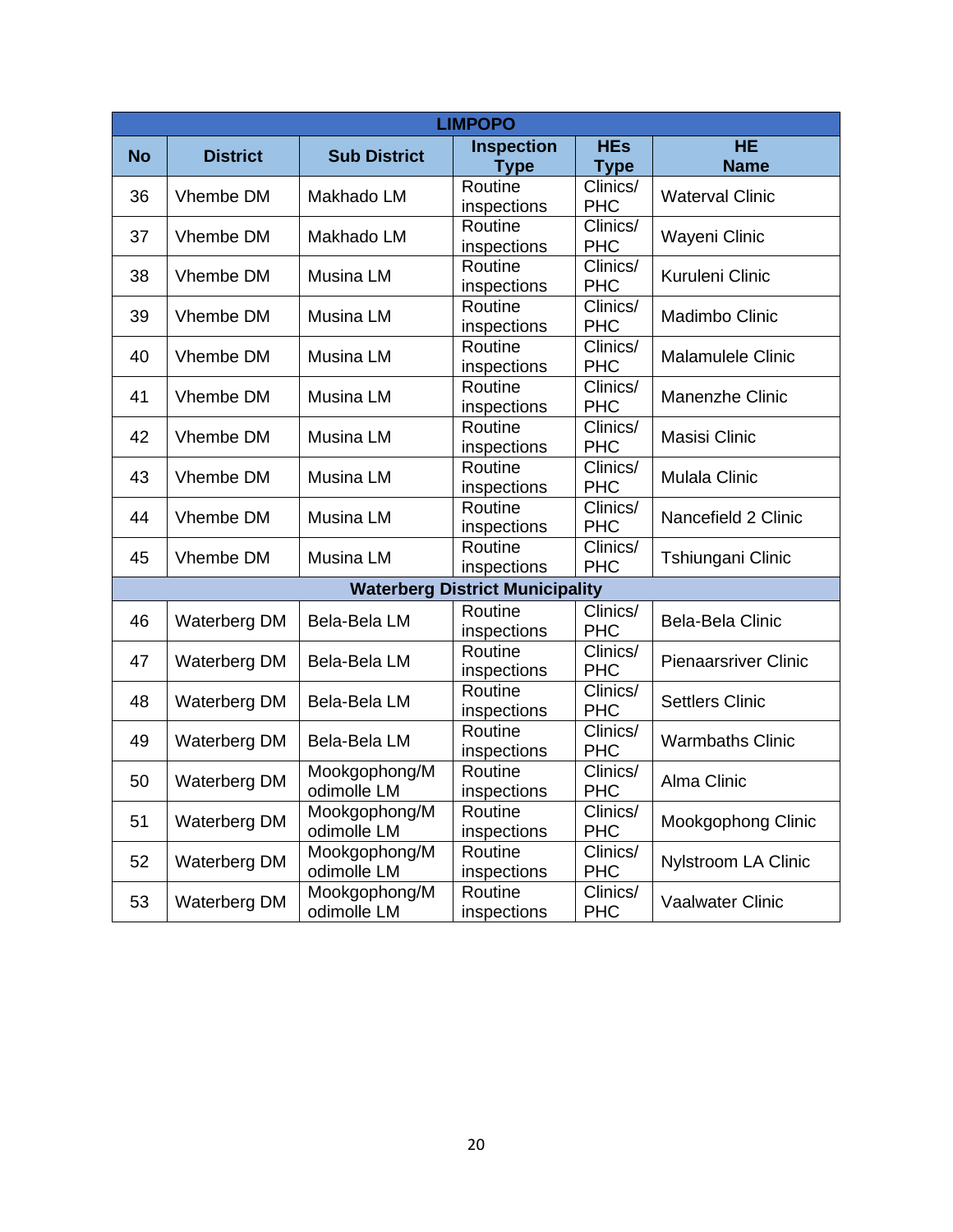# **3.1.6. Inspections conducted in Mpumalanga**

<span id="page-23-0"></span>A total of 34 health establishments were inspected in Mpumalanga. The sampled health establishments inspected were from all three district municipalities in the province, namely: Ehlanzeni (8), Gert Sibande (8) and Nkangala (8).

| <b>MPUMALANGA</b> |                                  |                                   |                                           |                           |                                   |  |  |
|-------------------|----------------------------------|-----------------------------------|-------------------------------------------|---------------------------|-----------------------------------|--|--|
| <b>No</b>         | <b>District</b>                  | <b>Sub District</b>               | <b>Inspection</b><br><b>Type</b>          | <b>HEs</b><br><b>Type</b> | <b>HE Name</b>                    |  |  |
|                   |                                  |                                   | <b>Ehlanzeni District Municipality</b>    |                           |                                   |  |  |
| $\mathbf{1}$      | Ehlanzeni DM                     | Nkomazi LM                        | Routine<br>inspections                    | Clinics/<br><b>PHC</b>    | <b>Boschfontein Clinic</b>        |  |  |
| $\overline{2}$    | Ehlanzeni DM                     | Nkomazi LM                        | Routine<br>inspections                    | Clinics/<br><b>PHC</b>    | Fig Tree Clinic                   |  |  |
| 3                 | Ehlanzeni DM                     | Nkomazi LM                        | Routine<br>inspections                    | Clinics/<br><b>PHC</b>    | Jeppes Rust Clinic                |  |  |
| 4                 | Ehlanzeni DM                     | Nkomazi LM                        | Routine<br>inspections                    | Clinics/<br><b>PHC</b>    | Komatipoort Clinic                |  |  |
| 5                 | Ehlanzeni DM                     | Nkomazi LM                        | Routine<br>inspections                    | Clinics/<br><b>PHC</b>    | <b>Malelane Estates</b><br>Clinic |  |  |
| 6                 | Ehlanzeni DM                     | Nkomazi LM                        | Routine<br>inspections                    | Clinics/<br><b>PHC</b>    | Masibekela Clinic                 |  |  |
| $\overline{7}$    | Ehlanzeni DM                     | Nkomazi LM                        | Routine<br>inspections                    | Clinics/<br><b>PHC</b>    | Mbangwane Clinic                  |  |  |
| 8                 | Ehlanzeni DM                     | Nkomazi LM                        | Routine<br>inspections                    | Clinics/<br><b>PHC</b>    | Sibange Clinic                    |  |  |
| 9                 | Ehlanzeni DM                     | Nkomazi LM                        | Routine<br>inspections                    | Clinics/<br><b>PHC</b>    | Sihlangu Clinic                   |  |  |
| 10                | Ehlanzeni DM                     | Nkomazi LM                        | Routine<br>inspections                    | Clinics/<br><b>PHC</b>    | <b>Sikhwahlane Clinic</b>         |  |  |
| 11                | Ehlanzeni DM                     | Thaba Chweu<br>LM                 | Routine<br>inspections                    | Clinics/<br><b>PHC</b>    | <b>Brondal Clinic</b>             |  |  |
| 12                | Ehlanzeni DM                     | Thaba Chweu<br><b>LM</b>          | Routine<br>inspections                    | Clinics/<br><b>PHC</b>    | <b>Bourkes Luck Clinic</b>        |  |  |
| 13                | Ehlanzeni DM                     | Thaba Chweu<br><b>LM</b>          | Routine<br>inspections                    | Clinics/<br><b>PHC</b>    | <b>Glory Hill Clinic</b>          |  |  |
| 14                | Ehlanzeni DM                     | Thaba Chweu<br><b>LM</b>          | Routine<br>inspections                    | Clinics/<br><b>PHC</b>    | Harmony Hill Clinic               |  |  |
| 15                | Ehlanzeni DM                     | Thaba Chweu<br><b>LM</b>          | Routine<br>inspections                    | Clinics/<br><b>PHC</b>    | <b>Mashishing Clinic</b>          |  |  |
| 16                | Ehlanzeni DM                     | <b>Thaba Chweu</b><br><b>LM</b>   | Routine<br>inspections                    | Clinics/<br><b>PHC</b>    | Simile Clinic                     |  |  |
|                   |                                  |                                   | <b>Gert Sibande District Municipality</b> |                           |                                   |  |  |
| 17                | <b>Gert Sibande</b><br><b>DM</b> | <b>Chief Albert</b><br>Luthuli LM | Routine<br>inspections                    | Clinics/<br><b>PHC</b>    | Carolina Clinic                   |  |  |

**Table 7: Inspected health establishments in the Mpumalanga**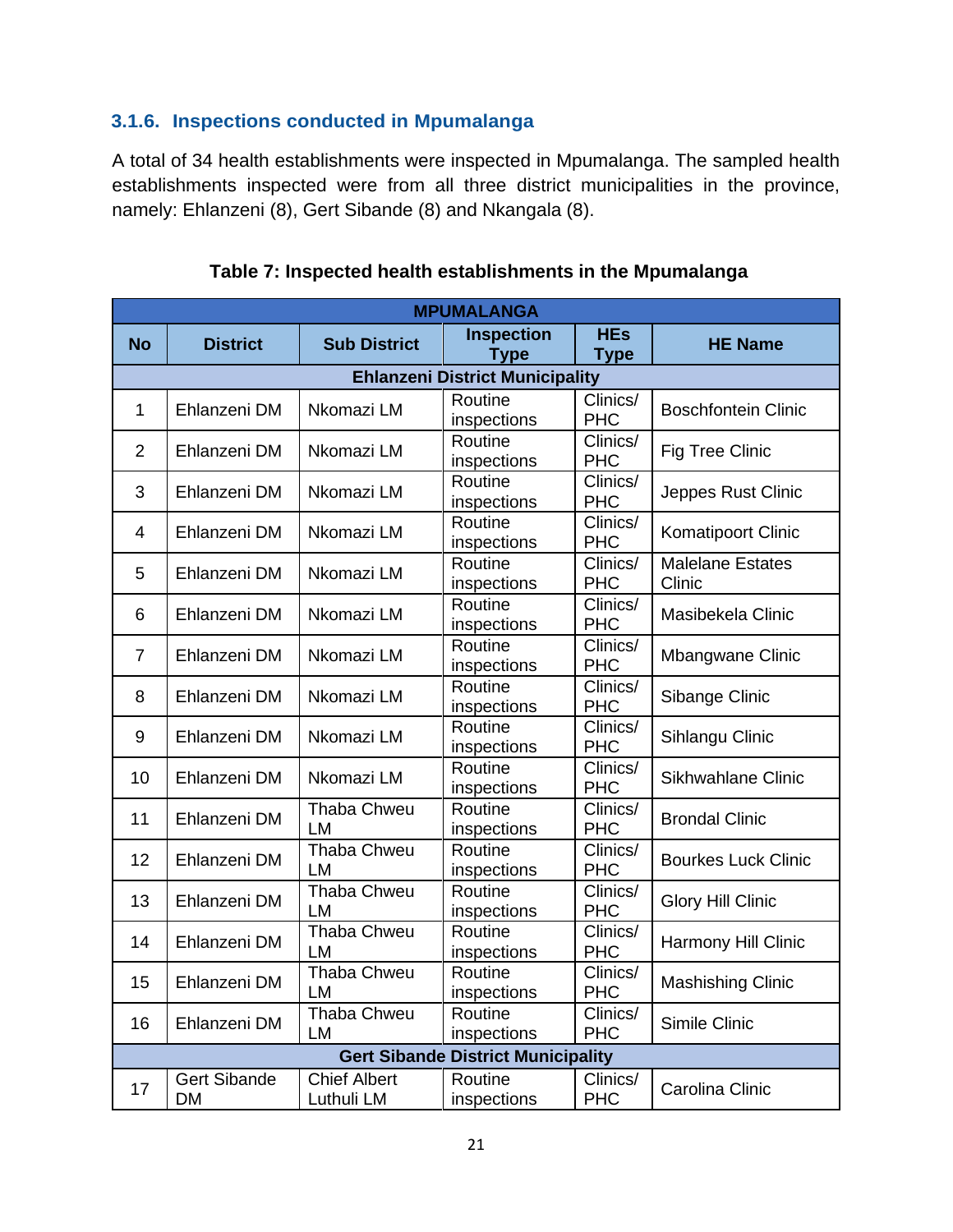| <b>MPUMALANGA</b> |                                  |                                   |                                       |                           |                               |  |  |
|-------------------|----------------------------------|-----------------------------------|---------------------------------------|---------------------------|-------------------------------|--|--|
| <b>No</b>         | <b>District</b>                  | <b>Sub District</b>               | <b>Inspection</b><br><b>Type</b>      | <b>HEs</b><br><b>Type</b> | <b>HE Name</b>                |  |  |
| 18                | <b>Gert Sibande</b><br><b>DM</b> | <b>Chief Albert</b><br>Luthuli LM | Routine<br>inspections                | Clinics/<br><b>PHC</b>    | Diepdale Clinic               |  |  |
| 19                | <b>Gert Sibande</b><br><b>DM</b> | <b>Chief Albert</b><br>Luthuli LM | Routine<br>inspections                | Clinics/<br><b>PHC</b>    | <b>Eerstehoek Clinic</b>      |  |  |
| 20                | <b>Gert Sibande</b><br><b>DM</b> | <b>Chief Albert</b><br>Luthuli LM | Routine<br>inspections                | Clinics/<br><b>PHC</b>    | Fernie 1 Clinic               |  |  |
| 21                | <b>Gert Sibande</b><br><b>DM</b> | <b>Chief Albert</b><br>Luthuli LM | Routine<br>inspections                | Clinics/<br><b>PHC</b>    | Fernie 2 Clinic               |  |  |
| 22                | <b>Gert Sibande</b><br><b>DM</b> | <b>Chief Albert</b><br>Luthuli LM | Routine<br>inspections                | Clinics/<br><b>PHC</b>    | <b>Glenmore Clinic</b>        |  |  |
| 23                | <b>Gert Sibande</b><br><b>DM</b> | <b>Chief Albert</b><br>Luthuli LM | Routine<br>inspections                | Clinics/<br><b>PHC</b>    | Hartebeeskop Clinic           |  |  |
| 24                | <b>Gert Sibande</b><br><b>DM</b> | <b>Chief Albert</b><br>Luthuli LM | Routine<br>inspections                | Clinics/<br><b>PHC</b>    | Silobela Clinic               |  |  |
|                   |                                  |                                   | <b>Nkangala District Municipality</b> |                           |                               |  |  |
| 25                | Nkangala DM                      | Dr JS Moroka<br>LM                | Routine<br>inspections                | Clinics/<br><b>PHC</b>    | <b>Allemansdrift B Clinic</b> |  |  |
| 26                | Nkangala DM                      | Dr JS Moroka<br>LM                | Routine<br>inspections                | Clinics/<br><b>PHC</b>    | De Beersput Clinic            |  |  |
| 27                | Nkangala DM                      | Dr JS Moroka<br><b>LM</b>         | Routine<br>inspections                | Clinics/<br><b>PHC</b>    | <b>Kalkfontein Clinic</b>     |  |  |
| 28                | Nkangala DM                      | Dr JS Moroka<br><b>LM</b>         | Routine<br>inspections                | Clinics/<br><b>PHC</b>    | <b>Kameelrivier B Clinic</b>  |  |  |
| 29                | Nkangala DM                      | Dr JS Moroka<br>LM                | Routine<br>inspections                | Clinics/<br><b>PHC</b>    | Leeufontein Clinic            |  |  |
| 30                | Nkangala DM                      | Dr JS Moroka<br><b>LM</b>         | Routine<br>inspections                | Clinics/<br><b>PHC</b>    | <b>Loding Clinic</b>          |  |  |
| 31                | Nkangala DM                      | Dr JS Moroka<br>LM                | Routine<br>inspections                | Clinics/<br><b>PHC</b>    | <b>Phiva Clinic</b>           |  |  |
| 32                | Nkangala DM                      | Dr JS Moroka<br><b>LM</b>         | Routine<br>inspections                | Clinics/<br><b>PHC</b>    | Sabie Clinic                  |  |  |
| 33                | Nkangala DM                      | Dr JS Moroka<br>LM                | Routine<br>inspections                | Clinics/<br><b>PHC</b>    | <b>Troya Clinic</b>           |  |  |
| 34                | Nkangala DM                      | Dr JS Moroka<br>LM                | Routine<br>inspections                | Clinics/<br><b>PHC</b>    | Witlaagte Clinic              |  |  |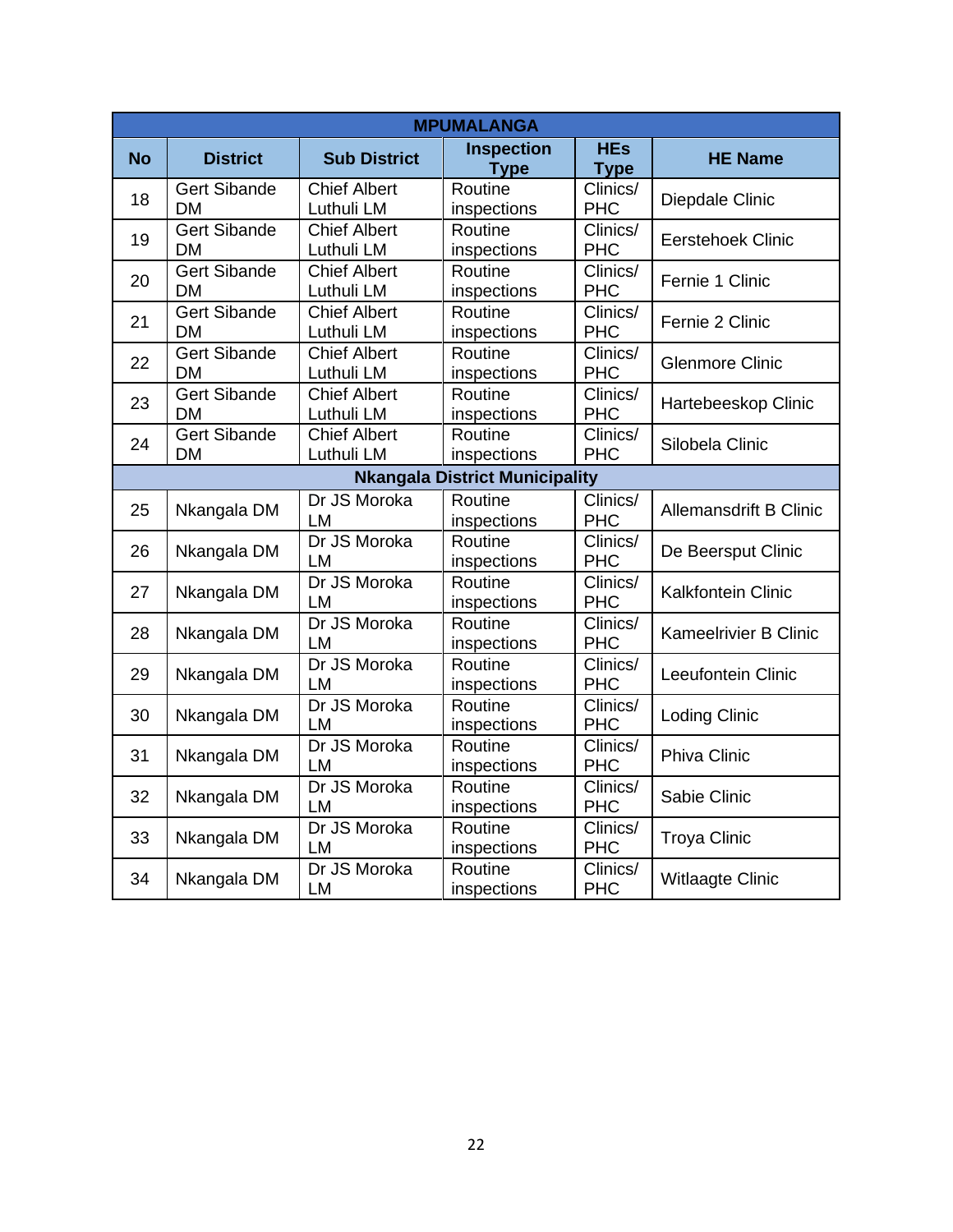## **3.1.7. Inspections conducted in the North West**

<span id="page-25-0"></span>A total of 34 health establishments were inspected in North West. The sampled health establishments inspected were from five district municipalities in the province. The inspected district municipalities were Bojanala Platinum (8), Dr Kenneth Kaunda (10), Dr Ruth Segomotsi Mompati Sekhukhune (8) and Ngaka Modiri Molema (8).

| <b>NORTH WEST</b> |                         |                             |                                                |                           |                                      |
|-------------------|-------------------------|-----------------------------|------------------------------------------------|---------------------------|--------------------------------------|
| <b>No</b>         | <b>District</b>         | <b>Sub District</b>         | <b>Inspection</b><br><b>Type</b>               | <b>HEs</b><br><b>Type</b> | <b>HE Name</b>                       |
|                   |                         |                             | <b>Bojanala Platinum District Municipality</b> |                           |                                      |
| 1                 | Bojanala<br>Platinum DM | Madibeng LM                 | Routine<br>inspections                         | Clinics/<br><b>PHC</b>    | Hartbeespoort Clinic                 |
| $\overline{2}$    | Bojanala<br>Platinum DM | Madibeng LM                 | Routine<br>inspections                         | Clinics/<br><b>PHC</b>    | Hoekfontein<br>(Mmakau) Clinic       |
| 3                 | Bojanala<br>Platinum DM | Madibeng LM                 | Routine<br>inspections                         | Clinics/<br><b>PHC</b>    | Jericho Clinic                       |
| $\overline{4}$    | Bojanala<br>Platinum DM | Madibeng LM                 | Routine<br>inspections                         | Clinics/<br><b>PHC</b>    | Maboloka Clinic                      |
| 5                 | Bojanala<br>Platinum DM | Madibeng LM                 | Routine<br>inspections                         | Clinics/<br><b>PHC</b>    | Majakaneng Clinic                    |
| 6                 | Bojanala<br>Platinum DM | Madibeng LM                 | Routine<br>inspections                         | Clinics/<br><b>PHC</b>    | <b>Mothutlong Clinic</b>             |
| $\overline{7}$    | Bojanala<br>Platinum DM | Madibeng LM                 | Routine<br>inspections                         | Clinics/<br><b>PHC</b>    | <b>Oukasie Clinic</b>                |
| 8                 | Bojanala<br>Platinum DM | Madibeng LM                 | Routine<br>inspections                         | Clinics/<br><b>PHC</b>    | Sonop Clinic                         |
|                   |                         |                             | Dr Kenneth Kaunda District Municipality        |                           |                                      |
| 9                 | Dr Kenneth<br>Kaunda DM | <b>JB Marks LM</b>          | Routine<br>inspections                         | Clinics/<br><b>PHC</b>    | <b>Boskop Clinic</b>                 |
| 10                | Dr Kenneth<br>Kaunda DM | <b>JB Marks LM</b>          | Routine<br>inspections                         | Clinics/<br><b>PHC</b>    | <b>Mohadin Clinic</b>                |
| 11                | Dr Kenneth<br>Kaunda DM | <b>JB Marks LM</b>          | Routine<br>inspections                         | Clinics/<br><b>PHC</b>    | Mogopa Clinic                        |
| 12                | Dr Kenneth<br>Kaunda DM | <b>JB Marks LM</b>          | Routine<br>inspections                         | Clinics/<br><b>PHC</b>    | Ventersdorp<br><b>Gateway Clinic</b> |
| 13                | Dr Kenneth<br>Kaunda DM | Maquassi Hills<br>LM        | Routine<br>inspections                         | Clinics/<br><b>PHC</b>    | <b>Bophelo Clinic</b>                |
| 14                | Dr Kenneth<br>Kaunda DM | <b>Maquassi Hills</b><br>LM | Routine<br>inspections                         | Clinics/<br><b>PHC</b>    | <b>Kgakala Clinic</b>                |
| 15                | Dr Kenneth<br>Kaunda DM | <b>Maquassi Hills</b><br>LM | Routine<br>inspections                         | Clinics/<br><b>PHC</b>    | Makwassie Clinic                     |
| 16                | Dr Kenneth<br>Kaunda DM | Maquassi Hills<br>LM        | Routine<br>inspections                         | Clinics/<br><b>PHC</b>    | Segametsi<br>Mogaetsho Clinic        |

**Table 8: Inspected health establishments in the North West**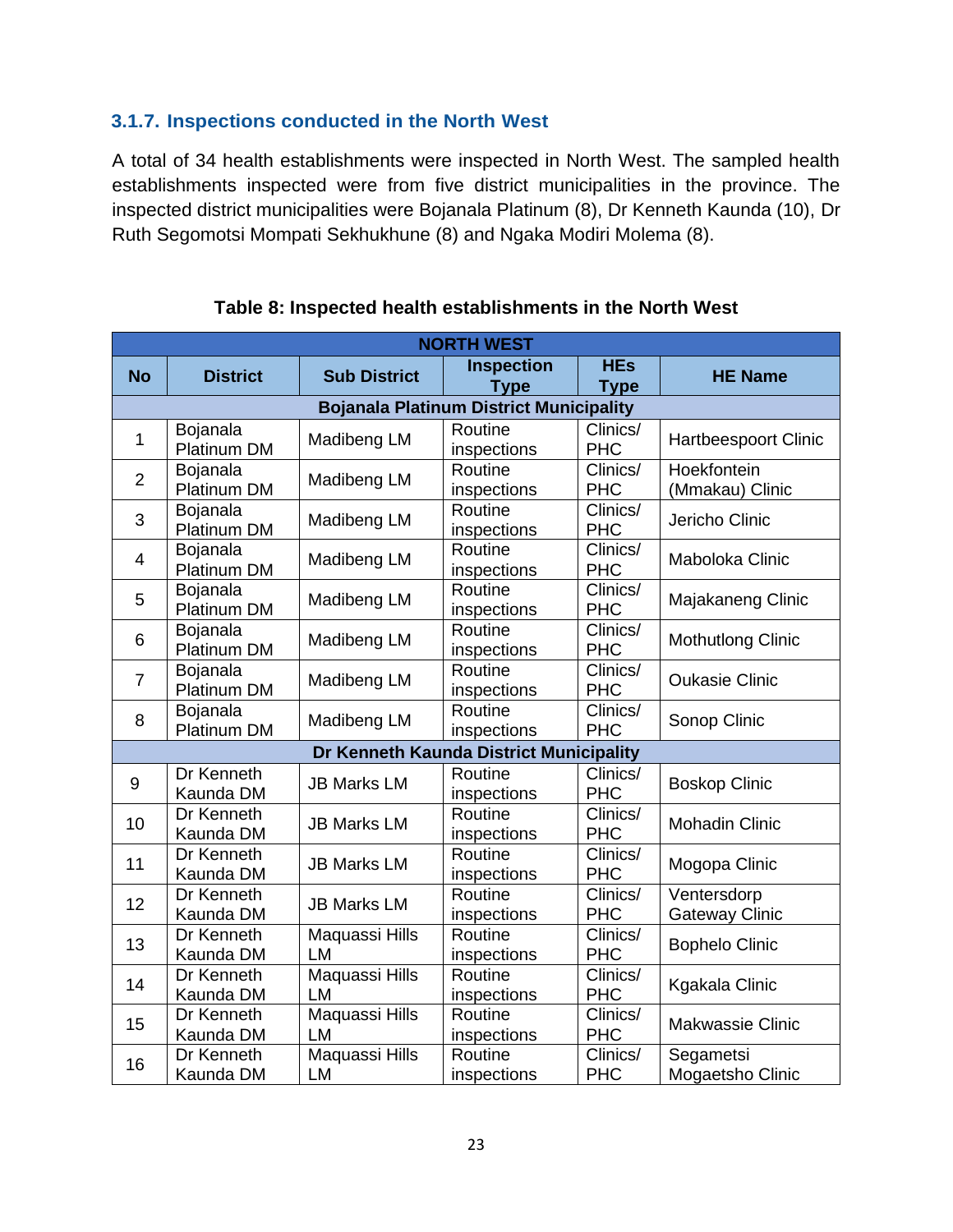| <b>NORTH WEST</b> |                                    |                                                  |                                  |                           |                                        |
|-------------------|------------------------------------|--------------------------------------------------|----------------------------------|---------------------------|----------------------------------------|
| <b>No</b>         | <b>District</b>                    | <b>Sub District</b>                              | <b>Inspection</b><br><b>Type</b> | <b>HEs</b><br><b>Type</b> | <b>HE Name</b>                         |
| 17                | Dr Kenneth<br>Kaunda DM            | Maquassi Hills<br>LM                             | Routine<br>inspections           | Clinics/<br><b>PHC</b>    | <b>Tswelelang 1 Clinic</b>             |
| 18                | Dr Kenneth<br>Kaunda DM            | Maquassi Hills<br>LM                             | Routine<br>inspections           | Clinics/<br><b>PHC</b>    | Wolmaransstad<br><b>Town Clinic</b>    |
|                   |                                    | Dr Ruth Segomotsi Mompati District Municipality  |                                  |                           |                                        |
| 19                | Dr Ruth<br>Segomotsi<br>Mompati DM | Lekwa-<br><b>Teemane LM</b>                      | Routine<br>inspections           | Clinics/<br><b>PHC</b>    | <b>Boitumelong Clinic</b>              |
| 20                | Dr Ruth<br>Segomotsi<br>Mompati DM | Lekwa-<br><b>Teemane LM</b>                      | Routine<br>inspections           | Clinics/<br><b>PHC</b>    | Christiana Town<br>Clinic              |
| 21                | Dr Ruth<br>Segomotsi<br>Mompati DM | Lekwa-<br><b>Teemane LM</b>                      | Routine<br>inspections           | Clinics/<br><b>PHC</b>    | <b>Coverdale Clinic</b>                |
| 22                | Dr Ruth<br>Segomotsi<br>Mompati DM | Lekwa-<br><b>Teemane LM</b>                      | Routine<br>inspections           | Clinics/<br><b>PHC</b>    | <b>Utlwanang Clinic</b>                |
| 23                | Dr Ruth<br>Segomotsi<br>Mompati DM | Mamusa LM                                        | Routine<br>inspections           | Clinics/<br><b>PHC</b>    | Amalia Clinic                          |
| 24                | Dr Ruth<br>Segomotsi<br>Mompati DM | Mamusa LM                                        | Routine<br>inspections           | Clinics/<br><b>PHC</b>    | <b>Glaudina Clinic</b>                 |
| 25                | Dr Ruth<br>Segomotsi<br>Mompati DM | Mamusa LM                                        | Routine<br>inspections           | Clinics/<br><b>PHC</b>    | Ipelegeng Clinic                       |
| 26                | Dr Ruth<br>Segomotsi<br>Mompati DM | Mamusa LM                                        | Routine<br>inspections           | Clinics/<br><b>PHC</b>    | Schweizer-Reneke<br><b>Town Clinic</b> |
|                   |                                    | <b>Ngaka Modiri Molema District Municipality</b> |                                  |                           |                                        |
| 27                | Ngaka Modiri<br>Molema DM          | Ditsobotla LM                                    | Routine<br>inspections           | Clinics/<br><b>PHC</b>    | AfriSam Clinic                         |
| 28                | Ngaka Modiri<br>Molema DM          | Ditsobotla LM                                    | Routine<br>inspections           | Clinics/<br><b>PHC</b>    | Bodibe 1 Clinic                        |
| 29                | Ngaka Modiri<br>Molema DM          | Ditsobotla LM                                    | Routine<br>inspections           | Clinics/<br><b>PHC</b>    | Bodibe 2 Clinic                        |
| 30                | Ngaka Modiri<br>Molema DM          | Ditsobotla LM                                    | Routine<br>inspections           | Clinics/<br><b>PHC</b>    | <b>Blydeville Clinic</b>               |
| 31                | Ngaka Modiri<br>Molema DM          | Ditsobotla LM                                    | Routine<br>inspections           | Clinics/<br><b>PHC</b>    | <b>Blydeville 2 Clinic</b>             |
| 32                | Ngaka Modiri<br>Molema DM          | Ditsobotla LM                                    | Routine<br>inspections           | Clinics/<br><b>PHC</b>    | <b>Boikhutso Clinic</b>                |
| 33                | Ngaka Modiri<br>Molema DM          | Ditsobotla LM                                    | Routine<br>inspections           | Clinics/<br><b>PHC</b>    | <b>Itsoseng Clinic</b>                 |
| 34                | Ngaka Modiri<br>Molema DM          | Ditsobotla LM                                    | Routine<br>inspections           | Clinics/<br><b>PHC</b>    | Lichtenburg<br><b>Municipal Clinic</b> |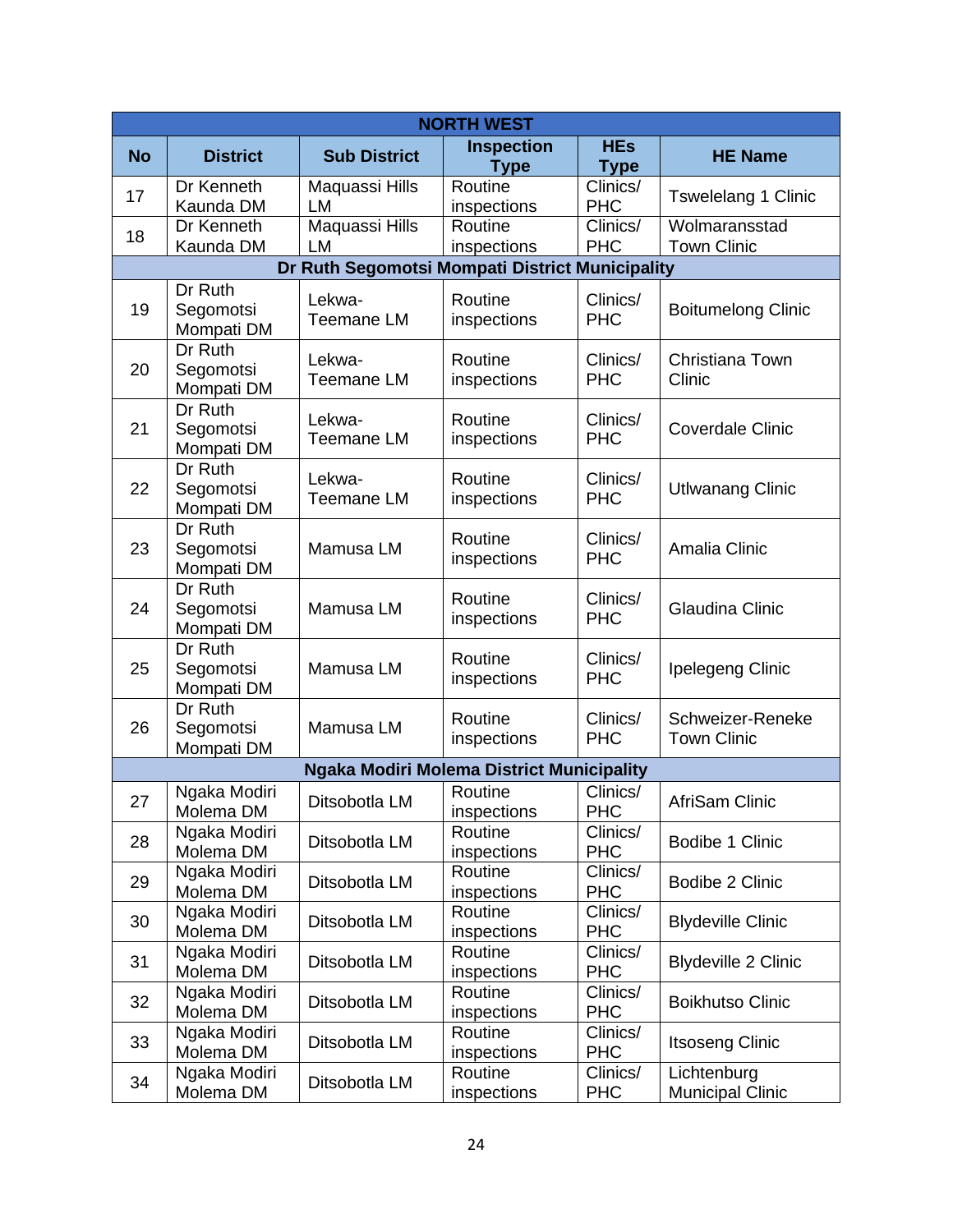# **3.1.8. Inspections conducted in Northern Cape**

<span id="page-27-0"></span>A total of 17 health establishments were inspected in Northern Cape. The sampled health establishments inspected were from five district municipalities in the province, namely: Frances Baard (10) and John Taolo Gaetsewe (7).

|                | <b>NORTHERN CAPE</b>                       |                                                  |                                  |                           |                          |  |  |
|----------------|--------------------------------------------|--------------------------------------------------|----------------------------------|---------------------------|--------------------------|--|--|
| <b>No</b>      | <b>District</b>                            | <b>Sub District</b>                              | <b>Inspection</b><br><b>Type</b> | <b>HEs</b><br><b>Type</b> | <b>HE Name</b>           |  |  |
|                | <b>Frances Baard District Municipality</b> |                                                  |                                  |                           |                          |  |  |
| $\mathbf{1}$   | <b>Frances Baard</b><br><b>DM</b>          | <b>Dikgatlong LM</b>                             | Routine<br>inspections           | Clinics/<br><b>PHC</b>    | De Beershoogte<br>Clinic |  |  |
| $\overline{2}$ | <b>Frances Baard</b><br><b>DM</b>          | Dikgatlong LM                                    | Routine<br>inspections           | Clinics/<br><b>PHC</b>    | Delportshoop<br>Clinic   |  |  |
| 3              | <b>Frances Baard</b><br><b>DM</b>          | Dikgatlong LM                                    | Routine<br>inspections           | Clinics/<br><b>PHC</b>    | <b>Mataleng Clinic</b>   |  |  |
| 4              | <b>Frances Baard</b><br><b>DM</b>          | <b>Dikgatlong LM</b>                             | Routine<br>inspections           | Clinics/<br><b>PHC</b>    | <b>Windsorton Clinic</b> |  |  |
| 5              | <b>Frances Baard</b><br><b>DM</b>          | Magareng LM                                      | Routine<br>inspections           | Clinics/<br><b>PHC</b>    | Ikhutseng Clinic         |  |  |
| 6              | <b>Frances Baard</b><br><b>DM</b>          | Magareng LM                                      | Routine<br>inspections           | Clinics/<br><b>PHC</b>    | <b>Warrenvale Clinic</b> |  |  |
| $\overline{7}$ | <b>Frances Baard</b><br><b>DM</b>          | Phokwane LM                                      | Routine<br>inspections           | Clinics/<br><b>PHC</b>    | Jerry Botha Clinic       |  |  |
| 8              | <b>Frances Baard</b><br><b>DM</b>          | Phokwane LM                                      | Routine<br>inspections           | Clinics/<br><b>PHC</b>    | Nomimi Mothibi<br>Clinic |  |  |
| 9              | <b>Frances Baard</b><br><b>DM</b>          | Phokwane LM                                      | Routine<br>inspections           | Clinics/<br><b>PHC</b>    | Valspan Clinic           |  |  |
| 10             | <b>Frances Baard</b><br><b>DM</b>          | Sol Plaatje LM                                   | Routine<br>inspections           | Clinics/<br><b>PHC</b>    | <b>Dr Torres Clinic</b>  |  |  |
|                |                                            | <b>John Taolo Gaetsewe District Municipality</b> |                                  |                           |                          |  |  |
| 11             | John Taolo<br>Gaetsewe DM                  | Gamagara LM                                      | Routine<br>inspections           | Clinics/<br><b>PHC</b>    | <b>Dingleton Clinic</b>  |  |  |
| 12             | John Taolo<br>Gaetsewe DM                  | Gamagara LM                                      | Routine<br>inspections           | Clinics/<br><b>PHC</b>    | Jan Witbooi<br>Clinic    |  |  |
| 13             | John Taolo<br>Gaetsewe DM                  | Gamagara LM                                      | Routine<br>inspections           | Clinics/<br><b>PHC</b>    | <b>Kathu Clinic</b>      |  |  |
| 14             | John Taolo<br>Gaetsewe DM                  | Gamagara LM                                      | Routine<br>inspections           | Clinics/<br><b>PHC</b>    | Pako Seboko<br>Clinic    |  |  |
| 15             | John Taolo<br>Gaetsewe DM                  | Gamagara LM                                      | Routine<br>inspections           | Clinics/<br><b>PHC</b>    | Seoding Clinic           |  |  |
| 16             | John Taolo<br>Gaetsewe DM                  | Ga-Segonyana<br><b>LM</b>                        | Routine<br>inspections           | Clinics/<br><b>PHC</b>    | <b>Kuruman Clinic</b>    |  |  |
| 17             | John Taolo<br>Gaetsewe DM                  | Ga-Segonyana<br>LM                               | Routine<br>inspections           | Clinics/<br><b>PHC</b>    | <b>Maruping Clinic</b>   |  |  |

**Table 9: Inspected health establishments in the Northern Cape**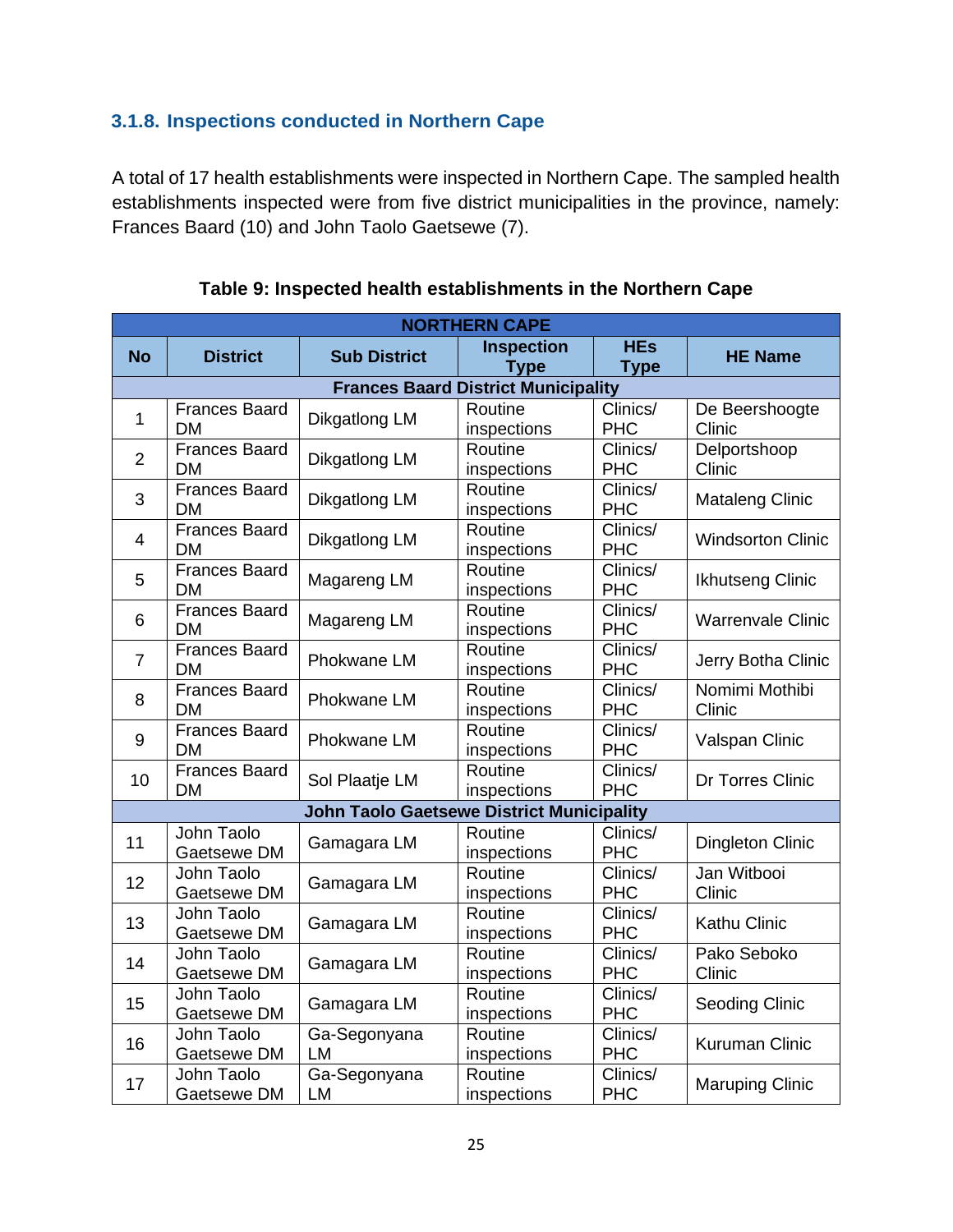# **3.1.9. Inspections conducted in Western Cape**

<span id="page-28-0"></span>A total of twenty-five (25) health establishments were inspected in Western Cape. The sampled health establishments inspected were from all three district municipalities in the province, namely: Cape Winelands (7), City of Cape Town Metropolitan (1) Eden (10) and West Coast (7).

|                 | <b>WESTERN CAPE</b>            |                                                    |                                             |                        |                                |  |  |
|-----------------|--------------------------------|----------------------------------------------------|---------------------------------------------|------------------------|--------------------------------|--|--|
| <b>No</b>       | <b>District</b>                | <b>Sub District</b>                                | <b>Inspection</b><br><b>Type</b>            | <b>HEs Type</b>        | <b>HE Name</b>                 |  |  |
|                 |                                |                                                    | <b>Cape Winelands District Municipality</b> |                        |                                |  |  |
| $\mathbf{1}$    | Cape<br>Winelands DM           | Drakenstein LM                                     | Routine<br>inspections                      | Clinics/<br><b>PHC</b> | Saron Clinic                   |  |  |
| $\overline{2}$  | Cape<br>Winelands DM           | Drakenstein LM                                     | Routine<br>inspections                      | Clinics/<br><b>PHC</b> | Soetendal Clinic               |  |  |
| 3               | Cape<br>Winelands DM           | Witzenberg LM                                      | Routine<br>inspections                      | Clinics/<br><b>PHC</b> | Annie Brown<br>Clinic          |  |  |
| $\overline{4}$  | Cape<br><b>Winelands DM</b>    | Witzenberg LM                                      | Routine<br>inspections                      | Clinics/<br><b>PHC</b> | <b>Bella Vista Clinic</b>      |  |  |
| 5               | Cape<br><b>Winelands DM</b>    | Witzenberg LM                                      | Routine<br>inspections                      | Clinics/<br><b>PHC</b> | Nduli Clinic                   |  |  |
| 6               | Cape<br>Winelands DM           | Witzenberg LM                                      | Routine<br>inspections                      | Clinics/<br><b>PHC</b> | <b>Tulbagh Clinic</b>          |  |  |
| $\overline{7}$  | Cape<br>Winelands DM           | Witzenberg LM                                      | Routine<br>inspections                      | Clinics/<br><b>PHC</b> | <b>Wolseley Clinic</b>         |  |  |
|                 |                                | <b>City of Cape Town Metropolitan Municipality</b> |                                             |                        |                                |  |  |
| 8               | City of Cape<br><b>Town MM</b> | Cape Town<br><b>Western Health</b><br>Sub-District | Routine<br>inspections                      | Clinics/<br><b>PHC</b> | <b>Chapel Street</b><br>Clinic |  |  |
|                 |                                |                                                    | <b>Eden District Municipality</b>           |                        |                                |  |  |
| 9               | Eden DM                        | <b>Bitou LM</b>                                    | Routine<br>inspections                      | Clinics/<br><b>PHC</b> | Crags Clinic                   |  |  |
| 10 <sup>1</sup> | Eden DM                        | George LM                                          | Routine<br>inspections                      | Clinics/<br><b>PHC</b> | Knysna Town<br>Clinic          |  |  |
| 11              | Eden DM                        | <b>Bitou LM</b>                                    | Routine<br>inspections                      | Clinics/<br><b>PHC</b> | <b>New Horizon</b><br>Clinic   |  |  |
| 12 <sup>2</sup> | Eden DM                        | <b>Bitou LM</b>                                    | Routine<br>inspections                      | Clinics/<br><b>PHC</b> | Pacaltsdorp Clinic             |  |  |
| 13              | Eden DM                        | <b>Bitou LM</b>                                    | Routine<br>inspections                      | Clinics/<br><b>PHC</b> | Plettenberg Bay<br>Clinic      |  |  |
| 14              | Eden DM                        | George LM                                          | Routine<br>inspections                      | Clinics/<br><b>PHC</b> | Pacaltsdorp Clinic             |  |  |
| 15              | Eden DM                        | George LM                                          | Routine<br>inspections                      | Clinics/<br><b>PHC</b> | Parkdene Clinic                |  |  |

#### **Table 10: Inspected health establishments in the Western Cape Province**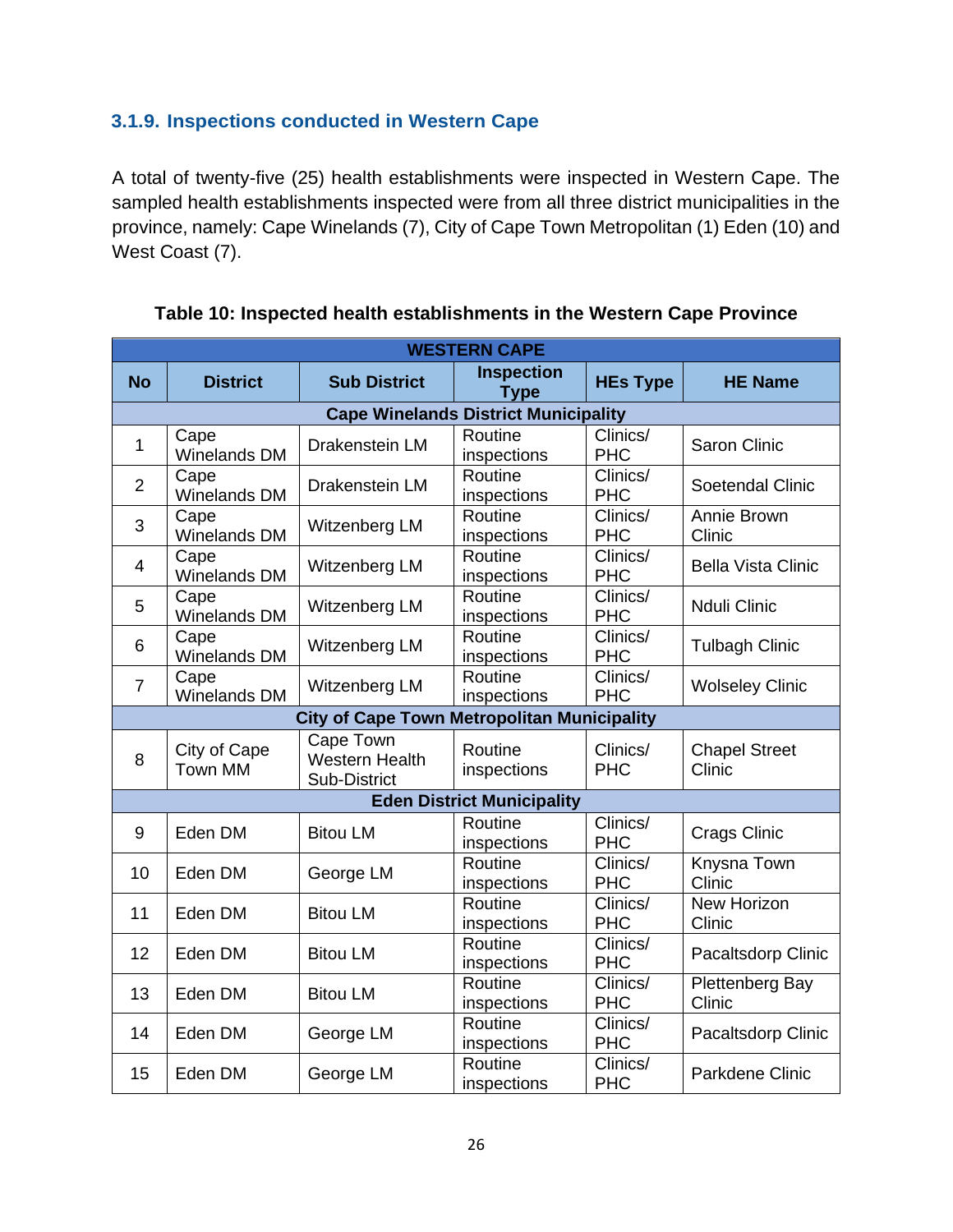| <b>WESTERN CAPE</b>                     |                                |                     |                                  |                        |                                    |  |
|-----------------------------------------|--------------------------------|---------------------|----------------------------------|------------------------|------------------------------------|--|
| <b>No</b>                               | <b>District</b>                | <b>Sub District</b> | <b>Inspection</b><br><b>Type</b> | <b>HEs Type</b>        | <b>HE Name</b>                     |  |
| 16                                      | Eden DM                        | George LM           | Routine<br>inspections           | Clinics/<br><b>PHC</b> | <b>Rosemoor Clinic</b>             |  |
| 17                                      | Eden DM                        | George LM           | Routine<br>inspections           | Clinics/<br><b>PHC</b> | Touwsranten<br>Clinic              |  |
| 18                                      | Eden DM                        | George LM           | Routine<br>inspections           | Clinics/<br><b>PHC</b> | Uniondale<br>(Lyonsville) Clinic   |  |
| <b>West Coast District Municipality</b> |                                |                     |                                  |                        |                                    |  |
| 19                                      | <b>West Coast</b><br>DM.       | Cederberg LM        | Routine<br>inspections           | Clinics/<br><b>PHC</b> | <b>Citrusdal Clinic</b>            |  |
| 20                                      | <b>West Coast</b><br>DM.       | Cederberg LM        | Routine<br>inspections           | Clinics/<br><b>PHC</b> | <b>Clanwilliam Clinic</b>          |  |
| 21                                      | <b>West Coast</b><br><b>DM</b> | Cederberg LM        | Routine<br>inspections           | Clinics/<br><b>PHC</b> | Gouda Clinic                       |  |
| 22                                      | <b>West Coast</b><br>DM.       | Matzikama LM        | Routine<br>inspections           | Clinics/<br><b>PHC</b> | <b>Klapmuts Clinic</b>             |  |
| 23                                      | <b>West Coast</b><br><b>DM</b> | Matzikama LM        | Routine<br>inspections           | Clinics/<br><b>PHC</b> | Louwville Clinic                   |  |
| 24                                      | <b>West Coast</b><br><b>DM</b> | Matzikama LM        | Routine<br>inspections           | Clinics/<br><b>PHC</b> | <b>Vredendal Central</b><br>Clinic |  |
| 25                                      | <b>West Coast</b><br>DM        | Matzikama LM        | Routine<br>inspections           | Clinics/<br><b>PHC</b> | <b>Vredendal North</b><br>Clinic   |  |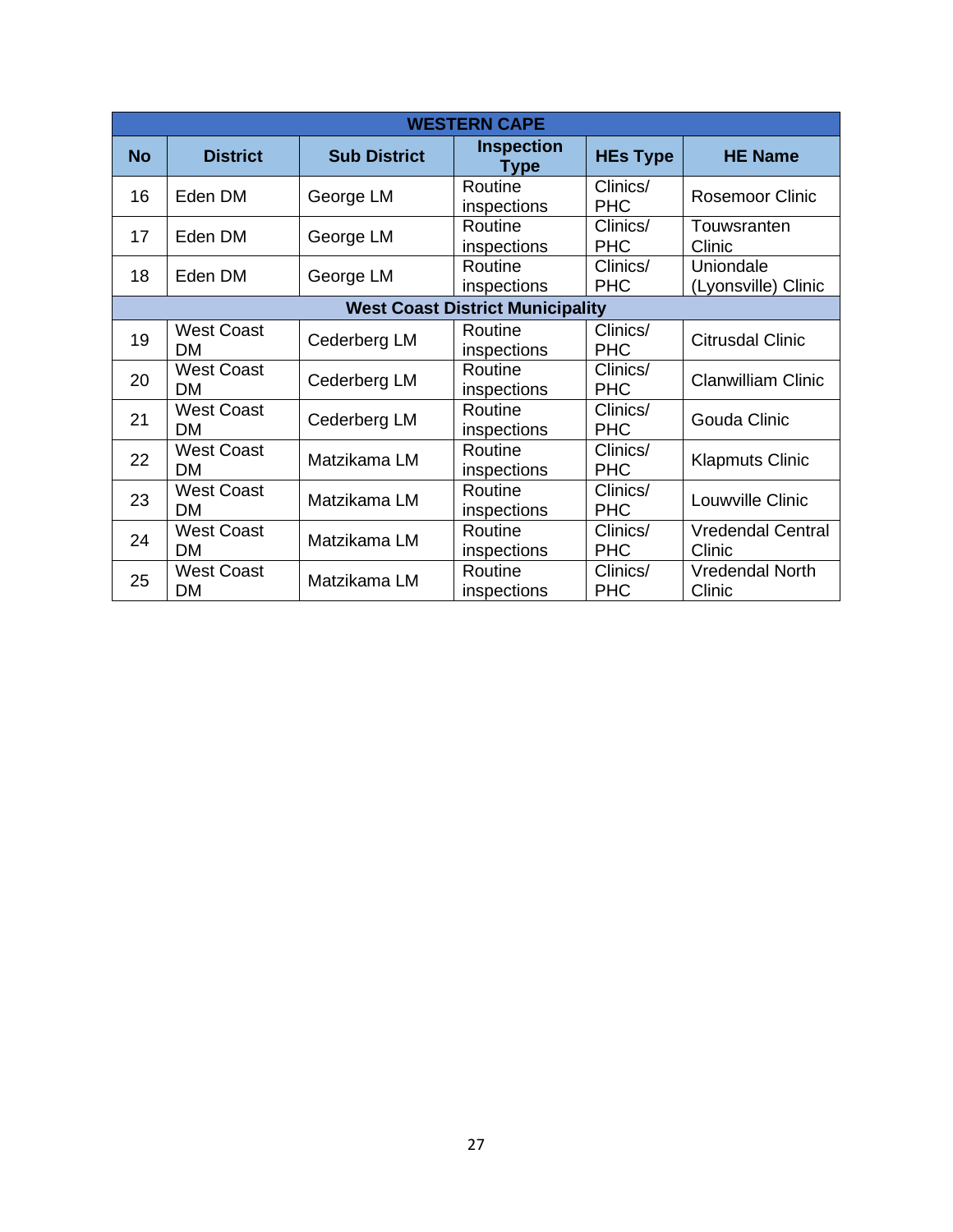## **3.2 Breakdown of inspections conducted per province during the first quarter of 2021/22 financial year**

<span id="page-30-0"></span>In the reporting period from April 2021 to June 2021, the OHSC conducted a total of 138 routine inspections in terms of section 82 (1) of the Act in the public health sector across all nine provinces. The distribution of inspected health establishments by province is depicted in [Table 11](#page-30-2)[Table 1](#page-7-3).

| <b>Province</b>     | <b>Number of health establishments</b> |
|---------------------|----------------------------------------|
|                     | inspected                              |
| Eastern Cape        | 0                                      |
| <b>Free State</b>   | 9                                      |
| Gauteng             | 0                                      |
| KwaZulu-Natal       | 51                                     |
| Limpopo             | 37                                     |
| Mpumalanga          | 20                                     |
| <b>North West</b>   | 21                                     |
| Northern Cape       | 0                                      |
| <b>Western Cape</b> | 0                                      |
| <b>Total</b>        | 138                                    |

#### <span id="page-30-2"></span>**Table 11: Breakdown of inspections conducted per province during the first quarter of 2021/22 financial year**

#### **3.2.1 Inspections Conducted in the Free State**

<span id="page-30-1"></span>A total of nine health establishments were inspected in the Free State. The sampled health establishments inspected were from two district municipalities in the province, namely: Lejweleputswa (8) and Mangaung Metropolitan (1).

| <b>FREE STATE</b>                          |                     |                     |                           |                           |                                  |  |
|--------------------------------------------|---------------------|---------------------|---------------------------|---------------------------|----------------------------------|--|
| <b>No</b>                                  | <b>District</b>     | <b>Sub District</b> | <b>Inspection</b><br>Type | <b>HEs</b><br><b>Type</b> | <b>HE Name</b>                   |  |
| <b>Lejweleputswa District Municipality</b> |                     |                     |                           |                           |                                  |  |
|                                            | Lejweleputswa<br>DM | Matjhabeng LM       | Routine<br>inspections    | Clinics/<br><b>PHC</b>    | Bophelong<br>(Allanridge) Clinic |  |
| $\overline{2}$                             | Lejweleputswa<br>DM | Matjhabeng LM       | Routine<br>inspections    | Clinics/<br><b>PHC</b>    | <b>OR Tambo Clinic</b>           |  |
| 3                                          | Lejweleputswa<br>DM | Matjhabeng LM       | Routine<br>inspections    | Clinics/<br><b>PHC</b>    | <b>Phedisanang Clinic</b>        |  |

#### **Table 12: Inspected health establishments in the Free State**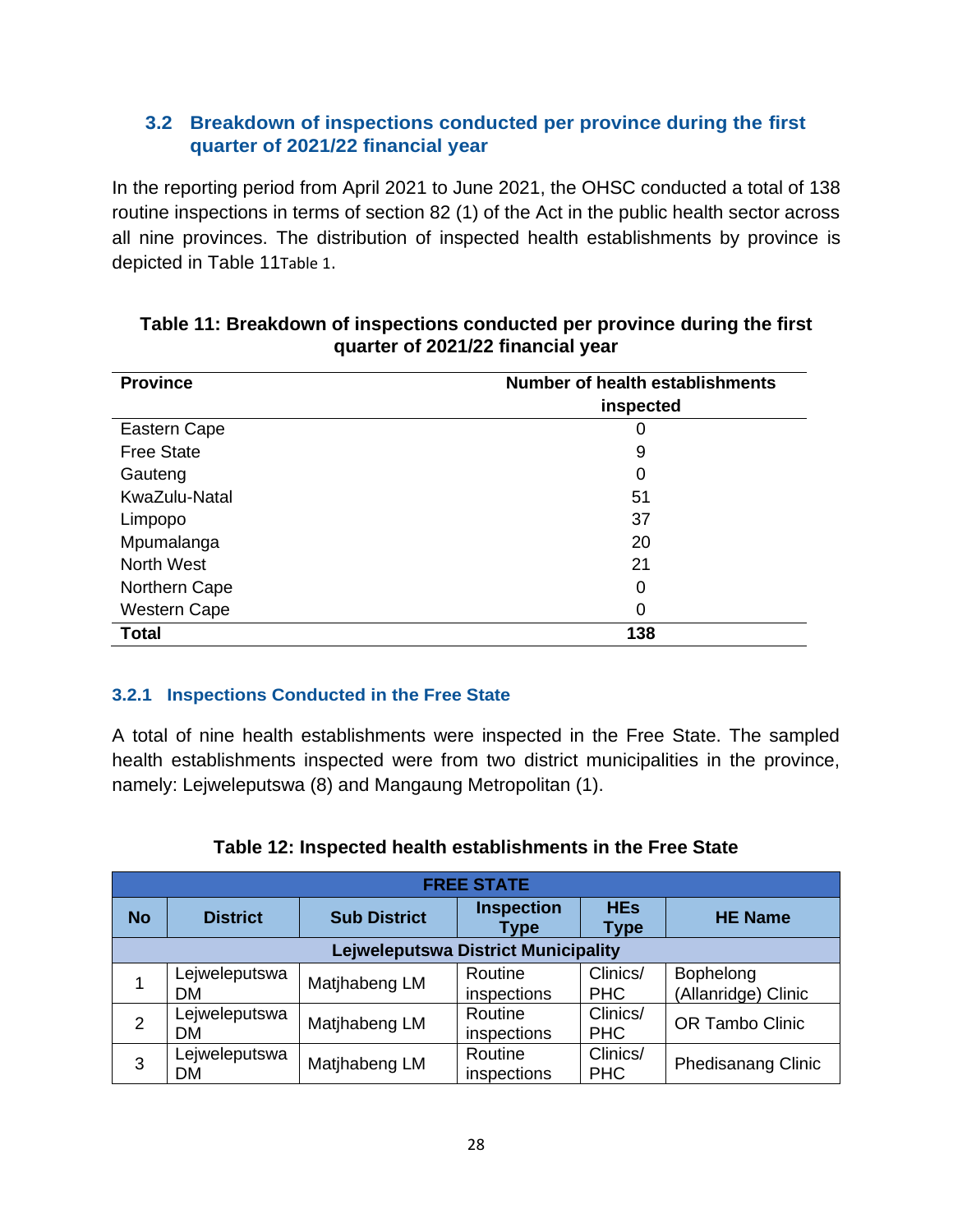| <b>FREE STATE</b>                         |                      |                                                              |                           |                           |                          |  |
|-------------------------------------------|----------------------|--------------------------------------------------------------|---------------------------|---------------------------|--------------------------|--|
| <b>No</b>                                 | <b>District</b>      | <b>Sub District</b>                                          | <b>Inspection</b><br>Type | <b>HEs</b><br><b>Type</b> | <b>HE Name</b>           |  |
| $\overline{4}$                            | Lejweleputswa<br>DM. | Matjhabeng LM                                                | Routine<br>inspections    | Clinics/<br><b>PHC</b>    | <b>Welkom Clinic</b>     |  |
| 5                                         | Lejweleputswa<br>DM. | Nala LM                                                      | Routine<br>inspections    | Clinics/<br><b>PHC</b>    | <b>Bothaville Clinic</b> |  |
| <b>Mangaung Metropolitan Municipality</b> |                      |                                                              |                           |                           |                          |  |
| 6                                         | Mangaung MM          | <b>Bloemfontein</b><br><b>Health Sub-</b><br><b>District</b> | Routine<br>inspections    | Clinics/<br><b>PHC</b>    | Lourierpark Clinic       |  |
| $\overline{7}$                            | Mangaung MM          | <b>Bloemfontein</b><br><b>Health Sub-</b><br><b>District</b> | Routine<br>inspections    | Clinics/<br><b>PHC</b>    | Mmabana Clinic           |  |
| 8                                         | Mangaung MM          | <b>Botshabelo Health</b><br>Sub-District                     | Routine<br>inspections    | Clinics/<br><b>PHC</b>    | Daniel Ngatane<br>Clinic |  |
| 9                                         | Mangaung MM          | Thaba N'chu<br>Health Sub-<br><b>District</b>                | Routine<br>inspections    | Clinics/<br><b>PHC</b>    | Thaba Nchu Clinic        |  |

#### **3.2.2 Inspections conducted in KwaZulu-Natal**

<span id="page-31-0"></span>A total of fifty-one (51) health establishments were inspected in KwaZulu-Natal. The sampled health establishments inspected were from two district municipalities in the province. The inspected districts were Ethekwini Metropolitan (18), Harry Gwala (1), iLembe (2), King Cetshwayo (7), Ugu (4), Umgungundlovu (3), Umkhanyakude (7), Umzinyathi (4), Uthukela (1) and Zululand (4). Of note is that of the 18 health establishments inspected in Ethekwini Metropolitan, 1 was a community healthcare center (CHC).

| <b>KWAZULU-NATAL</b>                |                 |                                                      |                           |                           |                                    |  |
|-------------------------------------|-----------------|------------------------------------------------------|---------------------------|---------------------------|------------------------------------|--|
| <b>No</b>                           | <b>District</b> | <b>Sub District</b>                                  | <b>Inspection</b><br>Type | <b>HEs</b><br><b>Type</b> | <b>HE Name</b>                     |  |
| eThekwini Metropolitan Municipality |                 |                                                      |                           |                           |                                    |  |
| 1                                   | eThekwini MM    | eThekwini<br>Metropolitan<br><b>Municipality Sub</b> | Routine<br>inspections    | Clinics/<br><b>PHC</b>    | <b>Addington Gateway</b><br>Clinic |  |
| 2                                   | eThekwini MM    | eThekwini<br>Metropolitan<br><b>Municipality Sub</b> | Routine<br>inspections    | Clinics/<br><b>PHC</b>    | Amanzimtoti Clinic                 |  |
| 3                                   | eThekwini MM    | eThekwini<br>Metropolitan<br><b>Municipality Sub</b> | Routine<br>inspections    | Clinics/<br><b>PHC</b>    | <b>Folweni Clinic</b>              |  |

| Table 13: Inspected health establishments in the KwaZulu-Natal |  |
|----------------------------------------------------------------|--|
|----------------------------------------------------------------|--|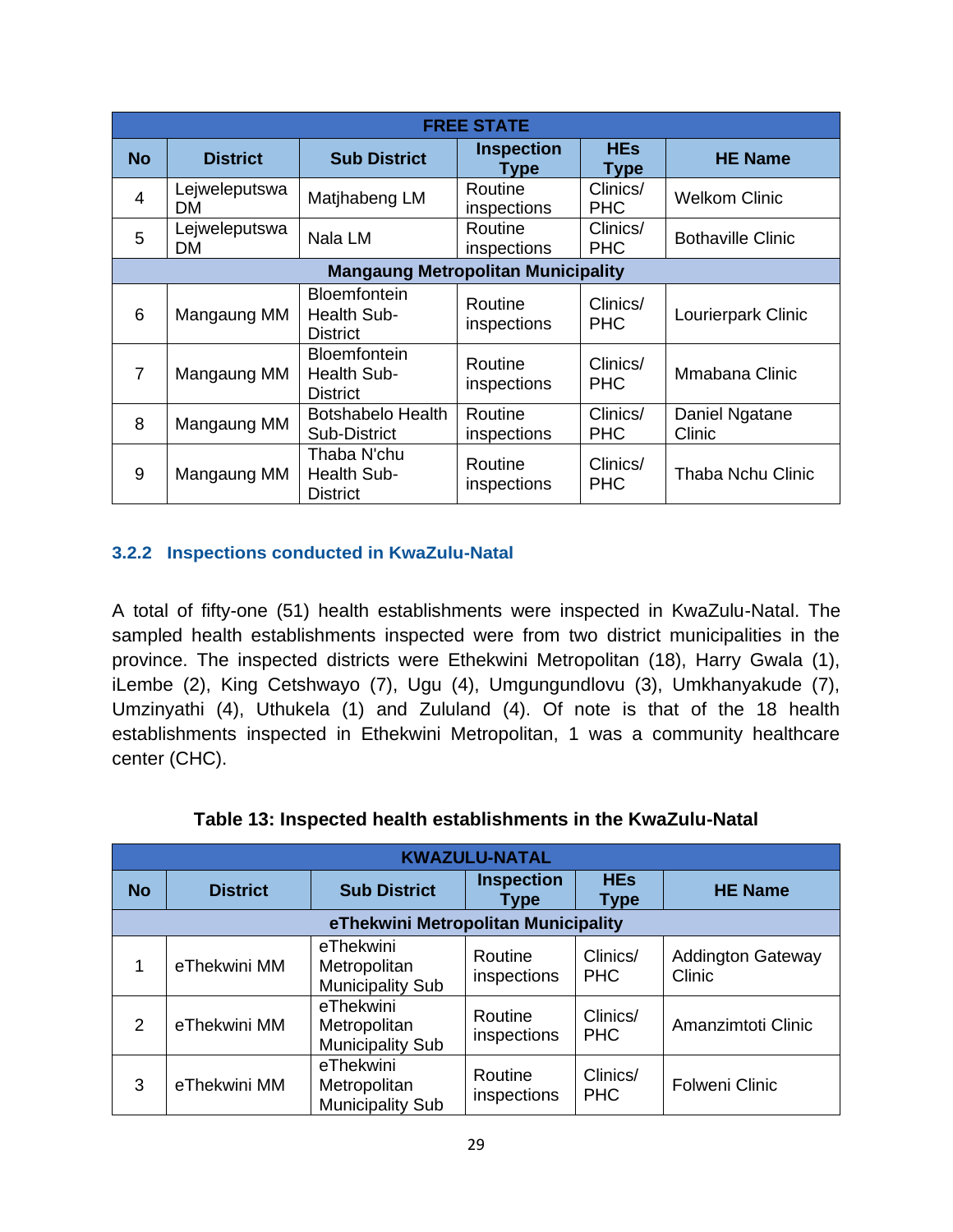| <b>KWAZULU-NATAL</b> |                                          |                                         |                        |                        |                          |  |  |
|----------------------|------------------------------------------|-----------------------------------------|------------------------|------------------------|--------------------------|--|--|
| <b>No</b>            | <b>District</b>                          | <b>Sub District</b>                     | <b>Inspection</b>      | <b>HEs</b>             | <b>HE Name</b>           |  |  |
|                      |                                          | eThekwini                               | <b>Type</b>            | <b>Type</b>            |                          |  |  |
| 4                    | eThekwini MM                             | Metropolitan                            | Routine                | Clinics/<br><b>PHC</b> | <b>Klaarwater Clinic</b> |  |  |
|                      |                                          | <b>Municipality Sub</b>                 | inspections            |                        |                          |  |  |
| 5                    | eThekwini MM                             | eThekwini<br>Metropolitan               | Routine                | Clinics/               | Luganda Clinic           |  |  |
|                      |                                          | <b>Municipality Sub</b>                 | inspections            | <b>PHC</b>             |                          |  |  |
|                      |                                          | eThekwini                               | Routine                | Clinics/               | Maphephetheni            |  |  |
| 6                    | eThekwini MM                             | Metropolitan                            | inspections            | <b>PHC</b>             | Clinic                   |  |  |
|                      |                                          | <b>Municipality Sub</b><br>eThekwini    |                        |                        |                          |  |  |
| $\overline{7}$       | eThekwini MM                             | Metropolitan                            | Routine<br>inspections | Clinics/<br><b>PHC</b> | Mfume Clinic             |  |  |
|                      |                                          | <b>Municipality Sub</b>                 |                        |                        |                          |  |  |
| 8                    | eThekwini MM                             | eThekwini<br>Metropolitan               | Routine                | Clinics/               | Molweni Clinic           |  |  |
|                      |                                          | <b>Municipality Sub</b>                 | inspections            | <b>PHC</b>             |                          |  |  |
|                      |                                          | eThekwini                               | Routine                | Clinics/               | <b>Nazareth Clinic</b>   |  |  |
| 9                    | eThekwini MM                             | Metropolitan<br><b>Municipality Sub</b> | inspections            | <b>PHC</b>             |                          |  |  |
|                      | eThekwini MM                             | eThekwini                               | Routine<br>inspections | Clinics/<br><b>PHC</b> | Nsimbini Clinic          |  |  |
| 10                   |                                          | Metropolitan                            |                        |                        |                          |  |  |
|                      |                                          | <b>Municipality Sub</b><br>eThekwini    |                        |                        |                          |  |  |
| 11                   | eThekwini MM                             | Metropolitan                            | Routine                | Clinics/               | <b>Overport Clinic</b>   |  |  |
|                      |                                          | <b>Municipality Sub</b>                 | inspections            | <b>PHC</b>             |                          |  |  |
| 12                   | eThekwini MM                             | kz eThekwini<br>Metropolitan            | Routine                | Clinics/               | <b>Redhill Clinic</b>    |  |  |
|                      |                                          | <b>Municipality Sub</b>                 | inspections            | <b>PHC</b>             |                          |  |  |
|                      |                                          | eThekwini                               | Routine                | Clinics/               | Shongweni Dam            |  |  |
| 13                   | eThekwini MM                             | Metropolitan<br><b>Municipality Sub</b> | inspections            | <b>PHC</b>             | Clinic                   |  |  |
|                      |                                          | eThekwini                               |                        |                        |                          |  |  |
| 14                   | eThekwini MM                             | Metropolitan                            | Routine<br>inspections | Clinics/<br><b>PHC</b> | Stonebridge Clinic       |  |  |
|                      |                                          | <b>Municipality Sub</b><br>eThekwini    |                        |                        |                          |  |  |
| 15                   | eThekwini MM                             | Metropolitan                            | Routine                | Clinics/               | Sydenham Heights         |  |  |
|                      |                                          | <b>Municipality Sub</b>                 | inspections            | <b>PHC</b>             | Clinic                   |  |  |
|                      |                                          | eThekwini                               | Routine                | Clinics/               |                          |  |  |
| 16                   | eThekwini MM                             | Metropolitan<br><b>Municipality Sub</b> | inspections            | <b>PHC</b>             | <b>Westville Clinic</b>  |  |  |
|                      |                                          | eThekwini                               | Routine                | Clinics/               |                          |  |  |
| 17                   | eThekwini MM                             | Metropolitan                            | inspections            | <b>PHC</b>             | Zwelibomvu Clinic        |  |  |
|                      |                                          | <b>Municipality Sub</b><br>eThekwini    |                        |                        |                          |  |  |
| 18                   | eThekwini MM                             | Metropolitan                            | Routine                | <b>CHC</b>             | Newtown A CHC            |  |  |
|                      |                                          | <b>Municipality Sub</b>                 | inspections            |                        |                          |  |  |
|                      | <b>Harry Gwala District Municipality</b> |                                         |                        |                        |                          |  |  |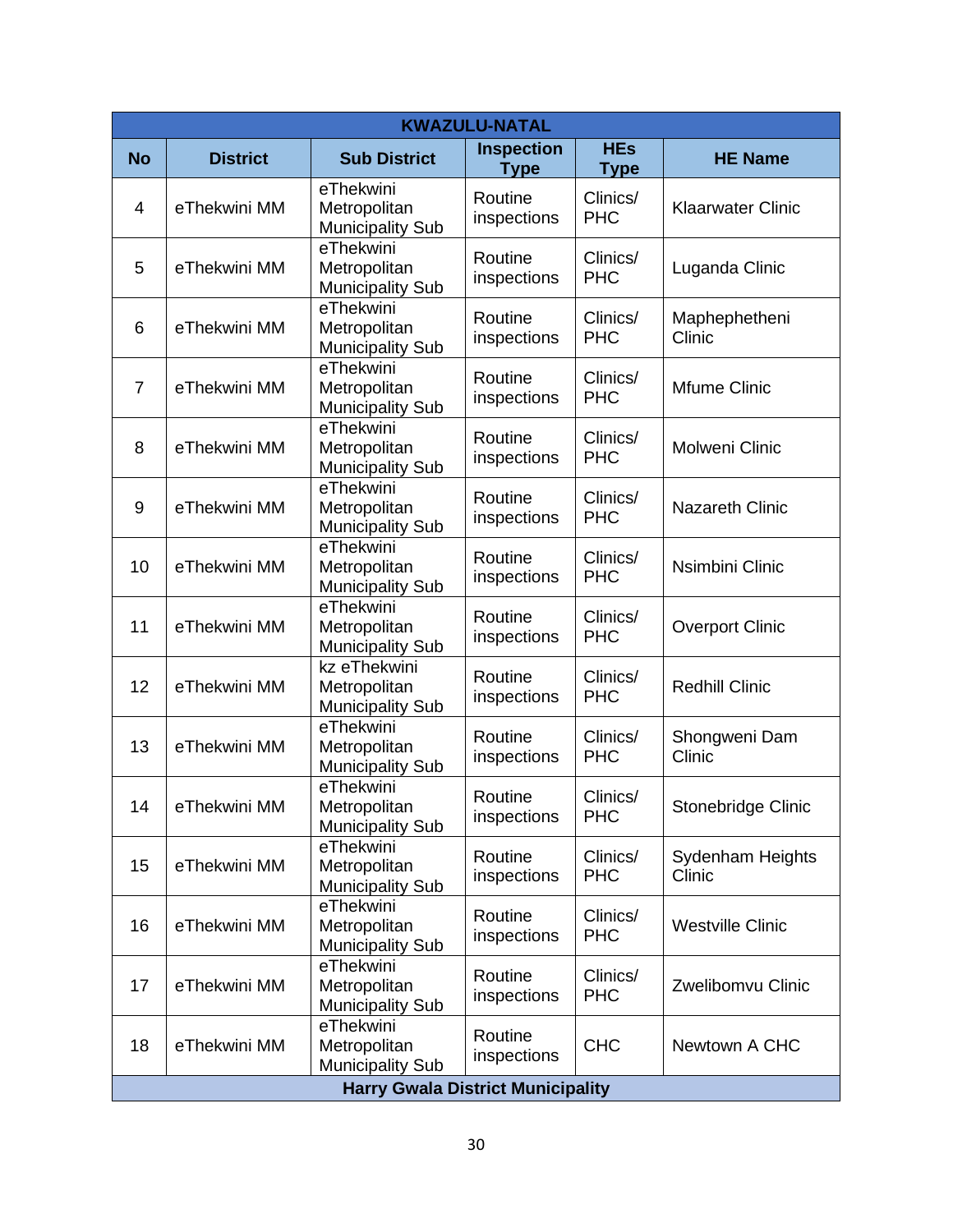| <b>KWAZULU-NATAL</b> |                             |                                             |                                     |                                             |                                             |
|----------------------|-----------------------------|---------------------------------------------|-------------------------------------|---------------------------------------------|---------------------------------------------|
| <b>No</b>            | <b>District</b>             | <b>Sub District</b>                         | <b>Inspection</b>                   | <b>HEs</b>                                  | <b>HE Name</b>                              |
|                      |                             |                                             | <b>Type</b>                         | <b>Type</b>                                 |                                             |
| 19                   | Harry Gwala DM              | uMzimkhulu LM                               | Routine<br>inspections              | Clinics/<br><b>PHC</b>                      | Malenge Clinic                              |
|                      |                             |                                             | <b>iLembe District Municipality</b> |                                             |                                             |
| 20                   | iLembe DM                   | <b>KwaDukuza LM</b>                         | Routine<br>inspections              | Clinics/<br><b>PHC</b>                      | <b>Kearsney Clinic</b>                      |
| 21                   | iLembe DM                   | Maphumulo LM                                | Routine<br>inspections              | Clinics/<br><b>PHC</b>                      | Untunjambili<br><b>Gateway Clinic</b>       |
|                      |                             | <b>King Cetshwayo District Municipality</b> |                                     |                                             |                                             |
| 22                   | King Cetshwayo<br><b>DM</b> | City of<br>uMhlathuze LM                    | Routine<br>inspections              | Clinics/<br><b>PHC</b>                      | <b>Brackenham Clinic</b>                    |
| 23                   | King Cetshwayo<br><b>DM</b> | Mthonjaneni LM                              | Routine<br>inspections              | Clinics/<br><b>PHC</b>                      | Ndundulu Clinic                             |
| 24                   | King Cetshwayo<br>DM        | Nkandla<br>LM                               | Routine<br>inspections              | Clinics/<br><b>PHC</b>                      | Mthungweni Clinic                           |
| 25                   | King Cetshwayo<br><b>DM</b> | uMfolozi LM                                 | Routine<br>inspections              | Clinics/<br><b>PHC</b>                      | <b>Nhlabane Clinic</b>                      |
| 26                   | King Cetshwayo<br><b>DM</b> | uMfolozi LM                                 | Routine<br>inspections              | Clinics/<br><b>PHC</b>                      | Umbonambi Clinic                            |
| 27                   | King Cetshwayo<br><b>DM</b> | uMlalazi LM                                 | Routine<br>inspections              | Clinics/<br><b>PHC</b>                      | Ntumeni Clinic                              |
| 28                   | King Cetshwayo<br>DM        | uMlalazi LM                                 | Routine<br>inspections              | $\overline{\text{Clinics}}$ /<br><b>PHC</b> | Samungu Clinic                              |
|                      |                             |                                             | <b>Ugu District Municipality</b>    |                                             |                                             |
| 29                   | Ugu DM                      | Ray Nkonyeni LM                             | Routine<br>inspections              | Clinics/<br><b>PHC</b>                      | <b>Port Edward Clinic</b>                   |
| 30                   | Ugu DM                      | Ray Nkonyeni LM                             | Routine<br>inspections              | Clinics/<br><b>PHC</b>                      | Thembalesizwe<br>Clinic                     |
| 31                   | Ugu DM                      | Umdoni LM                                   | Routine<br>inspections              | Clinics/<br><b>PHC</b>                      | <b>GJ Crooke's</b><br><b>Gateway Clinic</b> |
| 32                   | Ugu DM                      | Umdoni LM                                   | Routine<br>inspections              | Clinics/<br><b>PHC</b>                      | Pennington Clinic                           |
|                      |                             | uMgungundlovu District Municipality         |                                     |                                             |                                             |
| 33                   | uMgungundlovu<br><b>DM</b>  | Mkhambathini LM                             | Routine<br>inspections              | Clinics/<br><b>PHC</b>                      | Baniyena Clinic                             |
| 34                   | uMgungundlovu<br>DM         | Msunduzi LM                                 | Routine<br>inspections              | Clinics/<br><b>PHC</b>                      | Esigodini Clinic                            |
| 35                   | uMgungundlovu<br>DM         | Msunduzi LM                                 | Routine<br>inspections              | Clinics/<br><b>PHC</b>                      | Mpumuza Clinic                              |
|                      |                             | <b>Umkhanyakude District Municipality</b>   |                                     |                                             |                                             |
| 36                   | Umkhanyakude<br>DM          | Big 5 Hlabisa LM                            | Routine<br>inspections              | Clinics/<br><b>PHC</b>                      | Inhlwathi Clinic                            |
| 37                   | Umkhanyakude<br>DM          | Jozini LM                                   | Routine<br>inspections              | Clinics/<br><b>PHC</b>                      | Gedleza Clinic                              |
| 38                   | Umkhanyakude<br>DM          | Jozini LM                                   | Routine<br>inspections              | Clinics/<br><b>PHC</b>                      | Mhlekazi Clinic                             |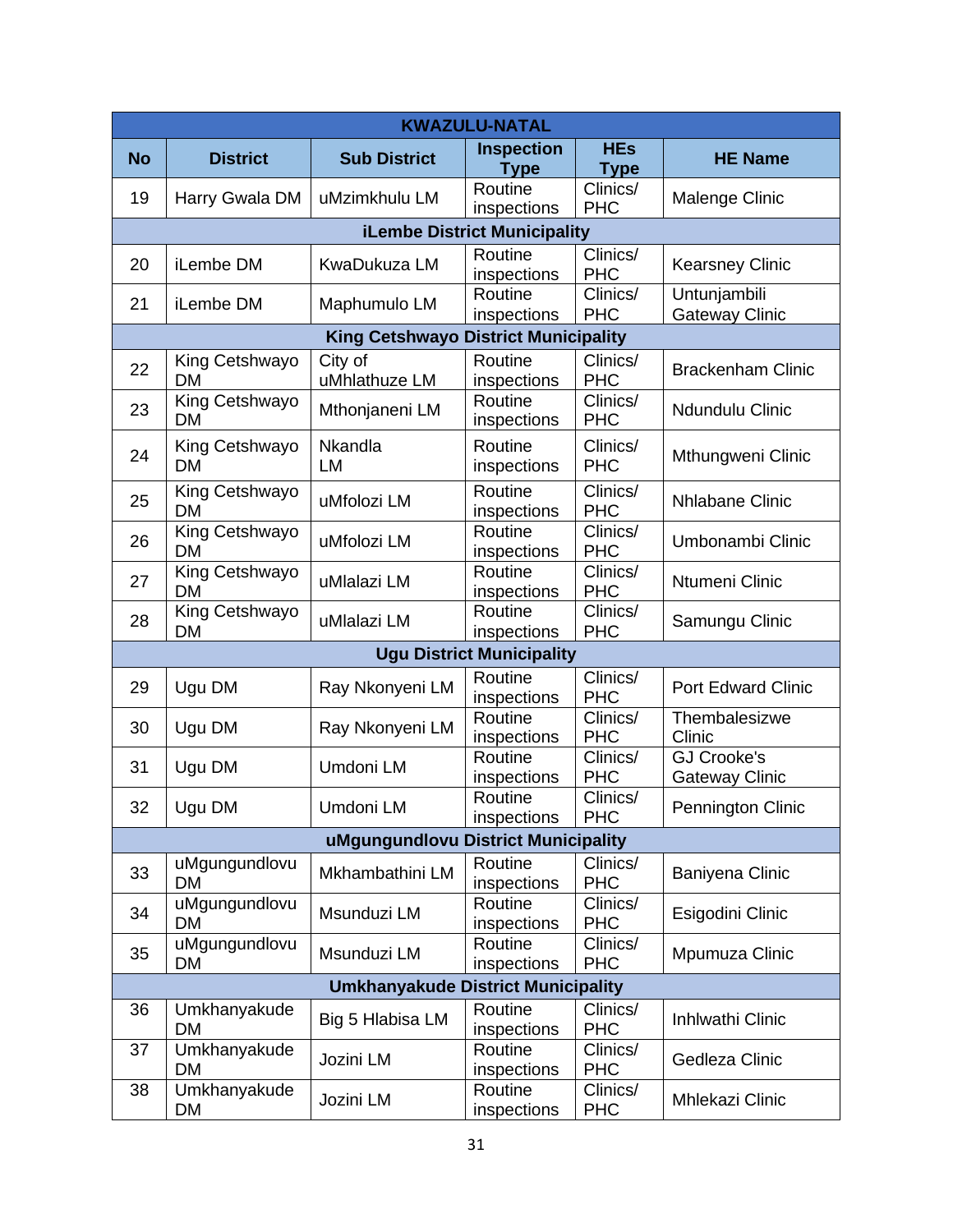|           | <b>KWAZULU-NATAL</b>      |                                         |                                       |                           |                                   |  |  |  |
|-----------|---------------------------|-----------------------------------------|---------------------------------------|---------------------------|-----------------------------------|--|--|--|
| <b>No</b> | <b>District</b>           | <b>Sub District</b>                     | <b>Inspection</b><br><b>Type</b>      | <b>HEs</b><br><b>Type</b> | <b>HE Name</b>                    |  |  |  |
| 39        | Umkhanyakude<br><b>DM</b> | Mtubatuba LM                            | Routine<br>inspections                | Clinics/<br><b>PHC</b>    | <b>KwaMsane Clinic</b>            |  |  |  |
| 40        | Umkhanyakude<br><b>DM</b> | Mtubatuba LM                            | Routine<br>inspections                | Clinics/<br><b>PHC</b>    | Madwaleni Clinic                  |  |  |  |
| 41        | Umkhanyakude<br><b>DM</b> | Mtubatuba LM                            | Routine<br>inspections                | Clinics/<br><b>PHC</b>    | Mpukunyoni Clinic                 |  |  |  |
| 42        | Umkhanyakude<br><b>DM</b> | uMhlabuyalingan<br>a LM                 | Routine<br>inspections                | Clinics/<br><b>PHC</b>    | <b>KwaZibi Clinic</b>             |  |  |  |
|           |                           | <b>Umzinyathi District Municipality</b> |                                       |                           |                                   |  |  |  |
| 43        | Umzinyathi DM             | Endumeni LM                             | Routine<br>inspections                | Clinics/<br><b>PHC</b>    | <b>Empathe Clinic</b>             |  |  |  |
| 44        | Umzinyathi DM             | Msinga LM                               | Routine<br>inspections                | Clinics/<br><b>PHC</b>    | Douglas Clinic                    |  |  |  |
| 45        | Umzinyathi DM             | Msinga LM                               | Routine<br>inspections                | Clinics/<br><b>PHC</b>    | Mbangweni Clinic                  |  |  |  |
| 46        | Umzinyathi DM             | Umvoti LM                               | Routine<br>inspections                | Clinics/<br><b>PHC</b>    | <b>Greytown Gateway</b><br>Clinic |  |  |  |
|           |                           |                                         | <b>Uthukela District Municipality</b> |                           |                                   |  |  |  |
| 47        | Uthukela DM               | Okhahlamba LM                           | Routine<br>inspections                | Clinics/<br><b>PHC</b>    | <b>Emmaus Gateway</b><br>Clinic   |  |  |  |
|           |                           |                                         | <b>Zululand District Municipality</b> |                           |                                   |  |  |  |
| 48        | <b>Zululand DM</b>        | eDumbe LM                               | Routine<br>inspections                | Clinics/<br><b>PHC</b>    | Ophuzana Clinic                   |  |  |  |
| 49        | <b>Zululand DM</b>        | Nongoma LM                              | Routine<br>inspections                | Clinics/<br><b>PHC</b>    | Nkunzana Clinic                   |  |  |  |
| 50        | <b>Zululand DM</b>        | Ulundi LM                               | Routine<br>inspections                | Clinics/<br><b>PHC</b>    | <b>Idlebe Clinic</b>              |  |  |  |
| 51        | <b>Zululand DM</b>        | Ulundi LM                               | Routine<br>inspections                | Clinics/<br><b>PHC</b>    | <b>Zilulwane Clinic</b>           |  |  |  |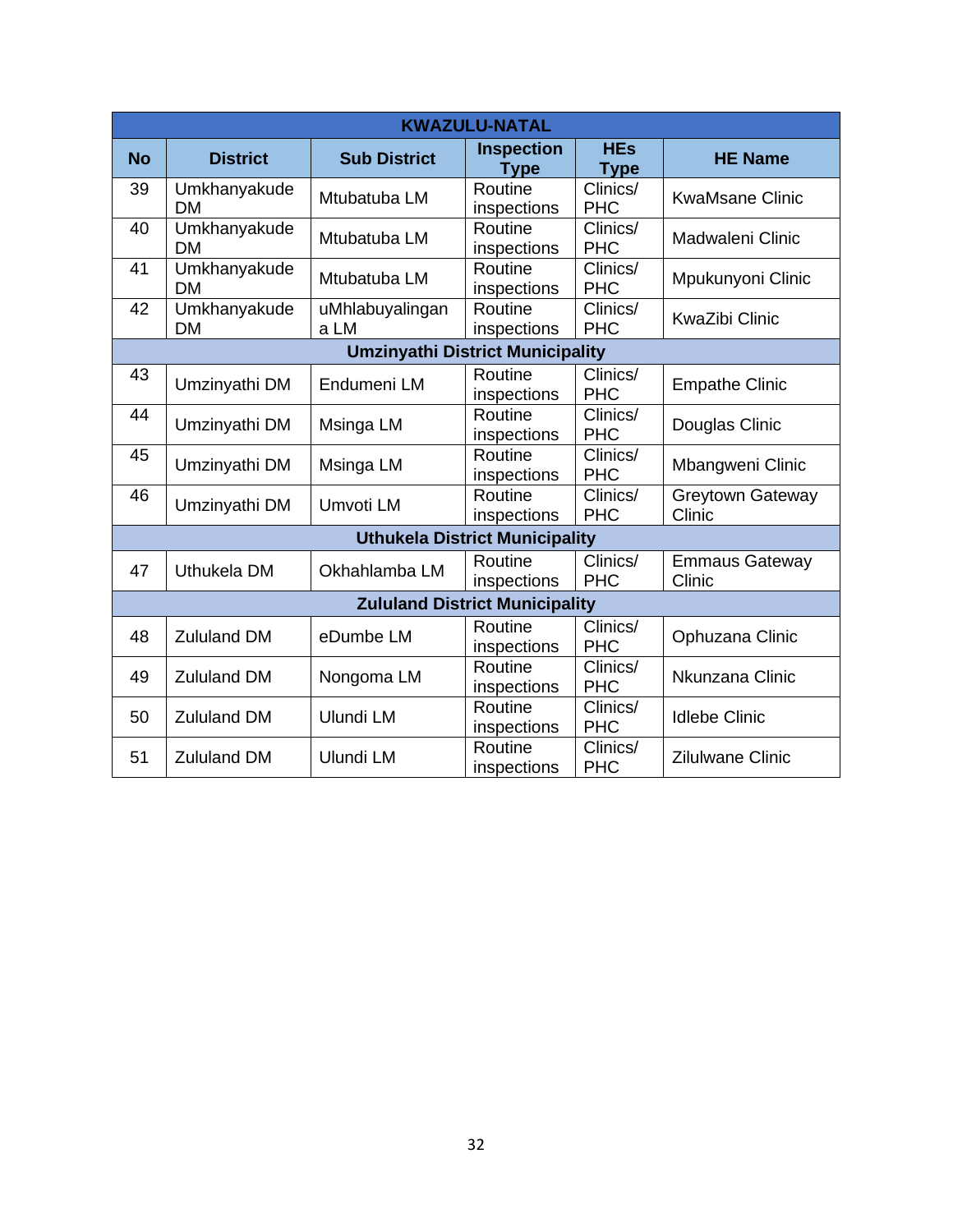### **3.2.3 Inspections conducted in Limpopo**

<span id="page-35-0"></span>A total of 37 health establishments were inspected in Limpopo. The sampled health establishments inspected were from two district municipalities in the province, namely: Capricorn (4), Mopani (12), Sekhukhune (9), Vhembe (4) and Waterberg (8).

|                | <b>LIMPOPO</b>                         |                           |                                     |                                             |                          |  |  |  |  |  |
|----------------|----------------------------------------|---------------------------|-------------------------------------|---------------------------------------------|--------------------------|--|--|--|--|--|
| <b>No</b>      | <b>District</b>                        | <b>Sub District</b>       | <b>Inspection</b><br><b>Type</b>    | <b>HEs</b><br><b>Type</b>                   | <b>HE Name</b>           |  |  |  |  |  |
|                | <b>Capricorn District Municipality</b> |                           |                                     |                                             |                          |  |  |  |  |  |
| $\mathbf{1}$   | Capricorn<br><b>DM</b>                 | Lepelle-Nkumpi LM         | Routine<br>inspections              | Clinics/<br><b>PHC</b>                      | <b>Hwelereng Clinic</b>  |  |  |  |  |  |
| $\overline{2}$ | Capricorn<br><b>DM</b>                 | Lepelle-Nkumpi LM         | Routine<br>inspections              | Clinics/<br><b>PHC</b>                      | Lebowakgomo Clinic       |  |  |  |  |  |
| 3              | Capricorn<br><b>DM</b>                 | Molemole LM               | Routine<br>inspections              | $\overline{\text{Clin}}$ ics/<br><b>PHC</b> | Eisleben Clinic          |  |  |  |  |  |
| $\overline{4}$ | Capricorn<br><b>DM</b>                 | Polokwane LM              | Routine<br>inspections              | Clinics/<br><b>PHC</b>                      | Goedgevonden Clinic      |  |  |  |  |  |
|                |                                        |                           | <b>Mopani District Municipality</b> |                                             |                          |  |  |  |  |  |
| 5              | Mopani DM                              | Greater Giyani LM         | Routine<br>inspections              | Clinics/<br><b>PHC</b>                      | Loloka Clinic            |  |  |  |  |  |
| 6              | Mopani DM                              | Greater Giyani LM         | Routine<br>inspections              | $\overline{\text{Clin}}$ ics/<br><b>PHC</b> | Makhuva Clinic           |  |  |  |  |  |
| $\overline{7}$ | Mopani DM                              | Greater Giyani LM         | Routine<br>inspections              | Clinics/<br><b>PHC</b>                      | Muyexe Clinic            |  |  |  |  |  |
| 8              | Mopani DM                              | Greater Giyani LM         | Routine<br>inspections              | Clinics/<br><b>PHC</b>                      | Shitlakati Clinic        |  |  |  |  |  |
| 9              | Mopani DM                              | <b>Greater Letaba LM</b>  | Routine<br>inspections              | Clinics/<br><b>PHC</b>                      | <b>Bolobedu Clinic</b>   |  |  |  |  |  |
| 10             | Mopani DM                              | <b>Greater Letaba LM</b>  | Routine<br>inspections              | Clinics/<br><b>PHC</b>                      | Charlie Rangaan Clinic   |  |  |  |  |  |
| 11             | Mopani DM                              | <b>Greater Letaba LM</b>  | Routine<br>inspections              | Clinics/<br><b>PHC</b>                      | <b>Matswi Clinic</b>     |  |  |  |  |  |
| 12             | Mopani DM                              | <b>Greater Letaba LM</b>  | Routine<br>inspections              | Clinics/<br><b>PHC</b>                      | <b>Rotterdam Clinic</b>  |  |  |  |  |  |
| 13             | Mopani DM                              | <b>Greater Letaba LM</b>  | Routine<br>inspections              | Clinics/<br><b>PHC</b>                      | <b>Shotong Clinic</b>    |  |  |  |  |  |
| 14             | Mopani DM                              | <b>Greater Tzaneen LM</b> | Routine<br>inspections              | Clinics/<br><b>PHC</b>                      | Muhlaba Clinic           |  |  |  |  |  |
| 15             | Mopani DM                              | <b>Greater Tzaneen LM</b> | Routine<br>inspections              | $\overline{\text{Clinics}}$<br><b>PHC</b>   | <b>Tzaneen LA Clinic</b> |  |  |  |  |  |
| 16             | Mopani DM                              | <b>Greater Tzaneen LM</b> | Routine<br>inspections              | Clinics/<br><b>PHC</b>                      | Zangoma Clinic           |  |  |  |  |  |

## **Table 14: Inspected health establishments in the Limpopo**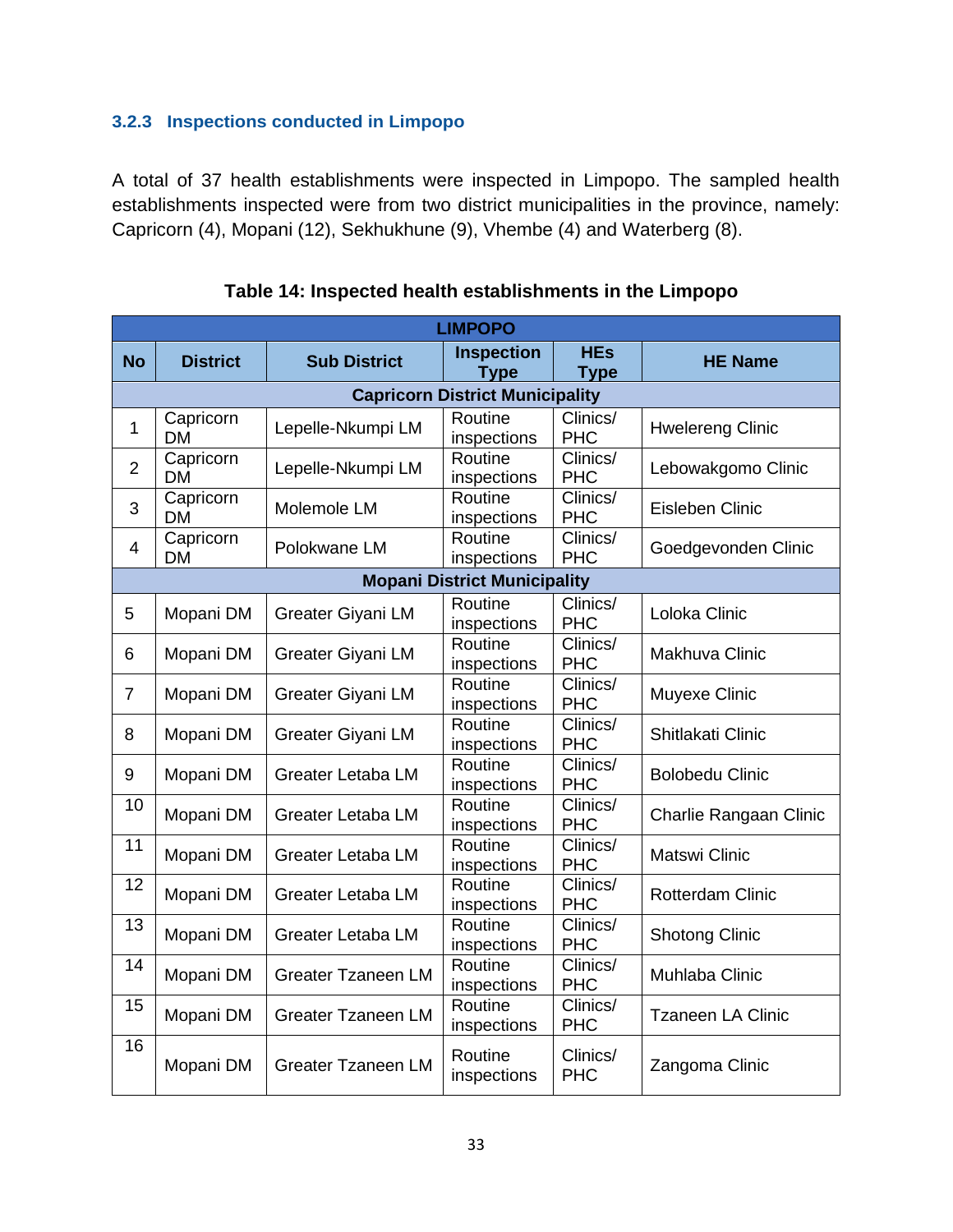|           | <b>LIMPOPO</b>                          |                                        |                                        |                           |                                              |  |  |  |  |
|-----------|-----------------------------------------|----------------------------------------|----------------------------------------|---------------------------|----------------------------------------------|--|--|--|--|
| <b>No</b> | <b>District</b>                         | <b>Sub District</b>                    | <b>Inspection</b><br><b>Type</b>       | <b>HEs</b><br><b>Type</b> | <b>HE Name</b>                               |  |  |  |  |
|           | <b>Sekhukhune District Municipality</b> |                                        |                                        |                           |                                              |  |  |  |  |
| 17        | Sekhukhun<br>e DM                       | Elias Motsoaledi LM                    | Routine<br>inspections                 | Clinics/<br><b>PHC</b>    | Dikgalaopeng Clinic                          |  |  |  |  |
| 18        | Sekhukhun<br>e DM                       | Elias Motsoaledi LM                    | Routine<br>inspections                 | Clinics/<br><b>PHC</b>    | Goedgedach Clinic                            |  |  |  |  |
| 19        | Sekhukhun<br>e DM                       | Elias Motsoaledi LM                    | Routine<br>inspections                 | Clinics/<br><b>PHC</b>    | Sephaku Clinic                               |  |  |  |  |
| 20        | Sekhukhun<br>e DM                       | Ephraim Mogale LM                      | Routine<br>inspections                 | Clinics/<br><b>PHC</b>    | <b>Mmotoaneng Clinic</b>                     |  |  |  |  |
| 21        | Sekhukhun<br>e DM                       | Ephraim Mogale LM                      | Routine<br>inspections                 | Clinics/<br><b>PHC</b>    | Spitspunte Clinic                            |  |  |  |  |
| 22        | Sekhukhun<br>e DM                       | Fetakgomo-Greater<br><b>Tubatse LM</b> | Routine<br>inspections                 | Clinics/<br><b>PHC</b>    | Motshana Clinic                              |  |  |  |  |
| 23        | Sekhukhun<br>e DM                       | Makhuduthamaga<br>LM                   | Routine<br>inspections                 | Clinics/<br><b>PHC</b>    | <b>Mamone Clinic</b>                         |  |  |  |  |
| 24        | Sekhukhun<br>e DM                       | Makhuduthamaga<br>LM                   | Routine<br>inspections                 | Clinics/<br><b>PHC</b>    | <b>Marulaneng Clinic</b><br>(Makhuduthamaga) |  |  |  |  |
| 25        | Sekhukhun<br>e DM                       | Makhuduthamaga<br><b>LM</b>            | Routine<br>inspections                 | Clinics/<br><b>PHC</b>    | <b>Phokoane Clinic</b>                       |  |  |  |  |
|           |                                         |                                        | <b>Vhembe District Municipality</b>    |                           |                                              |  |  |  |  |
| 26        | Vhembe<br><b>DM</b>                     | <b>Collins Chabane LM</b>              | Routine<br>inspections                 | Clinics/<br><b>PHC</b>    | Matiyani Clinic                              |  |  |  |  |
| 27        | Vhembe<br><b>DM</b>                     | Makhado LM                             | Routine<br>inspections                 | Clinics/<br><b>PHC</b>    | Kulani Clinic                                |  |  |  |  |
| 28        | Vhembe<br><b>DM</b>                     | <b>Thulamela LM</b>                    | Routine<br>inspections                 | Clinics/<br><b>PHC</b>    | <b>Makonde Clinic</b>                        |  |  |  |  |
| 29        | Vhembe<br><b>DM</b>                     | Thulamela LM                           | Routine<br>inspections                 | Clinics/<br><b>PHC</b>    | <b>Tshifudi Clinic</b>                       |  |  |  |  |
|           |                                         |                                        | <b>Waterberg District Municipality</b> |                           |                                              |  |  |  |  |
| 30        | Waterberg<br>DM                         | Mogalakwena LM                         | Routine<br>inspections                 | Clinics/<br><b>PHC</b>    | <b>Bakenberg Clinic</b>                      |  |  |  |  |
| 31        | Waterberg<br>DM                         | Mogalakwena LM                         | Routine<br>inspections                 | Clinics/<br><b>PHC</b>    | Manyoga Clinic                               |  |  |  |  |
| 32        | Waterberg<br><b>DM</b>                  | Mogalakwena LM                         | Routine<br>inspections                 | Clinics/<br><b>PHC</b>    | Mokamole Clinic                              |  |  |  |  |
| 33        | Waterberg<br><b>DM</b>                  | Mogalakwena LM                         | Routine<br>inspections                 | Clinics/<br><b>PHC</b>    | <b>Rebone Clinic</b>                         |  |  |  |  |
| 34        | Waterberg<br>DM                         | Mogalakwena LM                         | Routine<br>inspections                 | Clinics/<br><b>PHC</b>    | Segole Clinic                                |  |  |  |  |
| 35        | Waterberg<br><b>DM</b>                  | Mogalakwena LM                         | Routine<br>inspections                 | Clinics/<br><b>PHC</b>    | <b>Tiberius Clinic</b>                       |  |  |  |  |
| 36        | Waterberg<br><b>DM</b>                  | Mogalakwena LM                         | Routine<br>inspections                 | Clinics/<br><b>PHC</b>    | Voortrekker Gateway<br>Clinic                |  |  |  |  |
| 37        | Waterberg<br>DM                         | Mookgophong/Modi<br>molle LM           | Routine<br>inspections                 | Clinics/<br><b>PHC</b>    | Phagameng Clinic                             |  |  |  |  |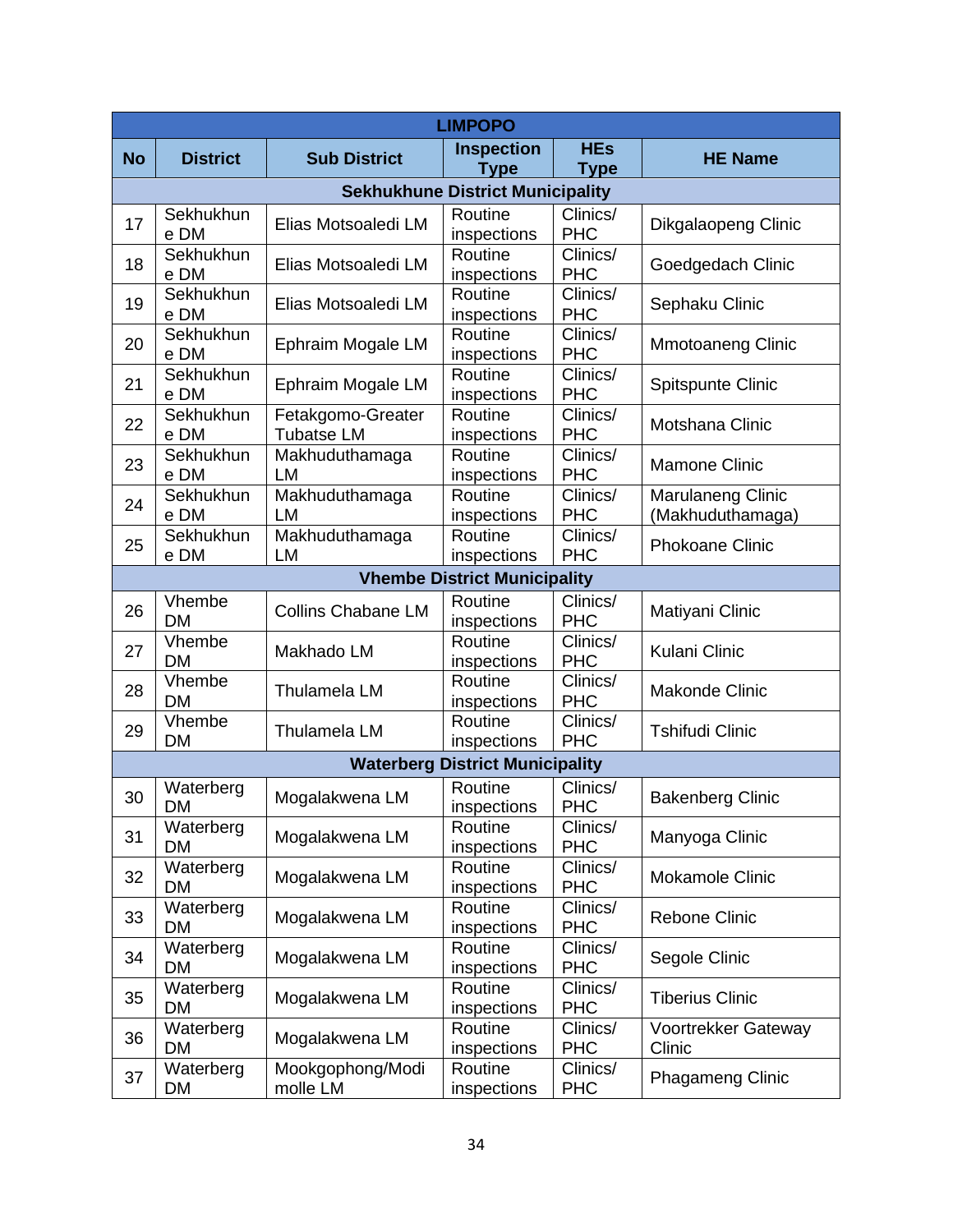## **3.2.4 Inspections Conducted in Mpumalanga**

<span id="page-37-0"></span>A total of 20 health establishments were inspected in Mpumalanga. The sampled health establishments inspected were from two district municipalities in the province, namely: Ehlanzeni (8), Gert Sibande (3) and Nkangala (9).

|                | <b>MPUMALANGA</b>                      |                                   |                                           |                           |                                         |  |  |  |  |
|----------------|----------------------------------------|-----------------------------------|-------------------------------------------|---------------------------|-----------------------------------------|--|--|--|--|
| <b>No</b>      | <b>District</b>                        | <b>Sub District</b>               | <b>Inspection</b><br><b>Type</b>          | <b>HEs</b><br><b>Type</b> | <b>HE Name</b>                          |  |  |  |  |
|                | <b>Ehlanzeni District Municipality</b> |                                   |                                           |                           |                                         |  |  |  |  |
| $\mathbf{1}$   | Ehlanzeni<br><b>DM</b>                 | <b>Bushbuckridge</b><br><b>LM</b> | Routine<br>inspections                    | Clinics/<br><b>PHC</b>    | <b>Cottondale Clinic</b>                |  |  |  |  |
| $\overline{2}$ | Ehlanzeni<br><b>DM</b>                 | <b>Bushbuckridge</b><br><b>LM</b> | Routine<br>inspections                    | Clinics/<br><b>PHC</b>    | Justicia Clinic                         |  |  |  |  |
| 3              | Ehlanzeni<br><b>DM</b>                 | <b>Bushbuckridge</b><br>LM        | Routine<br>inspections                    | Clinics/<br><b>PHC</b>    | <b>Utah Clinic</b>                      |  |  |  |  |
| $\overline{4}$ | Ehlanzeni<br><b>DM</b>                 | City of<br>Mbombela LM            | Routine<br>inspections                    | Clinics/<br><b>PHC</b>    | Jerusalem Clinic                        |  |  |  |  |
| 5              | Ehlanzeni<br><b>DM</b>                 | City of<br>Mbombela LM            | Routine<br>inspections                    | Clinics/<br><b>PHC</b>    | Louisville Clinic                       |  |  |  |  |
| 6              | Ehlanzeni<br><b>DM</b>                 | City of<br>Mbombela LM            | Routine<br>inspections                    | Clinics/<br><b>PHC</b>    | Shabalala Clinic                        |  |  |  |  |
| $\overline{7}$ | Ehlanzeni<br><b>DM</b>                 | Nkomazi LM                        | Routine<br>inspections                    | Clinics/<br><b>PHC</b>    | Mananga Clinic                          |  |  |  |  |
| 8              | Ehlanzeni<br><b>DM</b>                 | Nkomazi LM                        | Routine<br>inspections                    | Clinics/<br><b>PHC</b>    | <b>Mbuzini Clinic</b>                   |  |  |  |  |
|                |                                        |                                   | <b>Gert Sibande District Municipality</b> |                           |                                         |  |  |  |  |
| 9              | Gert<br>Sibande<br><b>DM</b>           | Msukaligwa<br><b>LM</b>           | Routine<br>inspections                    | Clinics/<br><b>PHC</b>    | <b>Breyten Clinic</b>                   |  |  |  |  |
| 10             | Gert<br>Sibande<br><b>DM</b>           | Msukaligwa<br><b>LM</b>           | Routine<br>inspections                    | Clinics/<br><b>PHC</b>    | Chrissiesmeer<br>(Kwachibikhulu) Clinic |  |  |  |  |
| 11             | Gert<br>Sibande<br><b>DM</b>           | Msukaligwa<br><b>LM</b>           | Routine<br>inspections                    | Clinics/<br><b>PHC</b>    | <b>New Scotland Clinic</b>              |  |  |  |  |
|                |                                        |                                   | <b>Nkangala District Municipality</b>     |                           |                                         |  |  |  |  |
| 12             | Nkangala<br><b>DM</b>                  | Dr JS Moroka<br><b>LM</b>         | Routine<br>inspections                    | Clinics/<br><b>PHC</b>    | Haakdoringlaagte Clinic                 |  |  |  |  |
| 13             | Nkangala<br><b>DM</b>                  | Dr JS Moroka<br><b>LM</b>         | Routine<br>inspections                    | Clinics/<br><b>PHC</b>    | Waterval Boven Gateway<br>Clinic        |  |  |  |  |
| 14             | Nkangala<br><b>DM</b>                  | Dr JS Moroka<br>LM                | Routine<br>inspections                    | Clinics/<br><b>PHC</b>    | <b>Weltevrede Clinic</b>                |  |  |  |  |

**Table 15: Inspected health establishments in the Mpumalanga**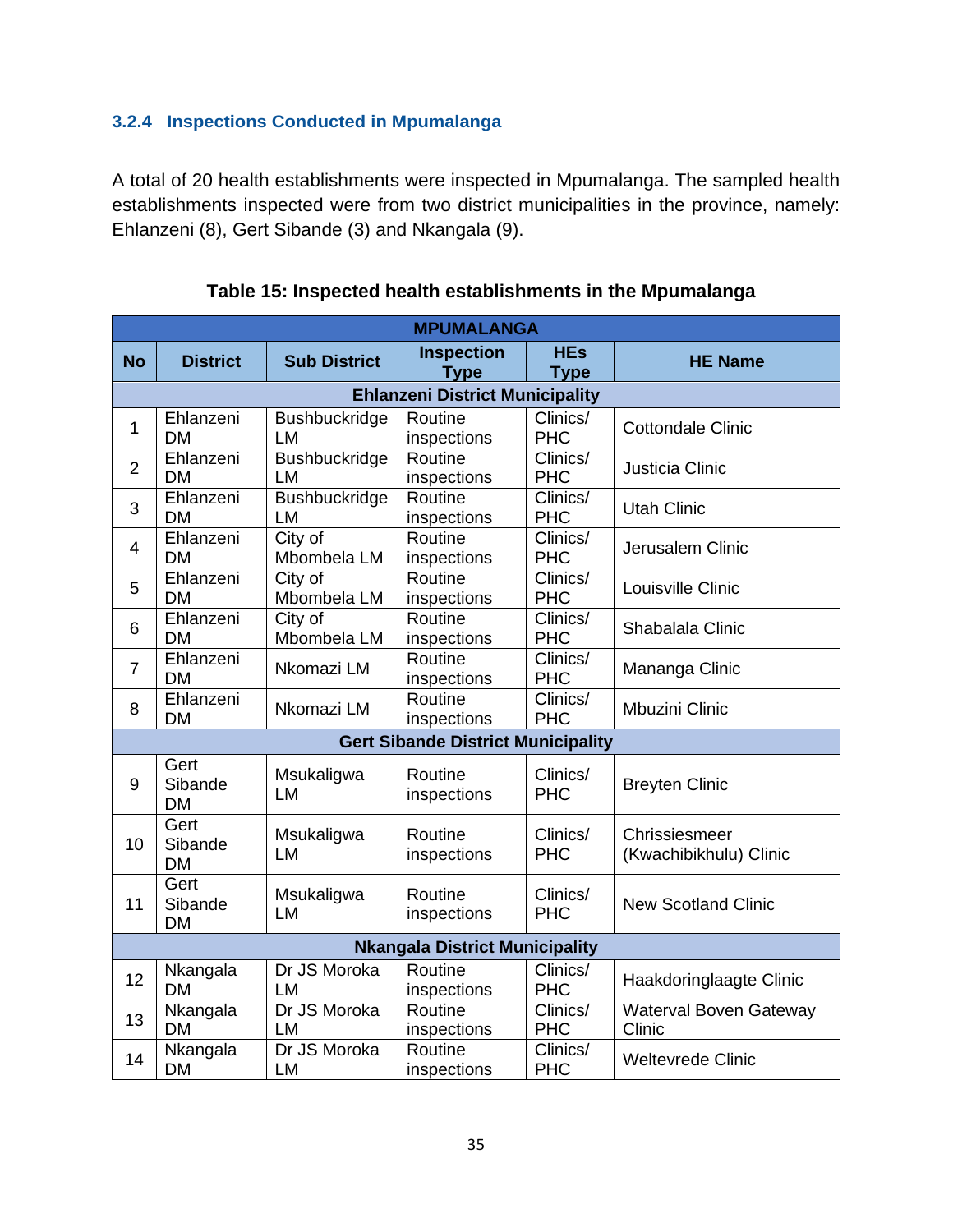|           | <b>MPUMALANGA</b>     |                       |                           |                           |                               |  |  |  |  |  |
|-----------|-----------------------|-----------------------|---------------------------|---------------------------|-------------------------------|--|--|--|--|--|
| <b>No</b> | <b>District</b>       | <b>Sub District</b>   | <b>Inspection</b><br>Type | <b>HEs</b><br><b>Type</b> | <b>HE Name</b>                |  |  |  |  |  |
| 15        | Nkangala<br>DM.       | Emakhazeni<br>LM      | Routine<br>inspections    | Clinics/<br><b>PHC</b>    | <b>Belfast Gateway Clinic</b> |  |  |  |  |  |
| 16        | Nkangala<br><b>DM</b> | Emakhazeni<br>LM      | Routine<br>inspections    | Clinics/<br><b>PHC</b>    | Machadodorp Clinic            |  |  |  |  |  |
| 17        | Nkangala<br><b>DM</b> | Emalahleni LM         | Routine<br>inspections    | Clinics/<br><b>PHC</b>    | <b>Ackerville Clinic</b>      |  |  |  |  |  |
| 18        | Nkangala<br><b>DM</b> | Emalahleni LM         | Routine<br>inspections    | Clinics/<br><b>PHC</b>    | <b>Kriel Clinic</b>           |  |  |  |  |  |
| 19        | Nkangala<br><b>DM</b> | Emalahleni LM         | Routine<br>inspections    | Clinics/<br><b>PHC</b>    | <b>Rietspruit Clinic</b>      |  |  |  |  |  |
| 20        | Nkangala<br><b>DM</b> | Thembisile<br>Hani LM | Routine<br>inspections    | Clinics/<br><b>PHC</b>    | Vlaklaagte 1 Clinic           |  |  |  |  |  |

#### **3.2.5 Inspections Conducted in North-West**

<span id="page-38-0"></span>A total of twenty-one (21) health establishments were inspected in North-West. The sampled health establishments inspected were from two district municipalities in the province, namely: Bojanala Platinum (10), Dr Ruth Segomotsi Mompati (3) and Ngaka Modiri Molema (8).

|                | <b>NORTH WEST</b>              |                                                |                           |                           |                                  |  |  |  |
|----------------|--------------------------------|------------------------------------------------|---------------------------|---------------------------|----------------------------------|--|--|--|
| <b>No</b>      | <b>District</b>                | <b>Sub District</b>                            | <b>Inspection</b><br>Type | <b>HEs</b><br><b>Type</b> | <b>HE Name</b>                   |  |  |  |
|                |                                | <b>Bojanala Platinum District Municipality</b> |                           |                           |                                  |  |  |  |
|                | Bojanala Platinum<br><b>DM</b> | Moretele LM                                    | Routine<br>inspections    | Clinics/<br><b>PHC</b>    | <b>Bosplaas Clinic</b>           |  |  |  |
| $\overline{2}$ | Bojanala Platinum<br><b>DM</b> | Moretele LM                                    | Routine<br>inspections    | Clinics/<br><b>PHC</b>    | Cyferkuil<br>(Kutloanong) Clinic |  |  |  |
| 3              | Bojanala Platinum<br>DM.       | Moretele LM                                    | Routine<br>inspections    | Clinics/<br><b>PHC</b>    | <b>Fafung Clinic</b>             |  |  |  |
| 4              | Bojanala Platinum<br><b>DM</b> | Moretele LM                                    | Routine<br>inspections    | Clinics/<br><b>PHC</b>    | <b>Rugtesloot Clinic</b>         |  |  |  |
| 5              | Bojanala Platinum<br><b>DM</b> | Moses Kotane<br>LM                             | Routine<br>inspections    | Clinics/<br><b>PHC</b>    | Khayakulu Clinic                 |  |  |  |
| 6              | Bojanala Platinum<br><b>DM</b> | Moses Kotane<br>LM                             | Routine<br>inspections    | Clinics/<br><b>PHC</b>    | <b>Kraalhoek Clinic</b>          |  |  |  |
| 7              | Bojanala Platinum<br><b>DM</b> | Moses Kotane<br>LM.                            | Routine<br>inspections    | Clinics/<br><b>PHC</b>    | <b>Molatedi Clinic</b>           |  |  |  |
| 8              | Bojanala Platinum<br><b>DM</b> | Moses Kotane<br>LM                             | Routine<br>inspections    | Clinics/<br><b>PHC</b>    | Pitsedisulejang<br>Clinic        |  |  |  |
| 9              | Bojanala Platinum<br><b>DM</b> | Moses Kotane<br>LM                             | Routine<br>inspections    | Clinics/<br><b>PHC</b>    | Silverkrans Clinic               |  |  |  |

**Table 16: Inspected health establishments in the Mpumalanga**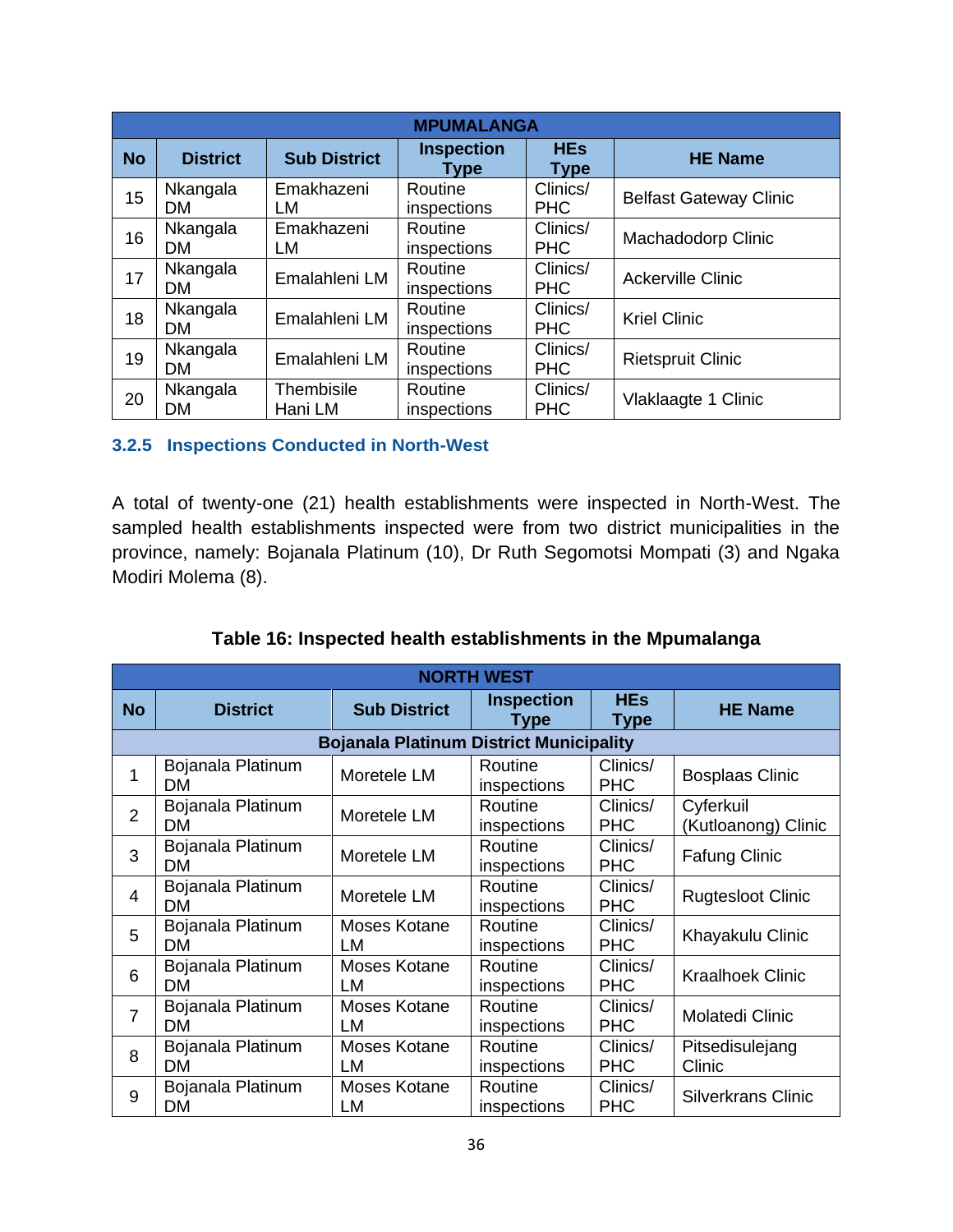|           | <b>NORTH WEST</b>               |                                                  |                                  |                           |                            |  |  |  |
|-----------|---------------------------------|--------------------------------------------------|----------------------------------|---------------------------|----------------------------|--|--|--|
| <b>No</b> | <b>District</b>                 | <b>Sub District</b>                              | <b>Inspection</b><br><b>Type</b> | <b>HEs</b><br><b>Type</b> | <b>HE Name</b>             |  |  |  |
| 10        | Bojanala Platinum<br><b>DM</b>  | Moses Kotane<br>LM                               | Routine<br>inspections           | Clinics/<br><b>PHC</b>    | <b>Vlakplaas Clinic</b>    |  |  |  |
|           |                                 | Dr Ruth Segomotsi Mompati District Municipality  |                                  |                           |                            |  |  |  |
| 11        | Dr Ruth Segomotsi<br>Mompati DM | <b>Greater Taung</b><br>LM                       | Routine<br>inspections           | Clinics/<br><b>PHC</b>    | <b>Dryharts Clinic</b>     |  |  |  |
| 12        | Dr Ruth Segomotsi<br>Mompati DM | <b>Greater Taung</b><br>LM                       | Routine<br>inspections           | Clinics/<br><b>PHC</b>    | <b>Matlapaneng Clinic</b>  |  |  |  |
| 13        | Dr Ruth Segomotsi<br>Mompati DM | <b>Greater Taung</b><br>LM                       | Routine<br>inspections           | Clinics/<br><b>PHC</b>    | <b>Mocweding Clinic</b>    |  |  |  |
|           |                                 | <b>Ngaka Modiri Molema District Municipality</b> |                                  |                           |                            |  |  |  |
| 14        | Ngaka Modiri<br>Molema DM       | Ditsobotla LM                                    | Routine<br>inspections           | Clinics/<br><b>PHC</b>    | <b>Itekeng Clinic</b>      |  |  |  |
| 15        | Ngaka Modiri<br>Molema DM       | Mahikeng LM                                      | Routine<br>inspections           | Clinics/<br><b>PHC</b>    | Lonely Park Clinic         |  |  |  |
| 16        | Ngaka Modiri<br>Molema DM       | Mahikeng LM                                      | Routine<br>inspections           | Clinics/<br><b>PHC</b>    | Makouspan Clinic           |  |  |  |
| 17        | Ngaka Modiri<br>Molema DM       | Mahikeng LM                                      | Routine<br>inspections           | Clinics/<br><b>PHC</b>    | <b>Tsetse Clinic</b>       |  |  |  |
| 18        | Ngaka Modiri<br>Molema DM       | Ramotshere<br>Moiloa LM                          | Routine<br>inspections           | Clinics/<br><b>PHC</b>    | <b>Groot Marico Clinic</b> |  |  |  |
| 19        | Ngaka Modiri<br>Molema DM       | <b>Ratlou LM</b>                                 | Routine<br>inspections           | Clinics/<br><b>PHC</b>    | Kraaipan Clinic            |  |  |  |
| 20        | Ngaka Modiri<br>Molema DM       | <b>Ratlou LM</b>                                 | Routine<br>inspections           | Clinics/<br><b>PHC</b>    | Logageng Clinic            |  |  |  |
| 21        | Ngaka Modiri<br>Molema DM       | <b>Ratlou LM</b>                                 | Routine<br>inspections           | Clinics/<br><b>PHC</b>    | Madibogopan<br>Clinic      |  |  |  |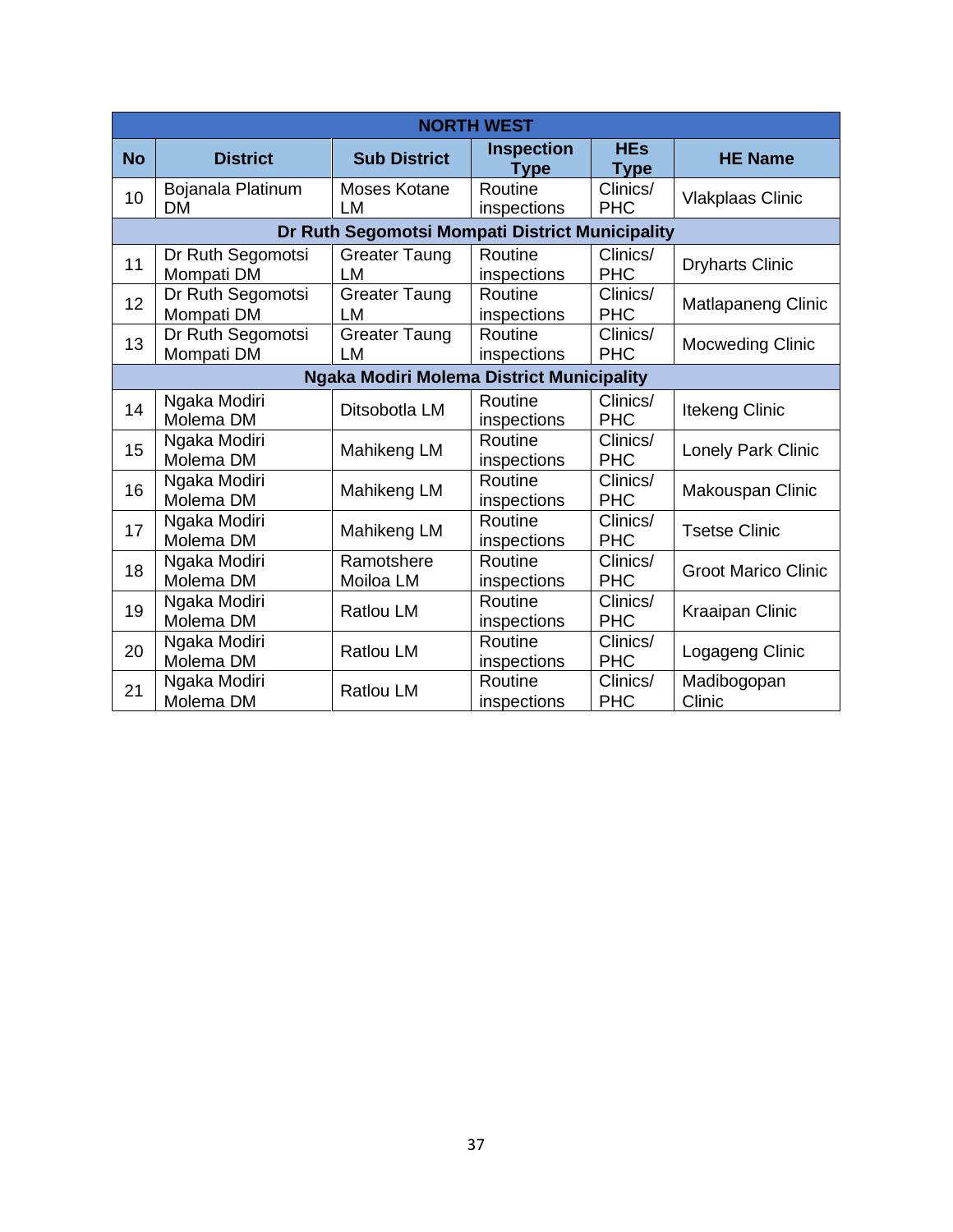# **4. COMPLIANCE CERTIFICATES ISSUED, WITH THE NAMES AND LOCATION OF HEALTH ESTABLISHMENTS**

#### <span id="page-40-0"></span>**4.1 Purpose**

<span id="page-40-1"></span>The purpose of the report is to inform the health establishments, stakeholders, and the public and users of the health establishments that have been certified by the OHSC during the period starting from April to September 2021.

#### **4.2 Background**

<span id="page-40-2"></span>This compliance certificate section of the biannual report covers the compliance certificates issued to health establishments which were inspected in the 2019/20 financial year. The process of finalising the reports extended to the outer financial year. The health establishments in the table are those which were certified between April and September 2021.

## **4.3 Process followed towards certification**

<span id="page-40-3"></span>Following finalisation of the inspection report/s, an external review process commences with the sole purpose of quality control and expert opinion. Feedback from the external reviewers was considered accordingly and reports were finalised for dissemination to the health establishments.

All final reports with findings were communicated to health establishments alluding to the status in relation to compliance with the norms and standards. The OHSC has, in terms of the regulations, 15 days from the date of a recommendation by an inspector, to issue a certificate of compliance to all deserving health establishments and the time frame was adhered to.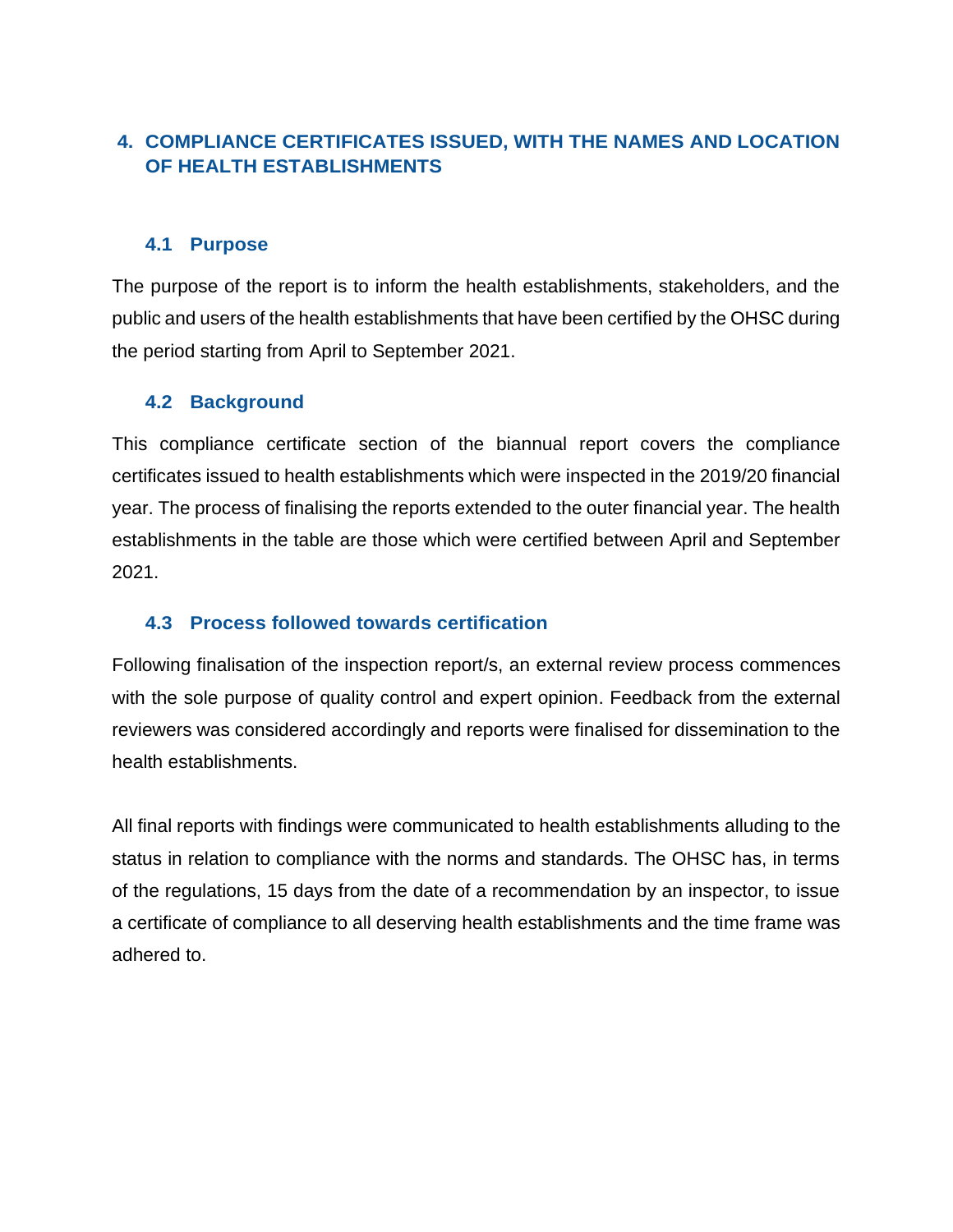# **4.4 Certification of health establishments**

<span id="page-41-0"></span>During the reporting period, a total of 32 health establishments were certified (**[Table 17](#page-41-1)**) by the OHSC in the Free State, Gauteng, KwaZulu-Natal, Northern Cape, and Mpumalanga Provinces.

<span id="page-41-1"></span>

| N<br>Ō         | <b>District</b>                                     | <b>Sub District</b>                                       | <b>Health</b><br><b>Establishment</b> | <b>Grading</b> | <b>Bar</b><br><b>Code</b> | Date of<br><b>Certification</b> |  |  |
|----------------|-----------------------------------------------------|-----------------------------------------------------------|---------------------------------------|----------------|---------------------------|---------------------------------|--|--|
|                | <b>MPUMALANGA</b>                                   |                                                           |                                       |                |                           |                                 |  |  |
| 1              | <b>Gert Sibande</b>                                 | Govan Mbeki                                               | Emzinoni Clinic                       | Good           | OHSC-<br>000039           | 23-Apr-21                       |  |  |
| $\overline{2}$ | <b>Gert Sibande</b>                                 | Govan Mbeki                                               | Langverwacht<br>Ext 14 Clinic         | Satisfactory   | OHSC-<br>000040           | 23-Apr-21                       |  |  |
| 3              | <b>Gert Sibande</b>                                 | Govan Mbeki                                               | Secunda Clinic                        | Good           | OHSC-<br>000041           | 23-Apr-21                       |  |  |
|                |                                                     |                                                           | <b>FREESTATE</b>                      |                |                           |                                 |  |  |
| 4              | Mangaung<br>Metropolitan                            | Bloemfontein<br>Health Sub-<br><b>District</b>            | <b>Batho Clinic</b>                   | Good           | OHSC-<br>000042           | 23-Apr-21                       |  |  |
| 5              | Thabo<br>Mofutsanyane                               | Maluti a Phofung<br><b>Local Municiality</b>              | <b>Boiketlo Clinic</b>                | Excellent      | OHSC-<br>000043           | 23-Apr-21                       |  |  |
| 6              | Thabo<br>Mofutsanyane                               | Maluti a Phofung<br>Local<br>Municiality                  | Malesaona<br>Clinic                   | Satisfactory   | OHSC-<br>000044           | 23-Apr-21                       |  |  |
| $\overline{7}$ | Thabo<br>Mofutsanyane                               | Maluti a Phofung<br><b>Local Municiality</b>              | Paballong Clinic                      | Excellent      | OHSC-<br>000045           | 23-Apr-21                       |  |  |
| 8              | Xhariep                                             | Kopanong Local<br>Municipality                            | Phekolong<br>(Reddersburg)<br>Clinic  | Excellent      | OHSC-<br>000046           | 23-Apr-21                       |  |  |
| 9              | Thabo<br>Mofutsanyane                               | Maluti a Phofung<br>Local<br>Municiality                  | <b>Riverside Clinic</b>               | Excellent      | OHSC-<br>000047           | 23-Apr-21                       |  |  |
|                |                                                     |                                                           | <b>NORTHERNCAPE</b>                   |                |                           |                                 |  |  |
| 10             | <b>Frances Baard</b>                                | Sol Plaatjie Local<br>Municipality                        | Masakhane<br>Clinic                   | Good           | OHSC-<br>000048           | 29-Apr-21                       |  |  |
|                |                                                     |                                                           | <b>GAUTENG</b>                        |                |                           |                                 |  |  |
| 11             | City of<br>Tshwane                                  | Tshwane 3 Health<br>Sub district                          | Bophelong<br>Clinic                   | Satisfactory   | OHSC-<br>000059           | 07-May-21                       |  |  |
| 12             | <b>West Rand</b><br><b>District</b><br>Municipality | <b>Merafong City</b><br><b>Local Municipality</b>         | Blyvooruitsig<br>Clinic               | Satisfactory   | OHSC -<br>000060          | 07-May-21                       |  |  |
| 13             | Ekurhuleni<br>Metropolitan                          | Ekurhuleni East 2<br><b>Health Sub</b><br><b>District</b> | Andries<br>Raditsela Clinic           | Good           | OHSC-<br>000061           | 07-May-21                       |  |  |
| 14             | City of<br>Tshwane<br>Metropolitan                  | Tshwane 5 Health<br>Sub district                          | East Lynne<br>Clinic                  | Excellent      | OHSC-<br>000058           | 07-May-21                       |  |  |

#### **Table 17: Certified Health Establishments**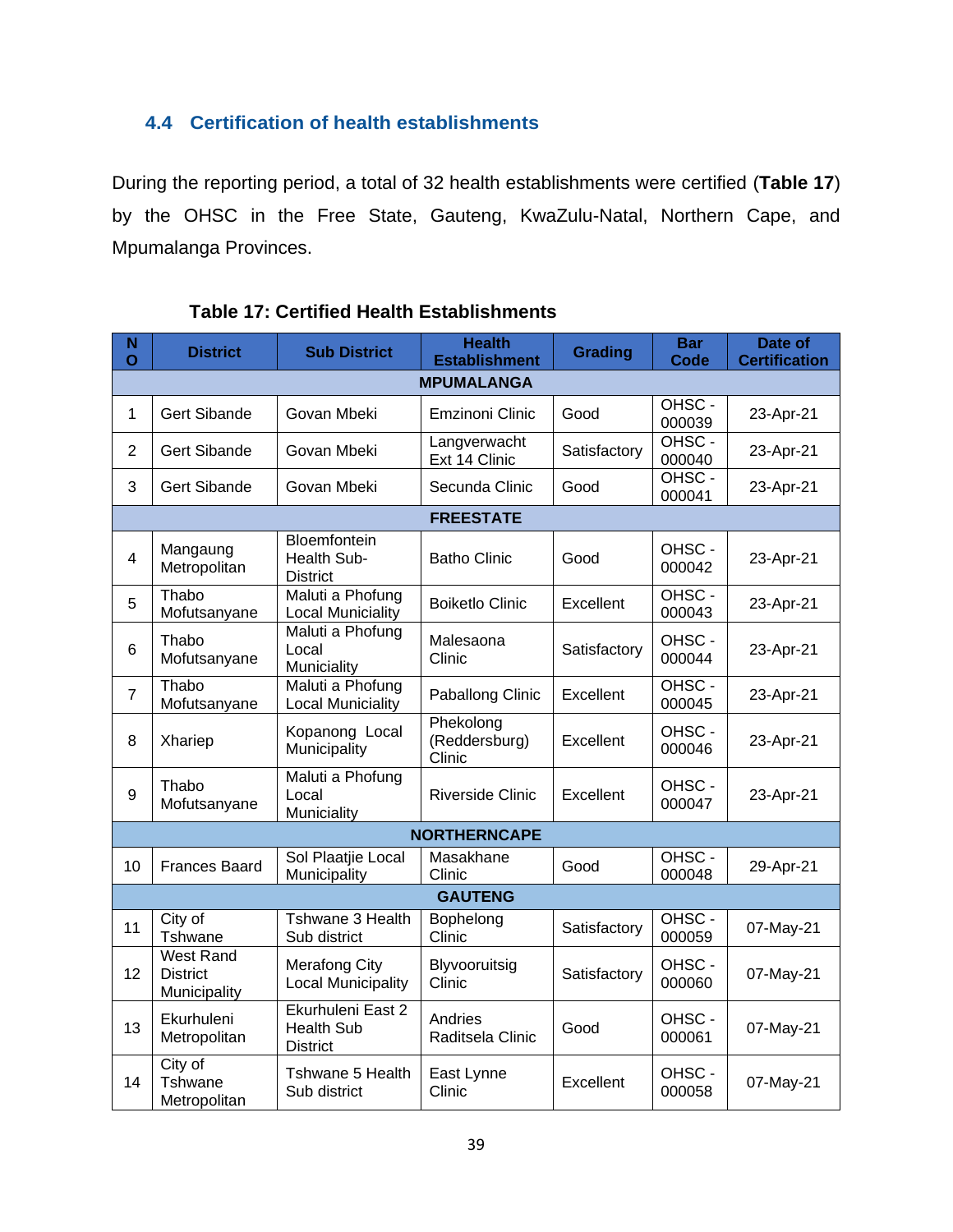| N<br>Ō | <b>District</b>                                     | <b>Sub District</b>                                       | <b>Health</b><br><b>Establishment</b> | <b>Grading</b>               | <b>Bar</b><br><b>Code</b> | Date of<br><b>Certification</b> |
|--------|-----------------------------------------------------|-----------------------------------------------------------|---------------------------------------|------------------------------|---------------------------|---------------------------------|
| 15     | City of<br>Johannesburg<br>Metropolitan             | Johannesburg G<br><b>Health District</b>                  | Ennerdale Ext 8<br>Clinic             | Excellent                    | OHSC-<br>000057           | 07-May-21                       |
| 16     | City of<br>Johannesburg<br>Metropolitan             | Johannesburg D<br><b>Health District</b>                  | Green Village<br>Porta Cabin          | Excellent                    | OHSC-<br>000056           | 07-May-21                       |
| 17     | <b>West Rand</b><br><b>District</b><br>Municipality | Mogale city Local<br>Municipality                         | Krugersdorp<br><b>Central Clinic</b>  | OHSC-<br>Excellent<br>000055 |                           | 07-May-21                       |
| 18     | City of<br>Johannesburg<br>Metropolitan             | Johannesburg G<br><b>Health District</b>                  | Lenasia South<br><b>Civic Centre</b>  | Satisfactory                 | OHSC-<br>000054           | 07-May-21                       |
| 19     | City of<br>Johannesburg<br>Metropolitan             | Johannesburg G<br><b>Health District</b>                  | Mid Ennerdale<br>Clinic               | Good                         | OHSC-<br>000053           | 07-May-21                       |
| 20     | Ekurhuleni<br>Metropolitan                          | Ekurhuleni South<br>2 Health Sub<br><b>District</b>       | Palmridge Clinic                      | Satisfactory                 | OHSC-<br>000071           | 07-May-21                       |
| 21     | City of<br>Johannesburg<br>Metropolitan             | Johannesburg E<br><b>Health District</b>                  | Petervale Clinic                      | Good                         | OHSC-<br>000070           | 07-May-21                       |
| 22     | City of<br>Tshwane<br>Metropolitan                  | Tshwane 6 Health<br>Sub district                          | Phahameng<br>Clinic                   | Excellent                    | OHSC-<br>000069           | 07-May-21                       |
| 23     | City of<br>Tshwane<br>Metropolitan                  | Tshwane 6 Health<br>Sub district                          | <b>Silverton Clinic</b>               | Excellent                    | OHSC-<br>000068           | 07-May-21                       |
| 24     | <b>West Rand</b><br><b>District</b><br>Municipality | Mogale city Local<br>Municipality                         | <b>Tarlton Clinic</b>                 | Good                         | OHSC-<br>000067           | 07-May-21                       |
| 25     | <b>West Rand</b><br><b>District</b><br>Municipality | Mogale city Local<br>Municipality                         | Thusong<br>Community<br>Centre Clinic | Satisfactory                 | OHSC-<br>000066           | 07-May-21                       |
| 26     | City of<br>Johannesburg<br>Metropolitan             | Johannesburg G<br><b>Health District</b>                  | <b>Tladi LA Clinic</b>                | Excellent                    | OHSC-<br>000065           | 07-May-21                       |
| 27     | City of<br>Johannesburg<br>Metropolitan             | Johannesburg G<br><b>Health District</b>                  | <b>Tladi Prov Clinic</b>              | Satisfactory                 | OHSC-<br>000064           | 07-May-21                       |
| 28     | Ekurhuleni<br>Metropolitan                          | Ekurhuleni East 1<br><b>Health Sub</b><br><b>District</b> | Tsakane C<br><b>Centre Clinic</b>     | Good                         | OHSC-<br>000063           | 07-May-21                       |
| 29     | City of<br>Johannesburg<br>Metropolitan             | Johannesburg G<br><b>Health District</b>                  | <b>Weilers Farm</b><br>Clinic         | Good                         | OHSC-<br>000062           | 07-May-21                       |
|        |                                                     |                                                           | <b>KWAZULU-NATAL</b>                  |                              |                           |                                 |
| 30     | Amajuba<br><b>District</b><br>Municipality          | Newcastle Local<br>Municipality                           | Osizweni Clinic                       | Excellent                    | OHSC-<br>000072           | 03-Jun-21                       |
| 31     | Amajuba<br><b>District</b><br>Municipality          | Newcastle Local<br>Municipality                           | <b>Stafford Clinic</b>                | Excellent                    | OHSC-<br>000073           | 03-Jun-21                       |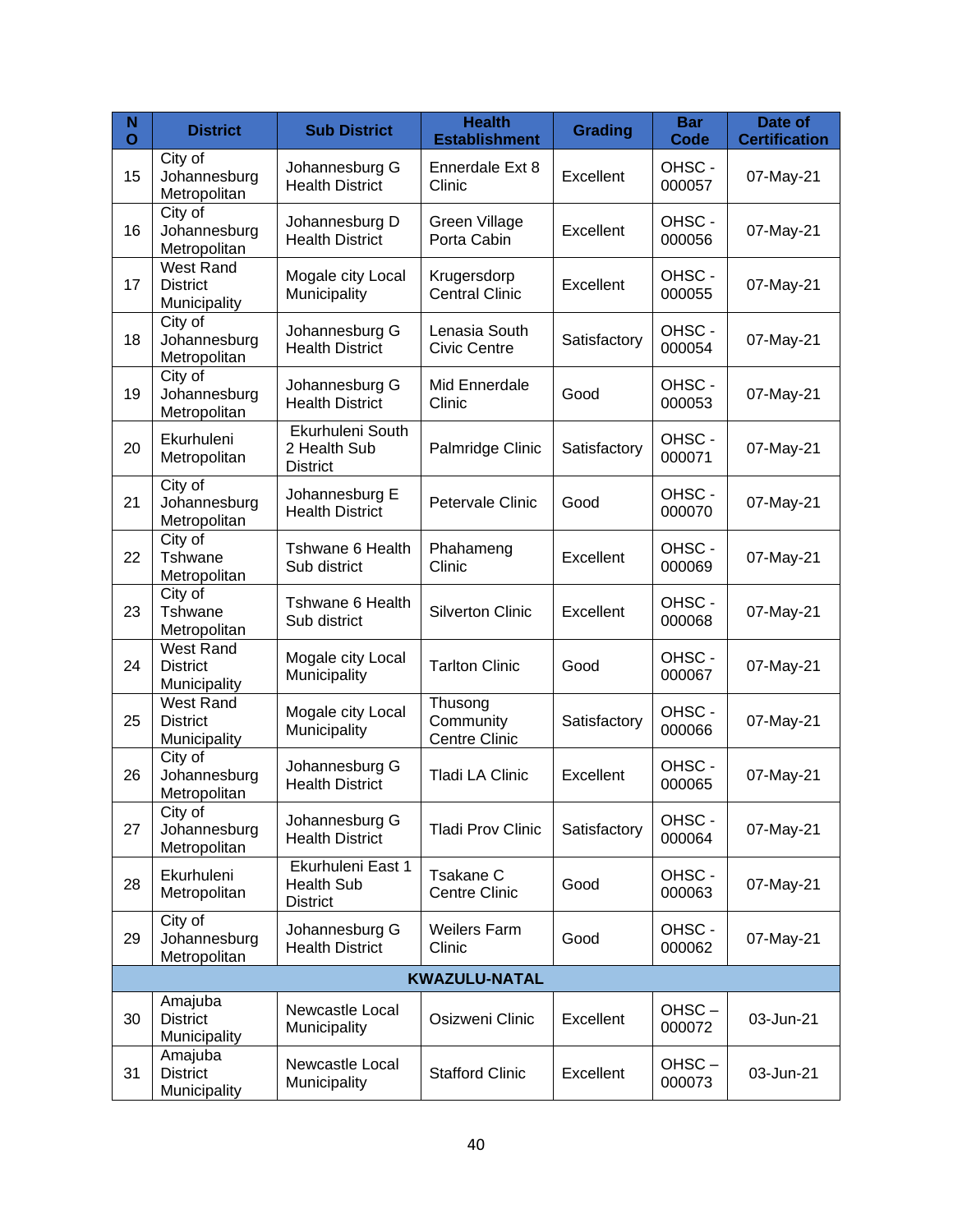| N<br>O | <b>District</b>                      | <b>Sub District</b>              | <b>Health</b><br><b>Establishment</b> | Grading | <b>Bar</b><br>Code | Date of<br><b>Certification</b> |
|--------|--------------------------------------|----------------------------------|---------------------------------------|---------|--------------------|---------------------------------|
| 32     | Uthukela<br>District<br>Municipality | Emnambithi Local<br>Municipality | <b>Steadville Clinic</b>              | Good    | OHSC-<br>000074    | 03-Jun-21                       |

All health establishments found to be non-compliant with the norms and standards have been issued with a compliance notice stating the areas of non-compliance and the period within which the identified breaches should be addressed. The OHSC will continue to monitor implementation of the conditions set out in the compliance notices and additional inspections will be conducted when the period stated in the compliance notices lapse.

Should health establishments be found to be persistently non-compliant after the additional inspections, the formal enforcement process will follow.

# **4.5 Conditions for certification**

- <span id="page-43-0"></span>i. A certificate of compliance issued by the OHSC is valid for a period of four years and is subject to renewal. However, health establishments are required in terms of Regulation 19 to, within a period of not more than six months before the expiry of the compliance certificate, apply to the OHSC for renewal of a certificate of compliance.
- ii. Any compliance notice issued against a certified health establishment suspends the validity of a certificate of compliance until the conditions set out in the said compliance notice are fulfilled (Regulation 20 (2)).

#### **4.6 Conclusion**

<span id="page-43-1"></span>The OHSC is enjoined by the Act to inspect and certify health establishments as compliant or non-compliant with the prescribed norms and standards. Furthermore, the OHSC has a responsibility to publish and inform the public about the performance of health establishments in relation to the norms and standards. Health establishments are therefore encouraged to work tirelessly to ensure compliance with the norms and standards which is followed by certification by the OHSC.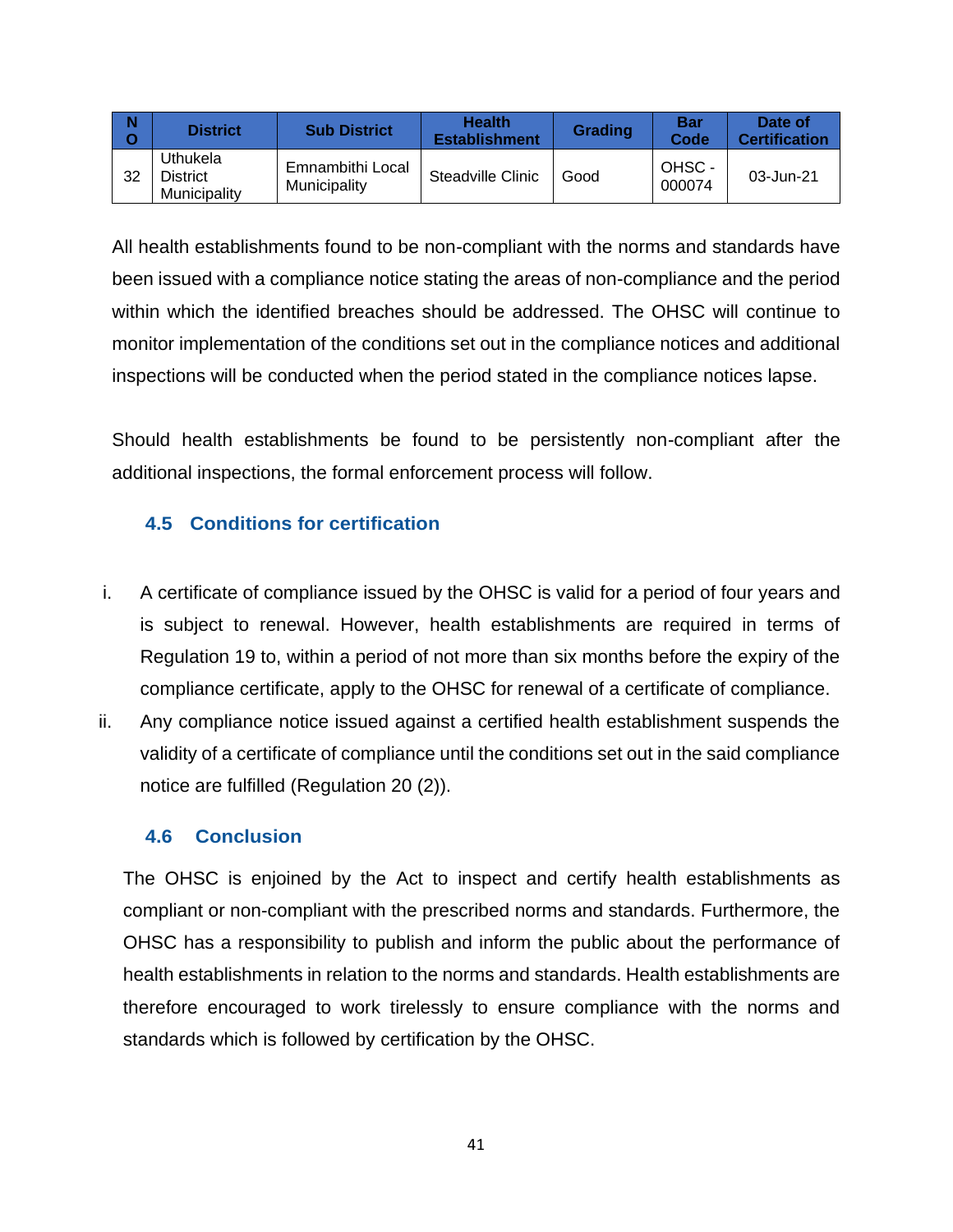# **5. HEARINGS CONDUCTED, WITH THE NAMES AND LOCATION OF HEALTH ESTABLISHMENTS AND THE OUTCOME OF THE HEARINGS**

<span id="page-44-0"></span>No enforcement hearings were conducted during the reporting period. These hearings can only be scheduled where the OHSC intends to either revoke a certificate of compliance and recommend temporary or permanent closure of the whole or part of a health establishment or impose a fine against a health establishment for persistent noncompliance.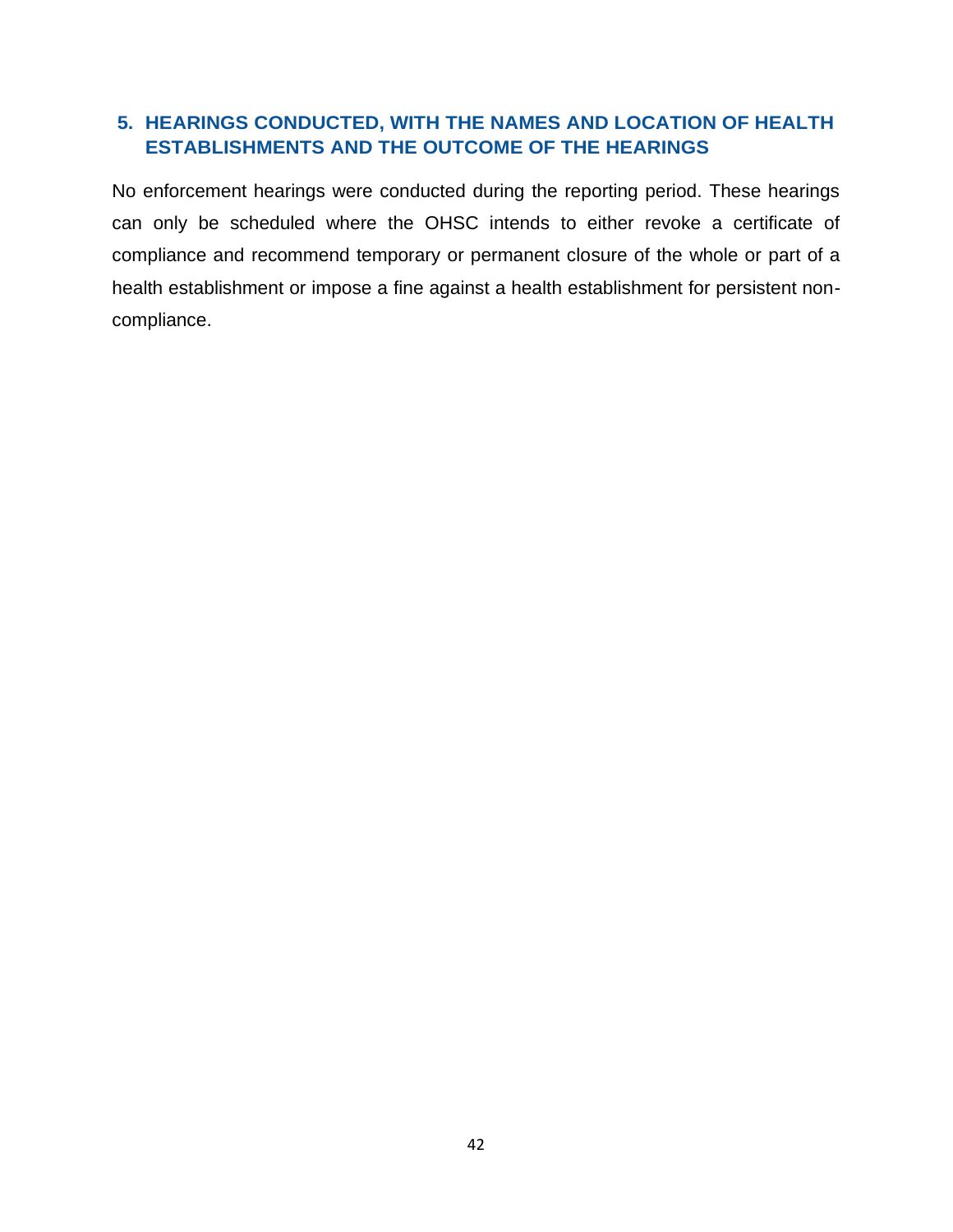# **6. THE RECOMMENDATIONS MADE TO THE RELEVANT AUTHORITIES IN TERMS OF SECTION 79(1)(E)**

#### **6.1 Early Warning Systems Recommendations report**

<span id="page-45-0"></span>The OHSC has a responsibility in terms of Section 79 (1)(d) of the National Health Amendment Act, 2013 (Act No 12 of 2013) to monitor indicators of risk as an early warning system (EWS) related to serious breaches of norms and standards. Following the procedural regulations about the functioning of the OHSC and handling of complaints by the Ombud (2016), the Office must guide health establishments on the indicators of risk by category of health establishment, the approach to measuring and calculating the indicators of risk, the frequency of collection of the indicators of risk and the reporting of such indicators.

#### **6.2 Purpose of an early warning system**

<span id="page-45-1"></span>According to the United Nations Environment Programme, an EWS is a surveillance system that collects information on specific events to trigger prompt interventions. The EWS makes provision for timely and effective communication, through identified institutions, that allows individuals, communities and organisations exposed to a hazard to take action to avoid or reduce their risk and prepare for an effective response*.* The rationale for an EWS is that the earlier and more accurately short and long-term potential risks are identified, the more likely the impact of these risks can be managed.

In the context of the OHSC, EWS is a system used to collect information on specific indicators (events) within health establishments and this mechanism is used as part of monitoring compliance with the norms and standards regulations as well as monitoring for other health system adverse events not catered for in the current regulations. The system provides regular monitoring of health establishments and is therefore used to identify establishments posing risk to the safety of users and staff for prompt interventions to address gaps in areas of patient safety.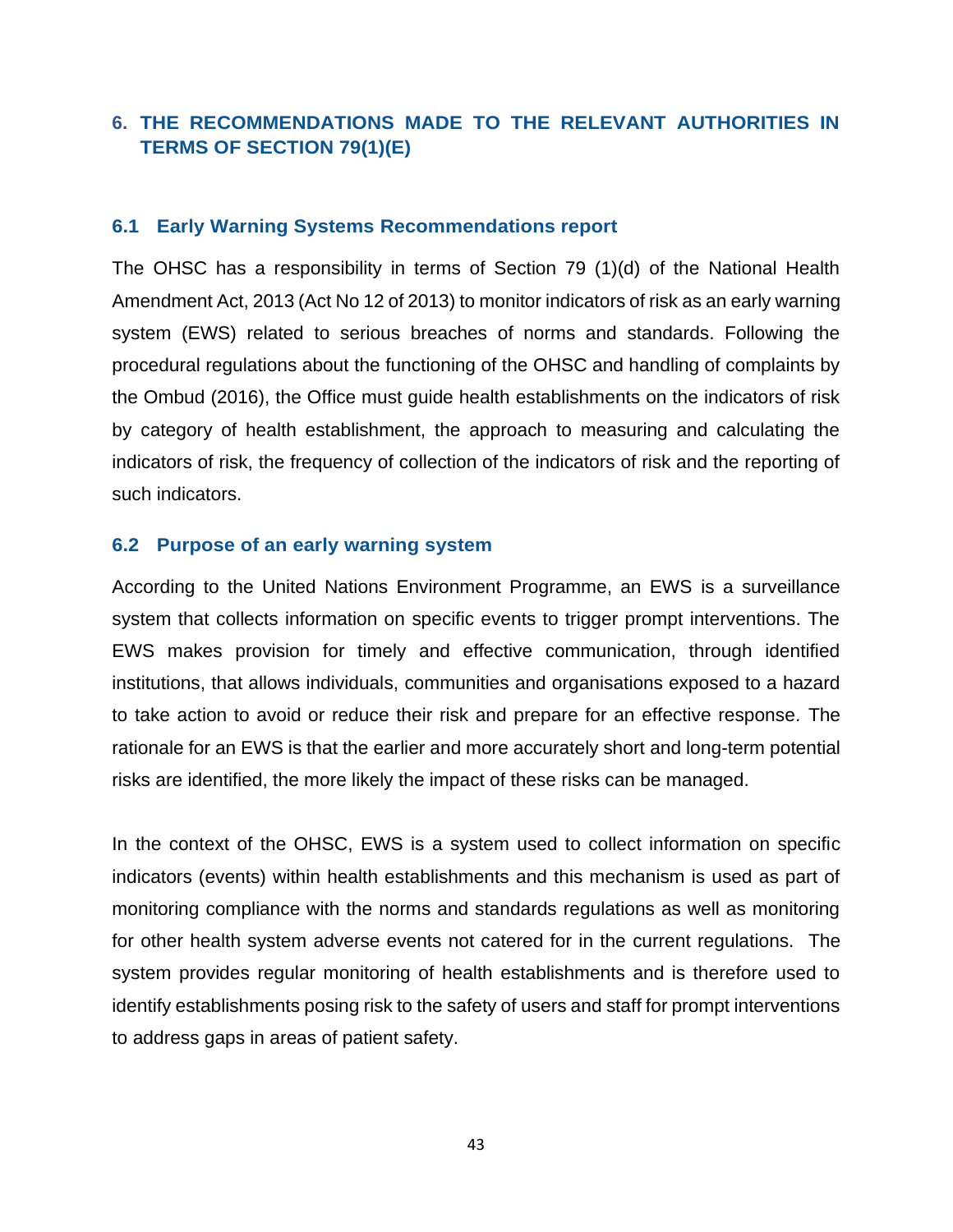#### **6.3 Progress on the implementation of EWS**

<span id="page-46-0"></span>The OHSC began the implementation of the EWS in March 2019 in a progressive and phased-in approach to enable the monitoring of indicators of risk at health establishment. There are two types of reporting mechanisms that feed into the current EWS. The first is through ongoing monitoring of alerts which are informed by media reports and complaints relating to breaches of norms and standards and other alleged quality of care breaches. The second aspect is the health establishments reporting on the 11 indicators of risk, outlined in **[Table 18](#page-46-1)** below. The monitoring of alerts by the OHSC started in March 2019, as of October 2019 the OHSC embarked on training stakeholders to capacitate health establishments on reporting on the 11 specific indicators of risk.

|                         | <b>Indicator (Incident to be</b>                                                      | <b>Norms and Standards Regulation</b>                                                                                                                                                                                                                                                                                                                                                  |
|-------------------------|---------------------------------------------------------------------------------------|----------------------------------------------------------------------------------------------------------------------------------------------------------------------------------------------------------------------------------------------------------------------------------------------------------------------------------------------------------------------------------------|
|                         | reported to the OHSC)                                                                 |                                                                                                                                                                                                                                                                                                                                                                                        |
| 1                       | Missing minor                                                                         |                                                                                                                                                                                                                                                                                                                                                                                        |
| $\overline{2}$          | Abscondment of a patient                                                              | 17(1) The health establishment must have systems to                                                                                                                                                                                                                                                                                                                                    |
| $\overline{3}$          | Suicide of an in-patient                                                              | protect users, health care personnel and property from                                                                                                                                                                                                                                                                                                                                 |
| $\overline{\mathbf{4}}$ | Acts of harm to staff                                                                 | security threats and risks                                                                                                                                                                                                                                                                                                                                                             |
| 5                       | Acts of harm to patients                                                              |                                                                                                                                                                                                                                                                                                                                                                                        |
| 6                       | Unavailability of<br>Radiological services<br>(CT-scan, X-ray and sonar<br>service)   | (1) The health establishment must ensure that diagnostic<br>services are available and safe for users and for health<br>care personnel involved in delivering these services<br>19(2)(a) The health establishment must, as appropriate<br>to the size and type of health establishment, have and<br>implement a human resource plan that meet the needs of<br>the health establishment |
| $\overline{7}$          | Unavailability of<br>handwashing soap                                                 | (2)(a) A health establishment must ensure that there are<br>hand washing facilities in every service area                                                                                                                                                                                                                                                                              |
| 8                       | Unavailability of water for<br>> 24 hours                                             | 15(2) A health establishment must have 24-hour<br>electrical power, lighting, medical gas, water supply and<br>sewerage disposal system                                                                                                                                                                                                                                                |
| 9                       | Retained foreign object in<br>a patient following a<br>surgical/invasive<br>procedure | 7(2)(b) the health establishment must establish and<br>maintain systems, structures and programmes to                                                                                                                                                                                                                                                                                  |
| 10                      | Wrong-site surgery                                                                    | manage clinical risk                                                                                                                                                                                                                                                                                                                                                                   |
| 11                      | Procedure-related<br>avoidable deaths                                                 |                                                                                                                                                                                                                                                                                                                                                                                        |

<span id="page-46-1"></span>**Table 18: Indicators of risk related to breaches to the norms and standards**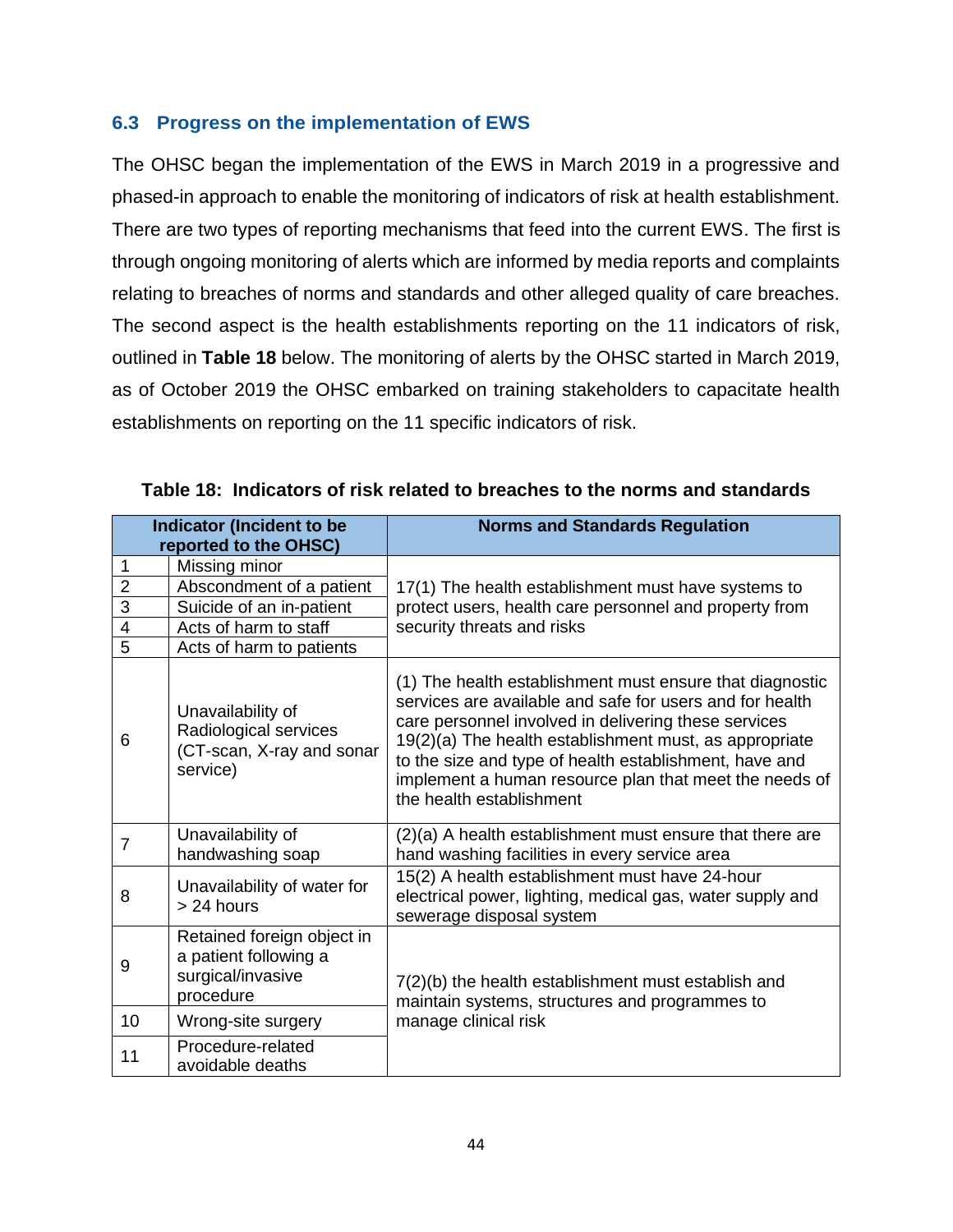#### **6.4 Methodology**

<span id="page-47-0"></span>All health establishments are expected to report on these 11 indicators of risk within 24 hours of becoming aware that any of the listed events have taken place. The reporting is done by completing a prescribed form (**Annexure 1: EWS Reporting Form)** which is then submitted through an email portal to [ews@ohsc.org.za.](mailto:ews@ohsc.org.za) The reports are managed on the Net Helpdesk (NHD) information system, where a case number is created for the reports received and further processed for aggregation. Similarly, the alerts as received from media and other sources are also captured on the NHD system. In the report, a summary of all health establishments' reports and alerts is tabulated by province for the period from 1 October 2019 to 31 December 2020.

#### **6.5 Reporting by Health Establishments**

<span id="page-47-1"></span>Following the stakeholder workshops that were conducted from October 2019 to January 2020, the health establishments started with the EWS reporting on the 11 indicators [\(Table 18\)](#page-46-1) from October 2019 in parallel with the schedule of workshops held in the various provinces. The OHSC formally requested all health establishments through the relevant authorities (provincial health departments and private health groups) to start reporting from 1 March 2020.

#### <span id="page-47-2"></span>**6.6 Indicators of risk**

**[Table](#page-48-2) 19** below provides a summary of the number of health establishments that have reported on EWS indicators from 1 October 2019 to 31 December 2020. The denominators in

**[Table](#page-48-2) 19** do not include private clinics within pharmacies and other privately owned clinics. A total of 88 health establishments participated in the reporting of indicators. The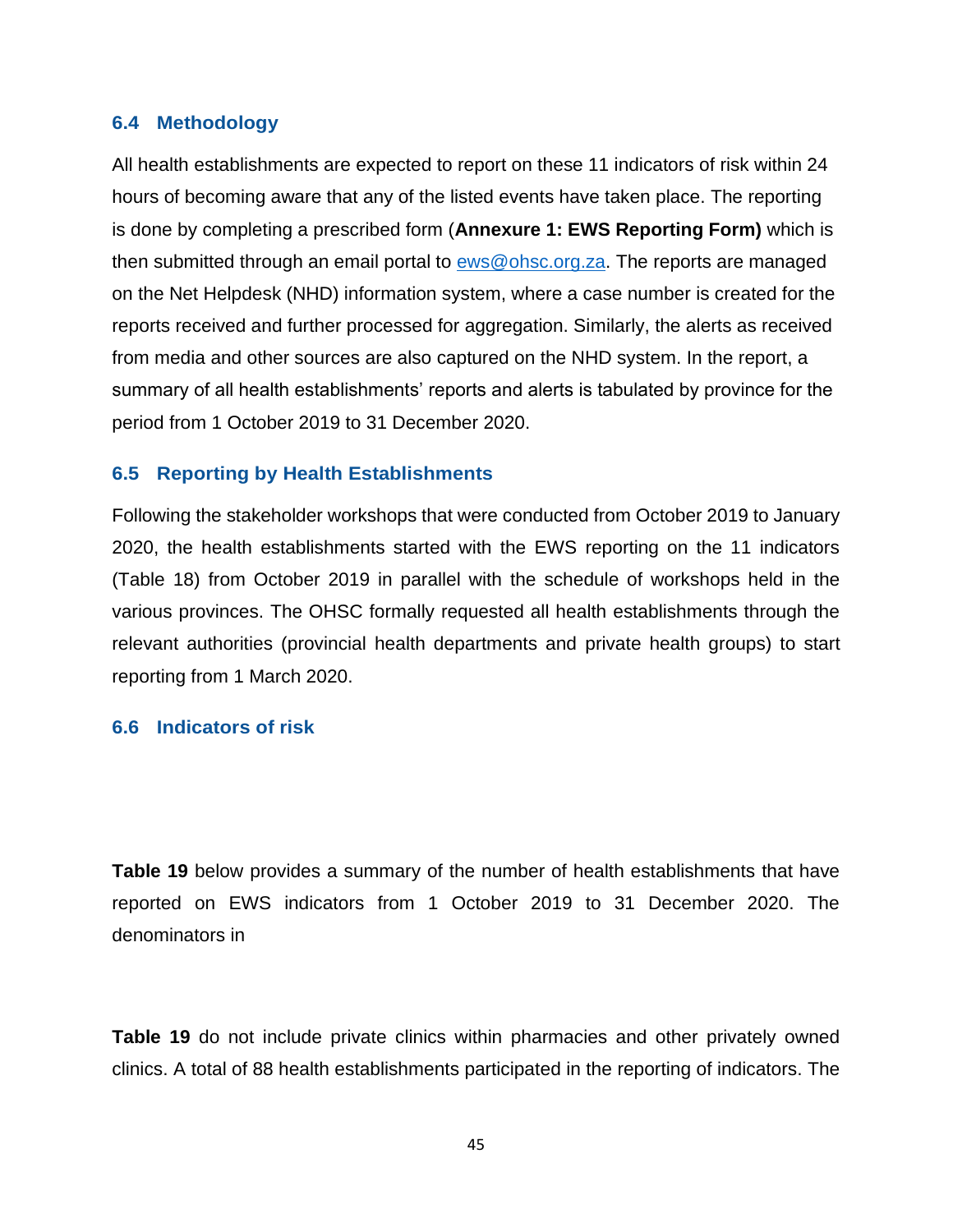<span id="page-48-2"></span>OHSC has received reports from 64 (1.6%) public health establishments and 24(4.7%) private sector health establishments in the period under review.

| <b>Province</b>     | <b>Sector</b>  | <b>Hospitals reporting</b> | <b>Hospital in the</b><br>province | %     |
|---------------------|----------------|----------------------------|------------------------------------|-------|
| Eastern Cape        | Public         | 8                          | 860                                | 0.9%  |
|                     | Private        |                            | 33                                 | 3%    |
| <b>Free State</b>   | Public         |                            | 253                                | 0.3%  |
|                     | Private        | 3                          | 33                                 | 9%    |
| Gauteng             | Public         | 7                          | 407                                | 1.7%  |
|                     | Private        | 9                          | 184                                | 4.9%  |
| KwaZulu-Natal       | Public         | 25                         | 694                                | 3.6%  |
|                     | Private        | 4                          | 77                                 | 5.1%  |
| Limpopo             | Public         | 8                          | 526                                | 1.5%  |
|                     | Private        |                            | 10                                 | 10%   |
| Mpumalanga          | Public         | 4                          | 321                                | 1.2%  |
|                     | Private        |                            | 19                                 | 5.2%  |
| Northern Cape       | Public         | 8                          | 173                                | 4.6%  |
|                     | Private        | 0                          | 13                                 | 0%    |
| North West          | Public         | 3                          | 327                                | 0.9%  |
|                     | Private        |                            | 15                                 | 6.7%  |
| <b>Western Cape</b> | Public         | $\overline{0}$             | 383                                | $0\%$ |
|                     | Private        | $\overline{4}$             | 127                                | 3.1%  |
| <b>Total</b>        | <b>Public</b>  | 64                         | 3 9 4 4                            | 1.6%  |
|                     | <b>Private</b> | 24                         | 511                                | 4.7%  |

**Table 19: Number of health establishments reporting on EWS indicators by province and sector**

#### **6.7 Challenges experienced**

#### **6.7.1 Under-reporting**

<span id="page-48-1"></span><span id="page-48-0"></span>In the first year of EWS implementation, health establishments in both public and private sectors have demonstrated a willingness to participate in the reporting of incidents as part of the EWS as required. However, it is worth noting that only 2% of health establishments have reported on the applicable incidents during this period. Based on the empirical trends on the prevalence of adverse events and incidents within health establishments, it is likely that a significant number of incidents have not been reported by the health establishments. It is therefore important that the OHSC must provide feedback to relevant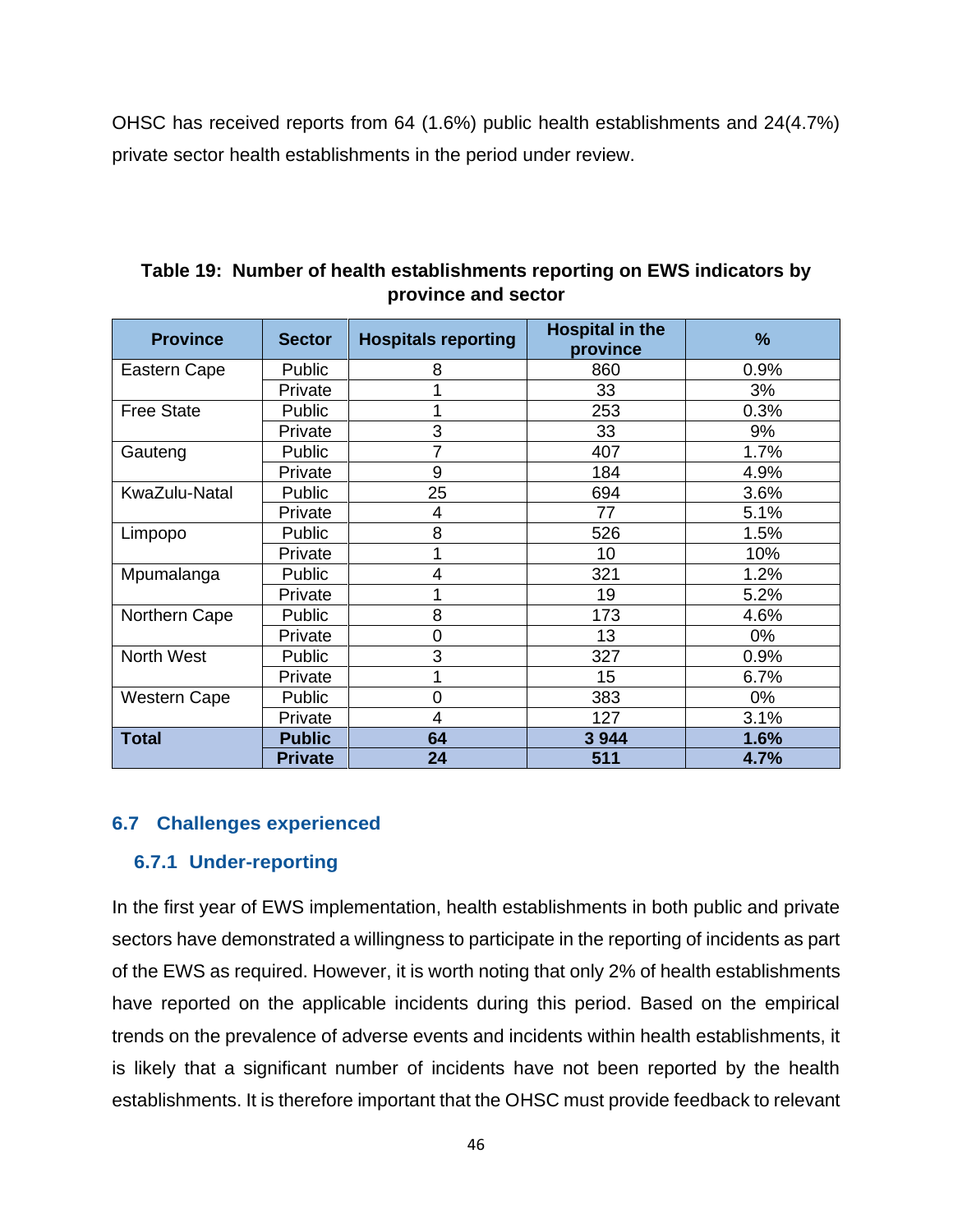authorities and engage meaningfully to ensure that establishments are encouraged and capacitated to report accordingly.

#### **6.7.2 Delays in reporting**

<span id="page-49-0"></span>There are notable delays in reporting of incidents on the EWS, which is of concern as it impacts negatively on the OHSC's ability to respond timeously and provide feedback on possible intervention that needs to be put in place to address the shortcomings following each incident. In line with the definition of an early warning system, timeous reporting is crucial to enable prompt response.

#### **6.7.3 Gaps in reporting**

<span id="page-49-1"></span>It has been noted that health establishments often do not demonstrate an effort to comprehensively describe the incident in detail when reporting. The onus is upon the health establishment to demonstrate that they have correctly identified the problem. The OHSC relies on the information provided to categorise the risk and identify an appropriate action. In instances where the information is scanty and lacks sufficient detail, it becomes difficult to analyse and provide adequate and timely feedback. In addition, health establishments are required to report each incident on a separate reporting form and failure to do so may lead to missing records or incorrect capturing of incidents.

#### **6.7.4 Lack of root cause analysis**

<span id="page-49-2"></span>The reporting on EWS presents an opportunity for monitoring trends, establishing benchmarks, and learning where similar challenges are experienced, and the systematic application of quality improvement tools and interventions that will enable the health establishments to apply a targeted approach that prevents the recurrence of these events. Notably, most health establishments fail to undertake a root cause analysis following an incident which has the potential to result in the recurrence of similar incidents. Health establishments have been encouraged through different engagements to ensure that they put systems in place to ensure continuous quality improvement even in the absence of incidents.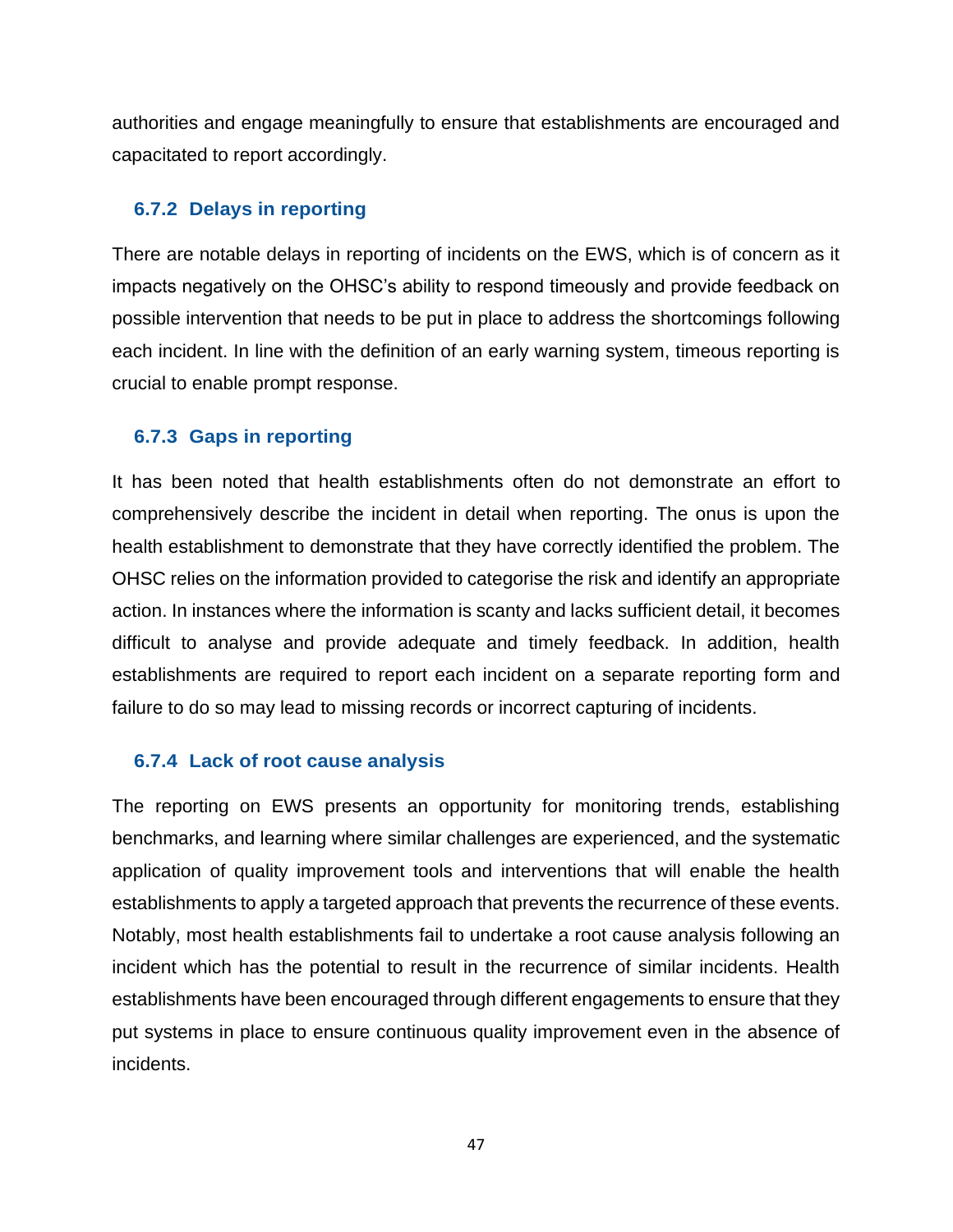### **6.8 The following activities will be implemented by the OHSC to enhance the EWS activities.**

#### <span id="page-50-0"></span>**6.8.1 Awareness Raising**

<span id="page-50-1"></span>The OHSC will continue to raise awareness among the public through community engagements to encourage them to report on their experiences of care related to poor services or harm to the user/citizens. The culture of reporting by the health care users is an important source for the alerts as well as to proactively source such information when health establishments fail to report on the indicators. Following these various community engagements on quality-of-care issues, the OHSC may engage the relevant provincial and district health authorities on service delivery challenges identified.

#### **6.8.2 Providing feedback to stakeholders**

<span id="page-50-2"></span>The OHSC will continue to provide feedback to relevant authorities regularly to ensure that gaps in patient safety are communicated and there is a concerted effort to ensure that measures are put in place to continuously promote quality improvement at all levels.

The OHSC may, from time to time, engage health establishments to request plans that have been implemented to prevent the recurrence of incidents to facilitate sharing of lessons on management of incidents.

#### **6.9 Areas for improvement / Recommendations**

#### **6.9.1 Reporting**

- <span id="page-50-4"></span><span id="page-50-3"></span>• The relevant health authorities need to continuously raise awareness among their staff on the importance of reporting EWS incidents in the health establishments.
- Ongoing training is to be conducted for staff on the type of incidents to be reported and on how they should be reported on the EWS reporting system.
- EWS incident reporting needs to be built into existing structures to align with procedures as well as to outline the detailed protocols on reporting within the health establishments. Additionally, the outlined process will assist the health establishments with the monitoring and management of all related incidents including the recording and reporting thereof.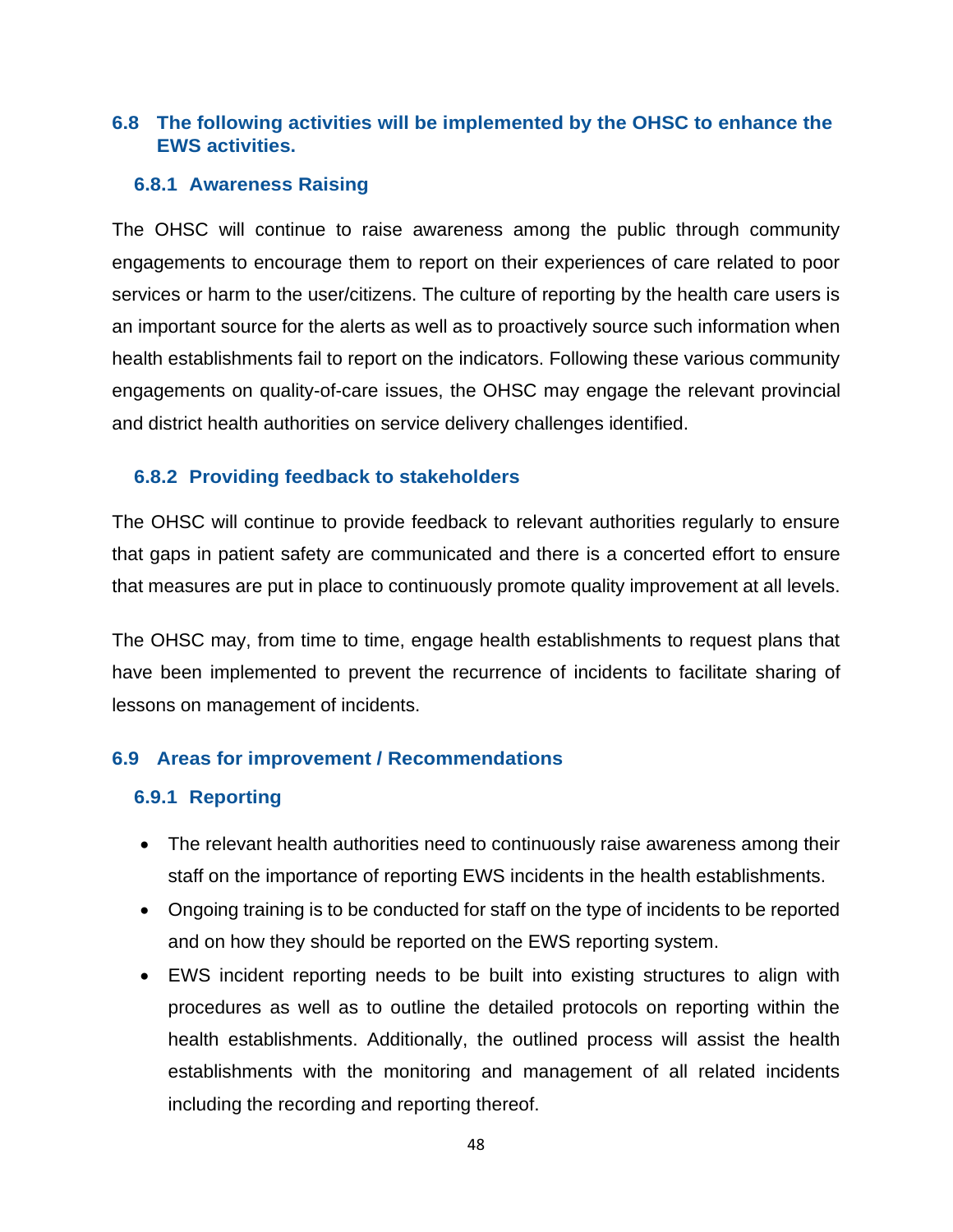• Following the procedural regulations, all matters related to the norms and standards are to be communicated to the persons in charge of health establishments and thus all EWS reports must be duly acknowledged by the signature of the persons in charge.

#### **6.9.2 Conducting root cause analysis.**

- <span id="page-51-0"></span>• Health establishments need to capacitate key staff members in using quality improvement tools to implement root cause analysis in addressing the identified incidents to prevent a recurrence.
- Fostering teamwork to promote the participation of staff at all levels to ensure comprehensive management of incidents.

#### **6.10 Conclusion**

<span id="page-51-1"></span>The EWS reporting by health establishments on the 11 indicators, which commenced in 2019, is a new process for both the OHSC and the health establishments. Most health establishments have not been able to report on these EWS indicators. This is not entirely surprising, given that this is new requirement with a new system and also taking into consideration the effect of COVID-19 pandemic on the functioning of the health system.

The OHSC will embark on the activities that will enhance reporting by the health establishments as discussed above and to determine how best to use the EWS to monitor compliance with norms and standards applicable to health establishments. The goal of the OHSC is to ensure that the EWS is implemented by all health establishments to promote patient safety and quality care.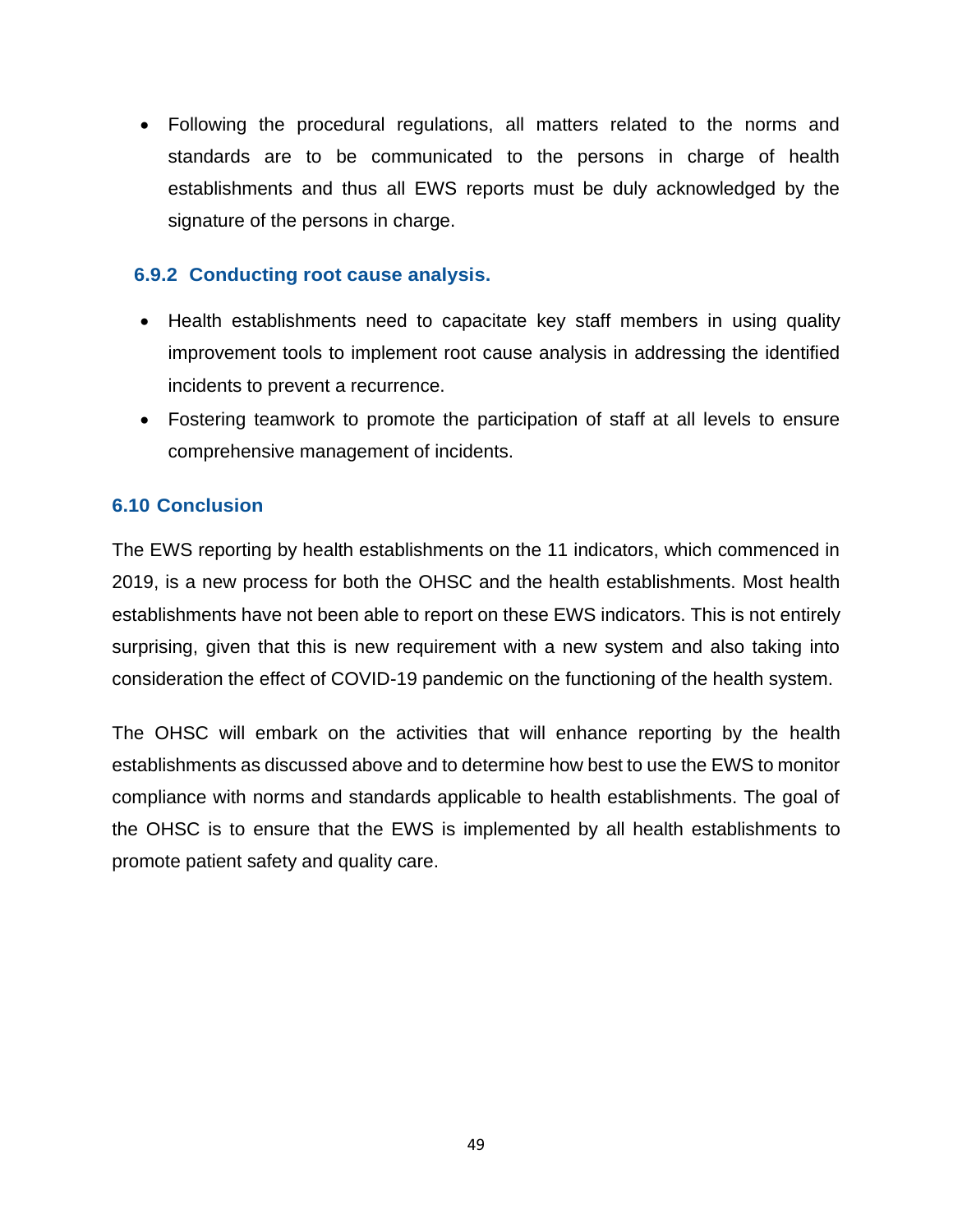# **7. COMPLAINTS RECEIVED AND RESOLVED BY THE OMBUD, BY CATEGORY**

#### <span id="page-52-0"></span>**7.1. Introduction**

<span id="page-52-1"></span>In the reporting period from April 2021 to September 2021, the Office of the Ombud (OHO) received a total of 1,668 new complaints, the majority (1650 - 98.9%) of which were rated low risk; 10 (0,5%) were rated medium risk; five (0.3%) were rated high risk and three (0.2%) were rated extremely high risk. Furthermore, during this period, a total of 1,828 complaints were resolved through assessment or investigation, the cases resolved include 1,560 of the new complaints and 269 backlog complaints from previous financial years.

#### **7.2. Complaints Call Centre and Assessment Cases**

<span id="page-52-2"></span>

| <b>Cases</b>                    | <b>Cases Assigned and Resolved</b> |
|---------------------------------|------------------------------------|
| New complaints received         | 1668                               |
| Low risk<br>$\bullet$           | 1 650                              |
| Medium risk<br>$\bullet$        | 10                                 |
| High risk<br>٠                  | 5                                  |
| Extreme risk<br>$\bullet$       | 3                                  |
| New assigned for Assessment     | 20                                 |
| New assigned for investigation  | 7                                  |
| Resolved                        | 1816                               |
| <b>Call Centre</b><br>$\bullet$ | 1738                               |
| Assessment                      | 78                                 |

**Table 20: Complaints Call Centre and Assessment Cases - (01 April 2021 - 30 September 2021)**

Between April 2021 to September 2021, the healthcare cases division of the complaints investigation unit within the OHO received five new cases. Of the five cases, two were rated high risk and three were rated extremely high risk.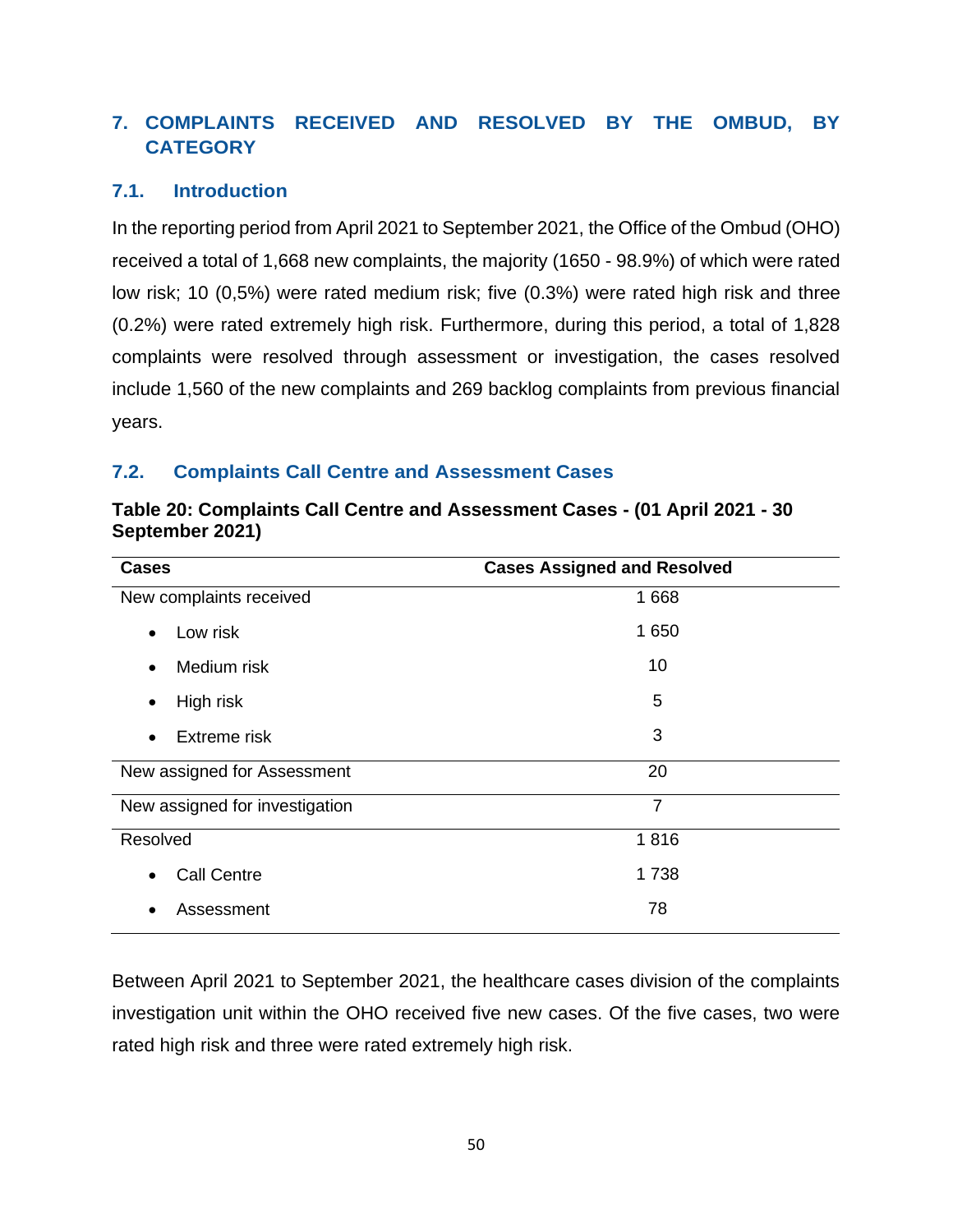A total of twelve cases were resolved through investigations from 1 April 2021 to 30 September 2021. Of the twelve cases, one case was resolved within six months, one within 12 months, and ten resolved were backlog cases emanating from previous financial years. The risk rating of the twelve cases that were resolved was: four extremely high risk; seven high risk and one low risk.

## **7.3. Complaints Investigations Health Care Cases**

#### **Table 21: Complaints Investigations Health Care Cases - (01 April 2021 - 30 September 2021)**

<span id="page-53-0"></span>

| <b>Cases Assigned and Resolved</b>   |    |  |
|--------------------------------------|----|--|
| Cases assigned for investigation     | 5  |  |
| High risk<br>$\bullet$               | 2  |  |
| Extreme risk                         | 3  |  |
| Cases resolved through investigation | 12 |  |

Between April 2021 to September 2021, the legal cases division of the complaints investigation unit within the OHO received two new cases. Of the two cases, one case was rated low risk and one case was rated high risk.

Neither of these cases was resolved through investigations from 1 April 2021 to 30 September 2021.

# **7.4. Complaints Investigations Legal Cases**

#### **Table 22: Complaints Investigations Legal Cases - (01 April 2021 - 30 September 2021)**

<span id="page-53-1"></span>

| <b>Cases Assigned and Resolved</b>   |  |
|--------------------------------------|--|
| Cases assigned for investigation     |  |
| Low risk<br>$\bullet$                |  |
| High risk<br>$\bullet$               |  |
| Cases resolved through investigation |  |